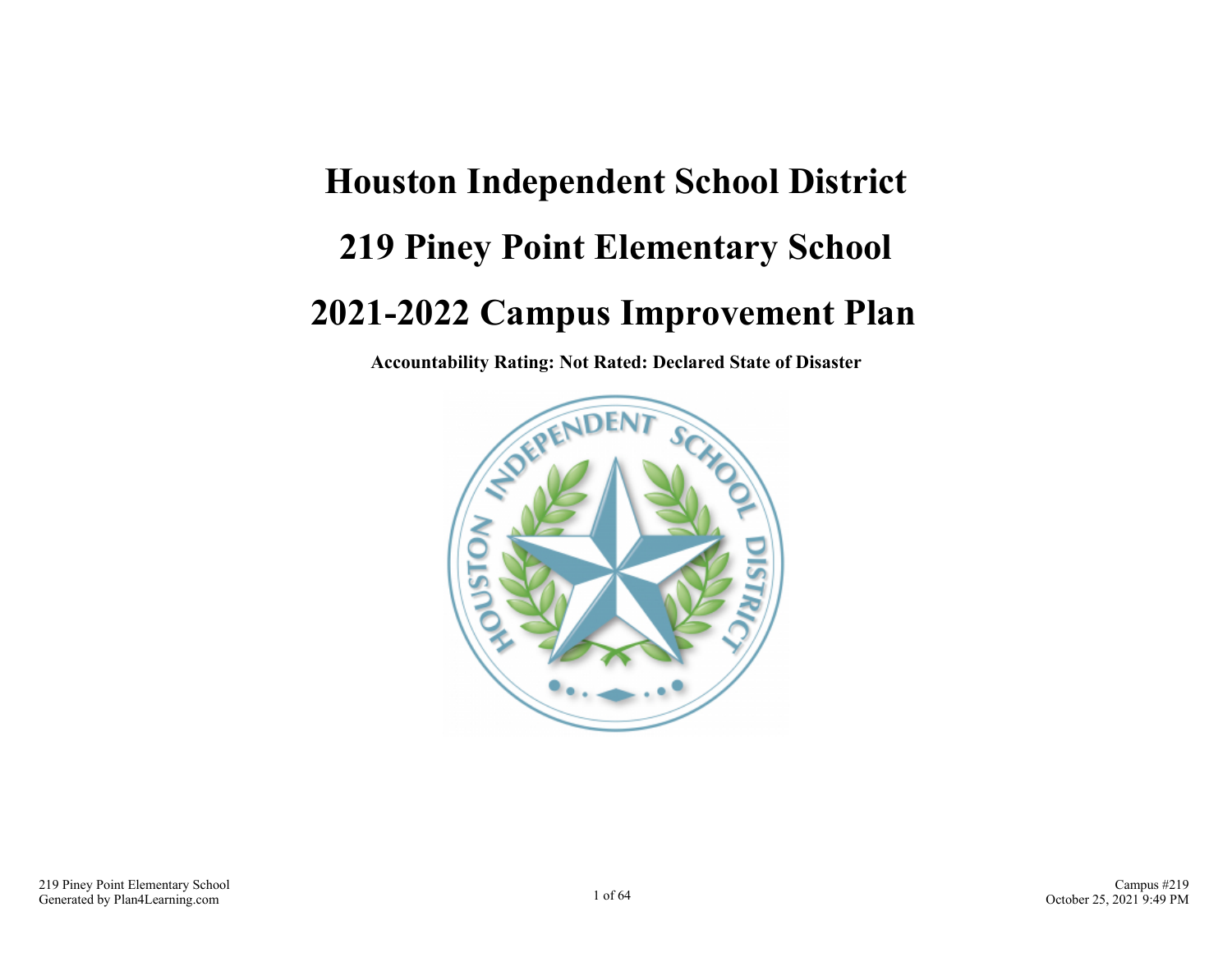## **Mission Statement**

The mission of Piney Point Elementary School is to provide a safe and supportive learning environment where all scholars are challenged to reach their full potential.

## **School Motto**

Everyone Learning, Everyone Leading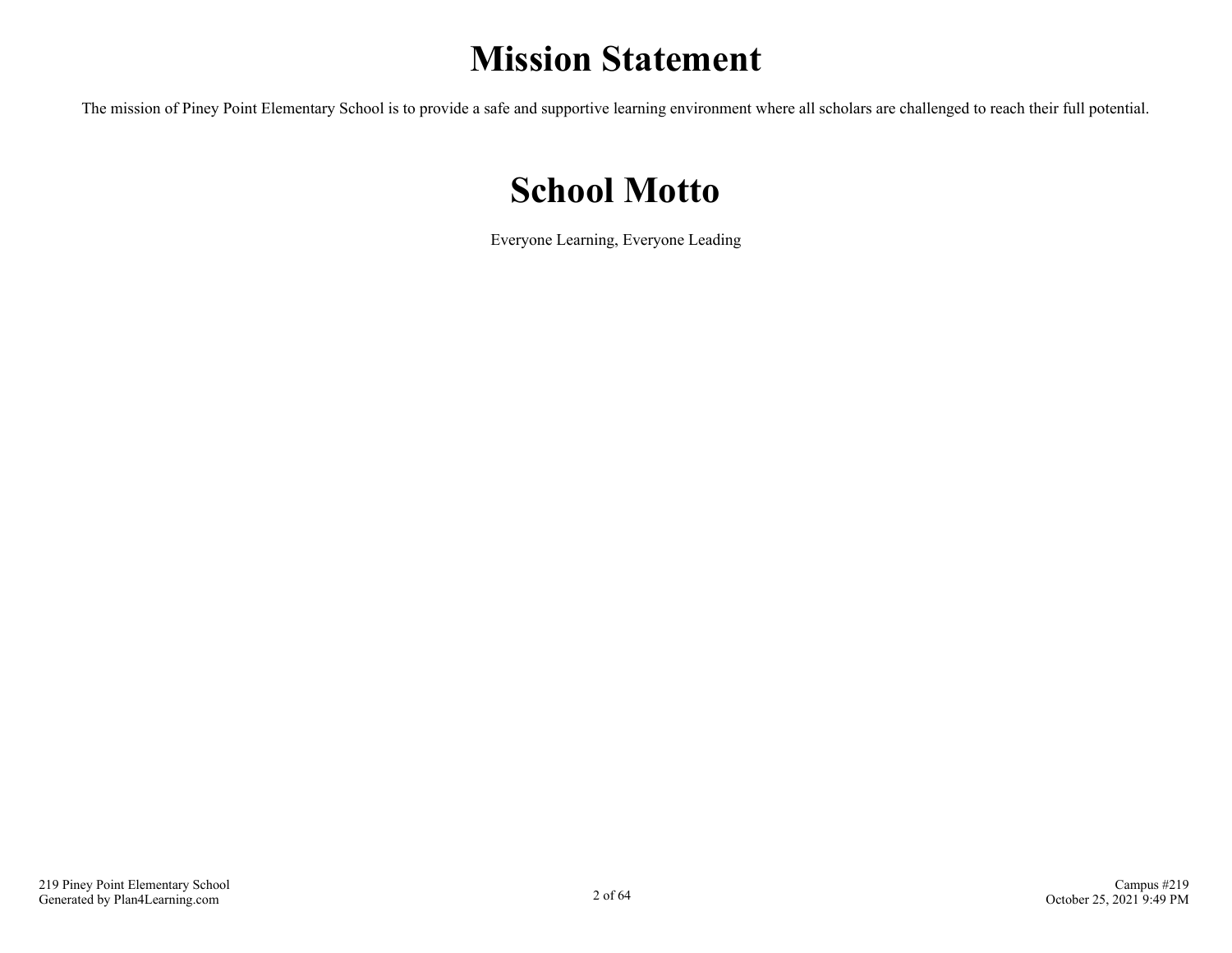## **Table of Contents**

| Comprehensive Needs Assessment                                                                                                                                                                                                                                            | 5             |
|---------------------------------------------------------------------------------------------------------------------------------------------------------------------------------------------------------------------------------------------------------------------------|---------------|
| Demographics                                                                                                                                                                                                                                                              | 5             |
| <b>Student Learning</b>                                                                                                                                                                                                                                                   | 6             |
| School Processes & Programs                                                                                                                                                                                                                                               | $\tau$        |
| Perceptions                                                                                                                                                                                                                                                               | 9             |
| Priority Problems of Practice                                                                                                                                                                                                                                             | 10            |
| Comprehensive Needs Assessment Data Documentation                                                                                                                                                                                                                         | 11            |
| <b>Board Goals</b>                                                                                                                                                                                                                                                        | 13            |
| Board Goal 1: ELAR The percentage of 3rd grade students performing at students reading and writing at or above grade level in reading as measured by the Meets Grade                                                                                                      |               |
| Level Standard on STAAR will increase 8 percentage points from 42% in spring 2019 to 50% in spring 2024.                                                                                                                                                                  | 14            |
| Board Goal 2: MATH The percentage of 3rd grade students performing at or above grade level in math as measured by the Meets Grade Level Standard on STAAR will                                                                                                            |               |
| increase 8 percentage points from 46% in spring 2019 to 54% in spring 2024.                                                                                                                                                                                               | 19            |
| Board Goal 3: SCHOOL PROGRESS The percentage of graduates that meet the criteria for CCMR as measured in Domain 1 of the state accountability system will<br>increase 8 percentage points from 63% for 2017-18 graduates to 71% for 2022-2023 graduates reported in 2024. | 23            |
| Board Goal 4: CLOSING THE GAPS The percentage of students receiving special education services reading at or above grade level as measured by the Meets Grade                                                                                                             |               |
| Level Standard on the STAAR 3-8 Reading and STAAR EOC English I and II assessments will increase 8 percentage points from 21% in spring 2019 to 29% in spring                                                                                                             |               |
| 2024.                                                                                                                                                                                                                                                                     | 27            |
| Board Goal 5: N/A - Additional Campus Goals                                                                                                                                                                                                                               | 31            |
| Targeted Support Measurable Objectives                                                                                                                                                                                                                                    | 51            |
| <b>State Compensatory</b>                                                                                                                                                                                                                                                 | 52            |
| Budget for 219 Piney Point Elementary School                                                                                                                                                                                                                              | 53            |
| Personnel for 219 Piney Point Elementary School                                                                                                                                                                                                                           | 53            |
| Title I Schoolwide Elements                                                                                                                                                                                                                                               | 53            |
| ELEMENT 1. SWP COMPREHENSIVE NEEDS ASSESSMENT (CNA)                                                                                                                                                                                                                       | 54            |
| 1.1: Comprehensive Needs Assessment                                                                                                                                                                                                                                       | 54            |
| ELEMENT 2. SWP CAMPUS IMPROVEMENT PLAN (CIP)                                                                                                                                                                                                                              | 54            |
| 2.1: Campus Improvement Plan developed with appropriate stakeholders                                                                                                                                                                                                      | 54            |
| 2.2: Regular monitoring and revision                                                                                                                                                                                                                                      | 54            |
| 2.3: Available to parents and community in an understandable format and language                                                                                                                                                                                          | 55            |
| 2.4: Opportunities for all children to meet State standards                                                                                                                                                                                                               | 56            |
| 2.5: Increased learning time and well-rounded education                                                                                                                                                                                                                   | 56            |
| 2.6: Address needs of all students, particularly at-risk                                                                                                                                                                                                                  | 57            |
| ELEMENT 3. PARENT AND FAMILY ENGAGEMENT (PFE)                                                                                                                                                                                                                             | 58            |
| 3.1: Develop and distribute Parent and Family Engagement Policy                                                                                                                                                                                                           | 58            |
| 3.2: Offer flexible number of parent involvement meetings                                                                                                                                                                                                                 | 59            |
| Title I Personnel                                                                                                                                                                                                                                                         | 59            |
| Campus Shared Decision Making Committee                                                                                                                                                                                                                                   | 60            |
| 219 Piney Point Elementary School                                                                                                                                                                                                                                         | Campus $#219$ |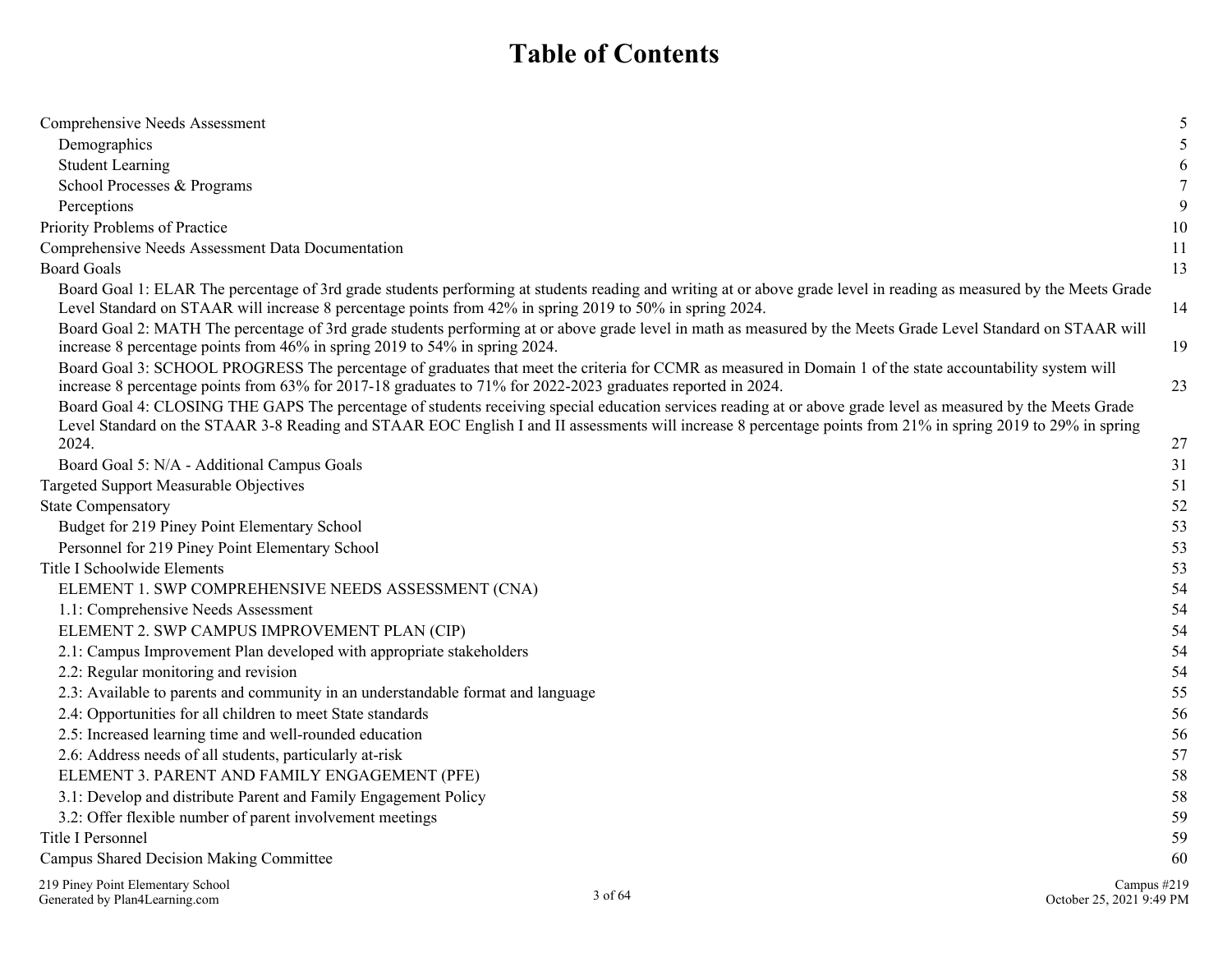Campus Funding Summary 61 Addendums 62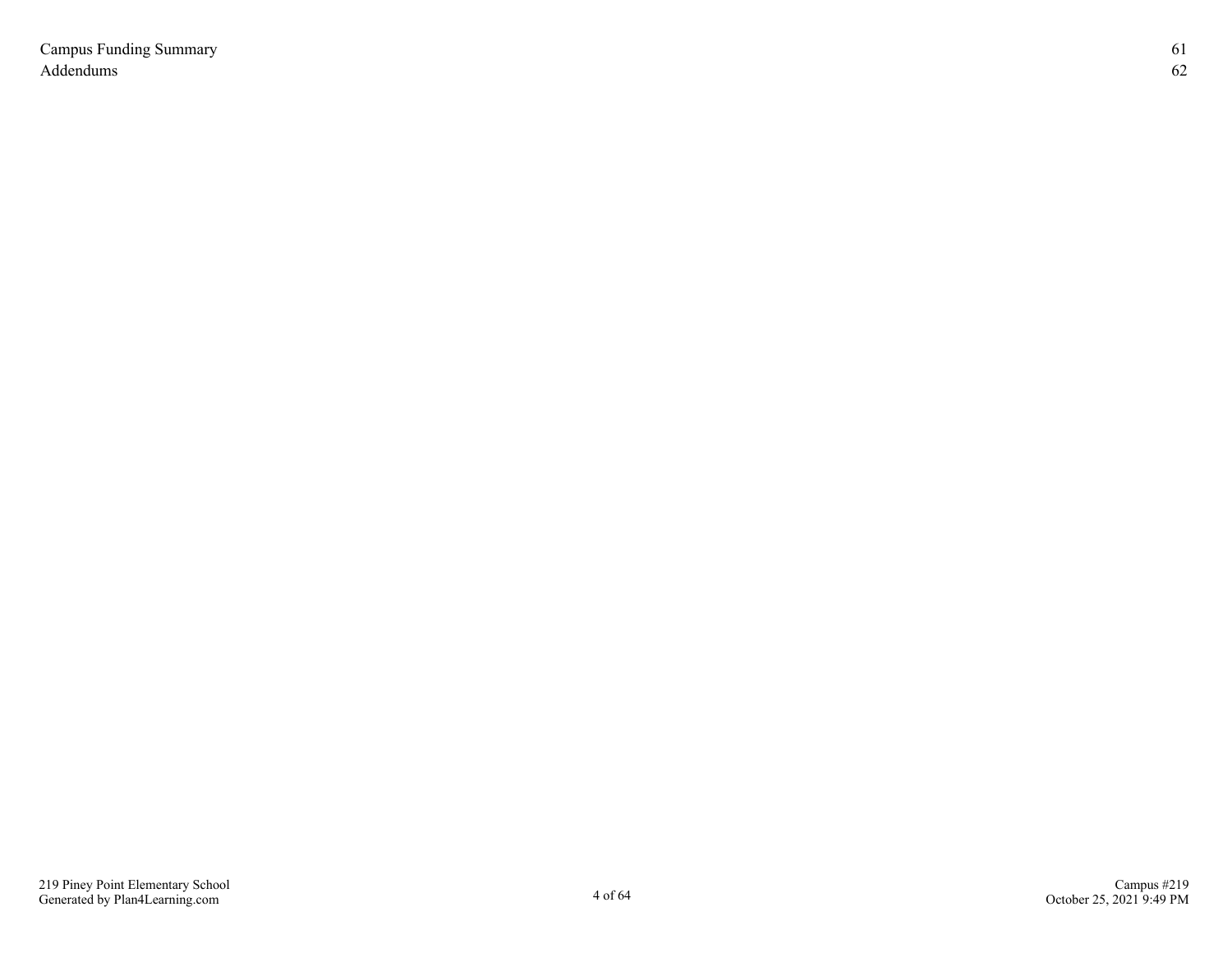## **Comprehensive Needs Assessment**

### **Demographics**

#### **Demographics Summary**

Our enrollment is 1,167 scholars from Pre-K to 5th grade. The scholar population is 11% African American, 81% Hispanic, 3% Caucasian, 4% Asian and .9% Other. 99.8% of our scholars are economically disadvantaged and 83% are English Learners (ELs), which is above the district average. 96.4% of our scholars are at-risk, which is above the district and state average.

Our school is comprised of 115 staff members which includes 99 female and 16 male employees. Our principal and 2 assistant principals account for school leadership. Our professional staff totals 69 which includes classroom teachers, Special Education, ancillary teachers, teacher specialists, interventionists, counselors, wrap around specialist, speech teacher, diagnostician, and dyslexia teacher. Piney Point employs 46 support staff members such as computer tech, educational aides/assistants, special education aides/assistants, part-time interventionists, office staff, a nurse, custodial staff, cafeteria staff, and crossing guards.

The teachers at Piney Point are ethnically diverse with the average years of teaching experience being 17 years and 14 years with Houston ISD. The 2021-2022 school year, began with change in school leadership and a large number of staff turn over. We hired a principal, 2 assistant principals, 9 new teachers, IAT teacher specialist, an SIR, and a special education co-teacher. We are in the process of hiring two teacher assistants, a nurse, and a PALS teacher.

Piney Point Elementary School is located and surrounded by businesses with almost all students residing in area apartment complexes. Our most active business partner is the Memorial Drive Presbyterian Church, whose volunteers comprise the majority of our Read Houston Read program; in addition to, tutoring students, supporting our family nights, and providing one work-day per week to assist teachers with copying, laminating, and other projects.

In addition, Piney Point has been honored with many awards and donations. We are proud to be an Eco-School with several student-led initiatives on campus such as Monarch Heroes and Thursday recycling to name a few. As an Eco-school, we have been awarded the Green Flag Award by Texas Parks and Wildlife and the Mayor's Proud Partner Award. Since 2018, CYCLE donated bikes and helmets for every second grader that met their Renaissance reading goal and we were the Texas Language and Literacy State Champions. Finally, we have been a gold certified Family Friendly School since 2016 and a certified Platinum Family Friendly School school awarded for the 2019-2020 sand the 2020-2021.

#### **Demographics Strengths**

Piney Point is strong because many of the positions were offered to staff members who were ready to take on new teaching and leadership skills. Many of our teacher assistants have become excellent teachers, and many teachers have become administrative leaders on our campus. Our staff works together as a team and we come together to support each other when needed both instructionally and personally. Our community views us in a positive, academic light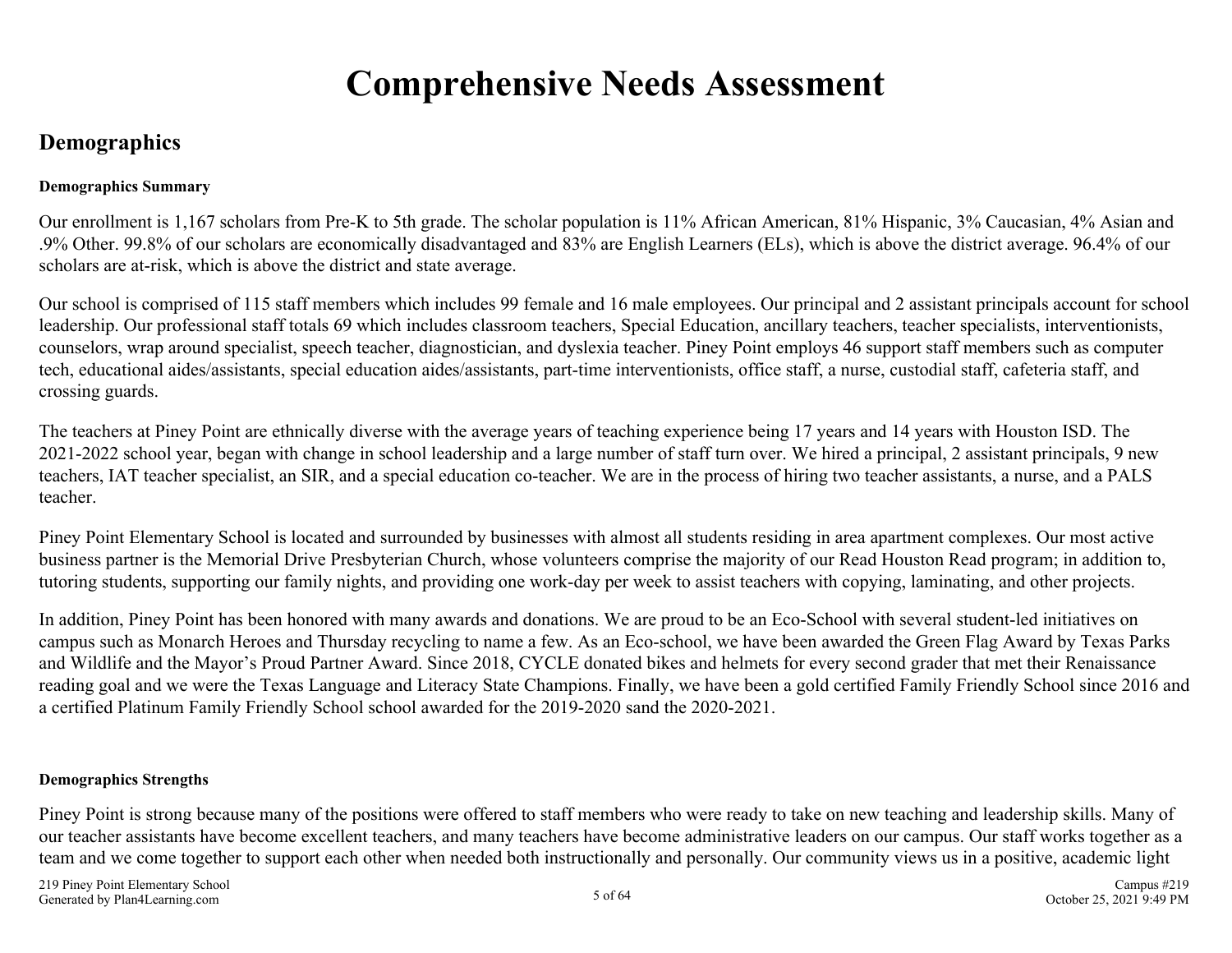and are willing to offer support. We are always looking for areas to grow the whole child not only academically, but also seeking experiences outside the classroom.

#### **Problems of Practice Identifying Demographics Needs**

**Problem of Practice 1 (Prioritized):** We have seen a decline in STAAR performance rates for our African American and White students in all subject areas. **Root Cause:** Many teachers are not proficiently using evidence-based strategies that best support the development of Tier 2 and 3 students.

**Problem of Practice 2 (Prioritized):** Although we have seen Academic Growth nearing 80%, we are still are not reaching our African American and Asian populations. **Root Cause:** Many of our teachers are not proficient in deescalating behavior which interferes with instruction and conflict between teacher and student.

**Problem of Practice 3 (Prioritized):** Many of our special population scholar groups are not reaching Meets or Masters. **Root Cause:** Many teachers are not proficient using sheltered instruction and enrichment/acceleration opportunities in all content areas.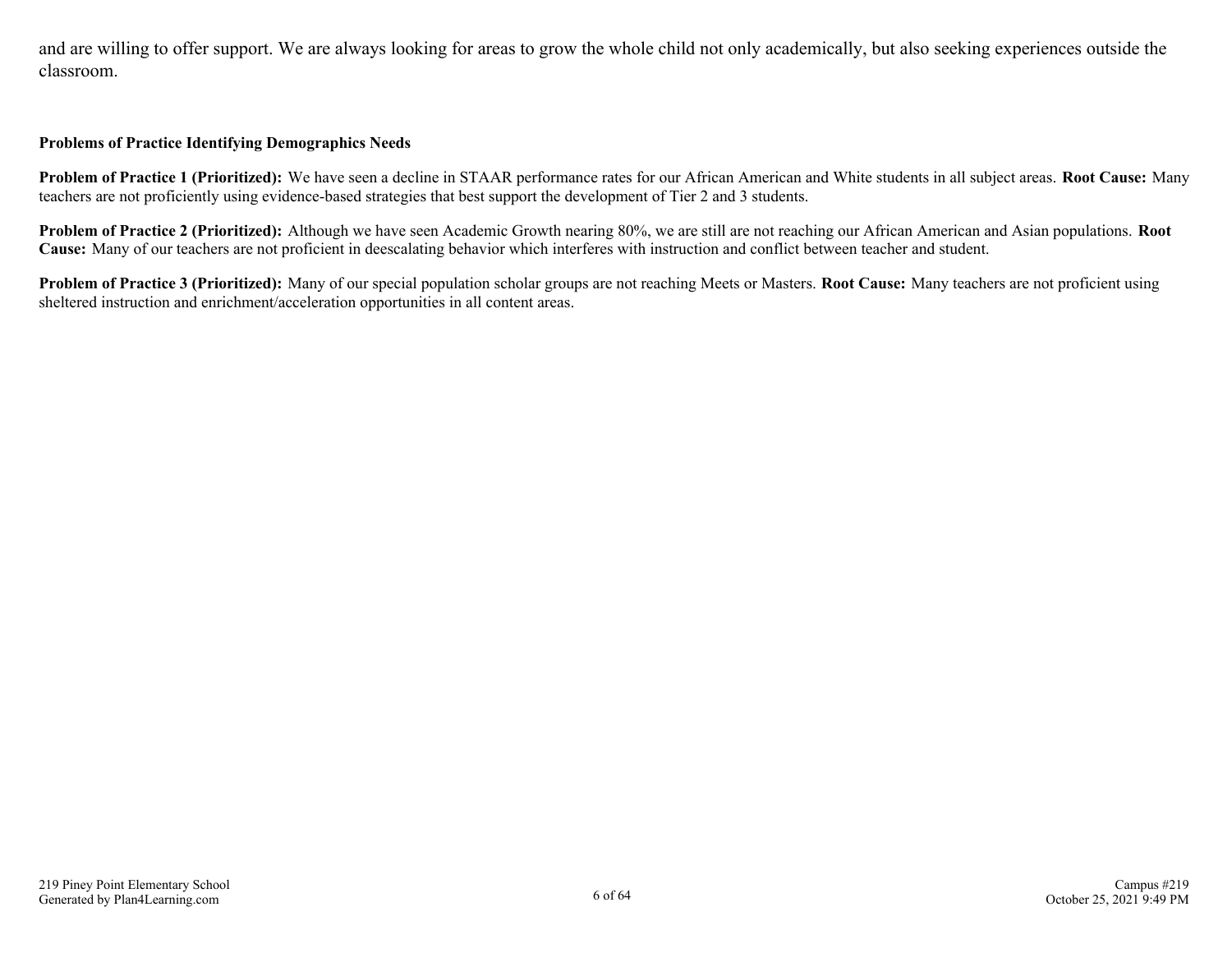### **Student Learning**

#### **Student Learning Summary**

The data used for our needs assessment is derived directly from the results of STAAR, as well as, the TEA Accountability tables, HISD Dashboard, PEIMS, and HISD Connect. Our scholars' performance on STAAR, which focuses on readiness for success in subsequent grades and courses, as well as, on college and career readiness, was at 44% in Math, 55% in Reading, 32% in Writing, and 36% in Science. Historically, our Math STAAR scores are higher than our Reading scores. This year we saw a 30% decline in Math scores while the deficit in reading was at 12%. Our writing scores declined by 21%. Notably, our Science scores decreased by 7%. Regarding the STAAR Performance Status, our African American population did not meet the target Reading Score by 9% and did not meet the target Math score by 17%. Our Hispanic population did not meet the Reading by 12% nor did they meet Math target score by 18%. Our Economically Disadvantaged population did not meet either target goal with a decrease in the Reading Score of 8% and the Math Score of 15%. Our EL population did not meet both targets with a 4% decline in Reading and 17% decline in Math. Finally, our Special Education students did not meet both STAAR Performance targets in Reading by 2% and Math 2%. As we looked at all test data, it became apparent that the majority of our students are still struggling with academic vocabulary in all subject areas, especially Science. In addition, reading acquisition, comprehension, and writing will continue to be major focuses since all scholars did not meet the target scores in reading, writing, math, and science.

#### **Student Learning Strengths**

The most notable strength is that many of our scholars are excited to be back and want to learn. Teachers are helping scholars develop attainable learning goals. Another strength is the staff looking at data and learning gaps and creating a focused plan to help meet the needs of our scholars. We will be incorporating a daily intervention hour for all grade levels from Kindergarten-fifth grade. We have been meeting to develop the best ways to utilize staff and materials. The Piney Point educators have a lot of work ahead and are up for the challenge. Another strength for our scholars is their parents. We will hold our Open House and other parents meetings to provide parents with materials and other ways they can support their scholars at home. We all have to work together to help our scholars.

#### **Problems of Practice Identifying Student Learning Needs**

**Problem of Practice 1 (Prioritized):** Many of our special population scholar groups are not reaching Meets or Masters. **Root Cause:** Many teachers are not proficient using sheltered instruction and enrichment/acceleration opportunities in all content areas.

**Problem of Practice 2 (Prioritized):** We have seen a decline in STAAR performance rates for our African American and White students in all subject areas. **Root Cause:** Many teachers are not proficiently using evidence-based strategies that best support the development of Tier 2 and 3 students.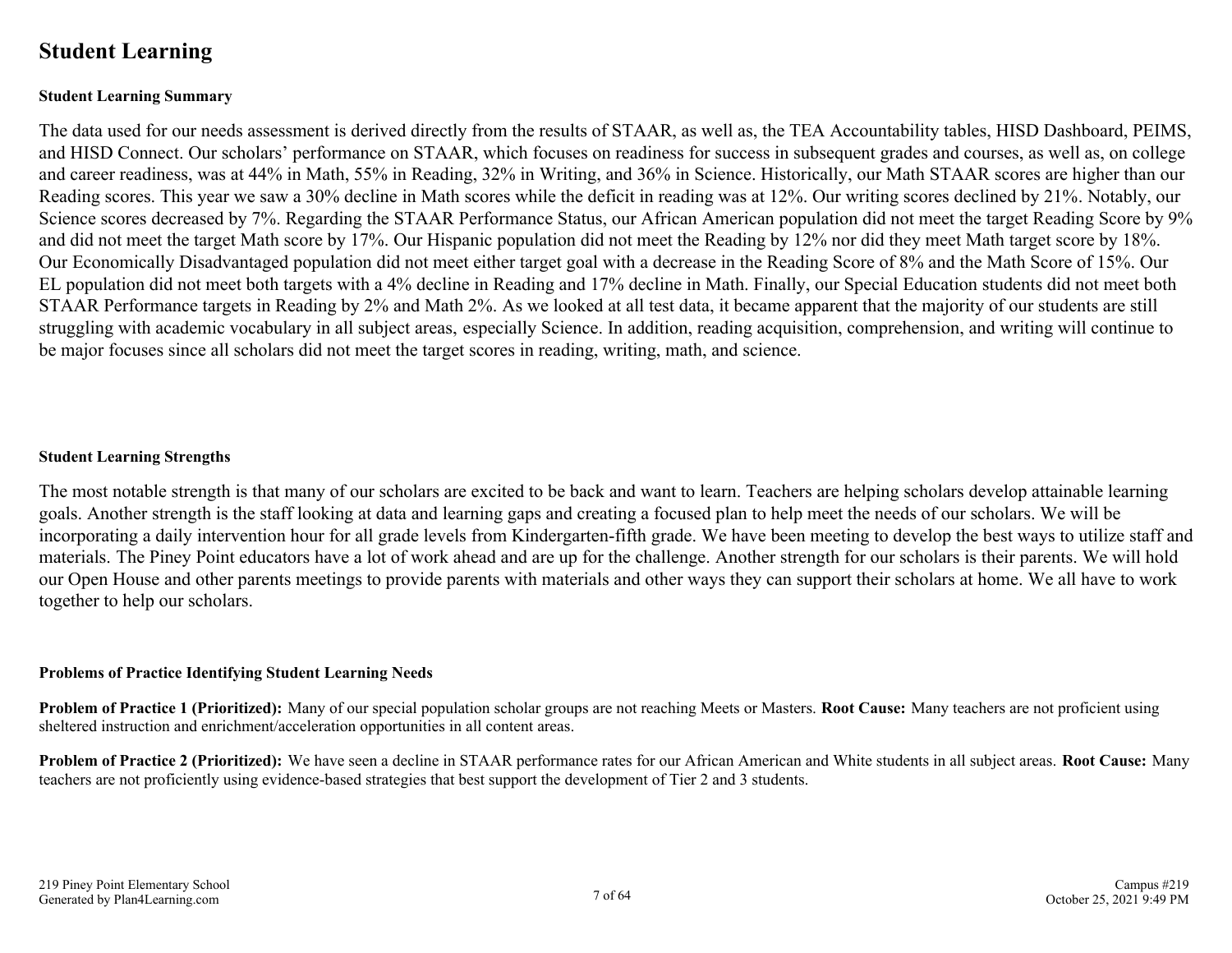### **School Processes & Programs**

#### **School Processes & Programs Summary**

Piney Point offers many instructional and curricular opportunities to all staff members, students, and families. We offer the following:

- **Imagine Language and Literacy** has been used by Piney Point for at least 5 years. We have received many awards for our usage and scholar growth, in addition, many scholars have earned recognition and prizes for their work. We also had a newcomer represent the company because of the tremendous growth he made acquiring the English language. All scholars are required 20 minutes daily.
- **Imagine Math and Imagine Facts** is used by all scholars 20 minutes daily.
- **HMH**
- **GoMath**
- **STEMScopes**
- **Accelerated Reader** is used by Kinder-second grade teachers. The teachers set goals for scholars and they receive dog tags, prizes and an end of the year luncheon for meeting their goals.
- **CYCLE** donated bikes and helmets for every second grader that meets their Renaissance reading goal
- **Monarch Heroes** is supported by first grade student efforts. They collect funds for the keep our butterfly gardens. Our school is a certified Monarch area.
- **Eco-Schools** provides opportunities for scholars to learn about recycling efforts. We have won the Green Flag award for our efforts.
- **Texas Outdoor Family Program** provides Piney Point families the opportunity to participate in 2 activity-filled weekends designed to help families discover the enjoyment of camping and Texas State Parks.
- **Marathon Kids** is a walking/jogging 26.5 mile goal opportunity for each classroom. Teachers are provided with goal sheets and track their classes walk/jog around the track. We celebrate at the end of each school year with prizes and t-shirts for students.
- **Fuel Up 360**
- **Piney Point Parent Teacher Organization** meets monthly.
- **Brighter Bites** provides fruits and vegetables to Piney Point families 4-6 times per semester. Teachers are given a bag of fruit and vegetables in order to teach students about healthy eating.
- **Backpack Buddy** provides participating scholars every Friday with a bag of food to take home for the weekend.

Piney Point has a great reputation. Staff members are treated with respect and like family. Several staff members who transferred to other schools or districts have requested to return. Leadership opportunities are granted to teachers and staff who are willing to take on a new challenge and increase their skills. New staff members are assigned an experienced staff member for support, in additiona to assistance from the administrative team. All administrators have an open door policy and staff members feel comfortable speaking about issues or needs. If any staff member needs materials, we do our best to supply them with what is needed to do the best job, as long as it is tightly aligned to our learning goals. We live by our school motto "Everyone Learning, Everyone Leading."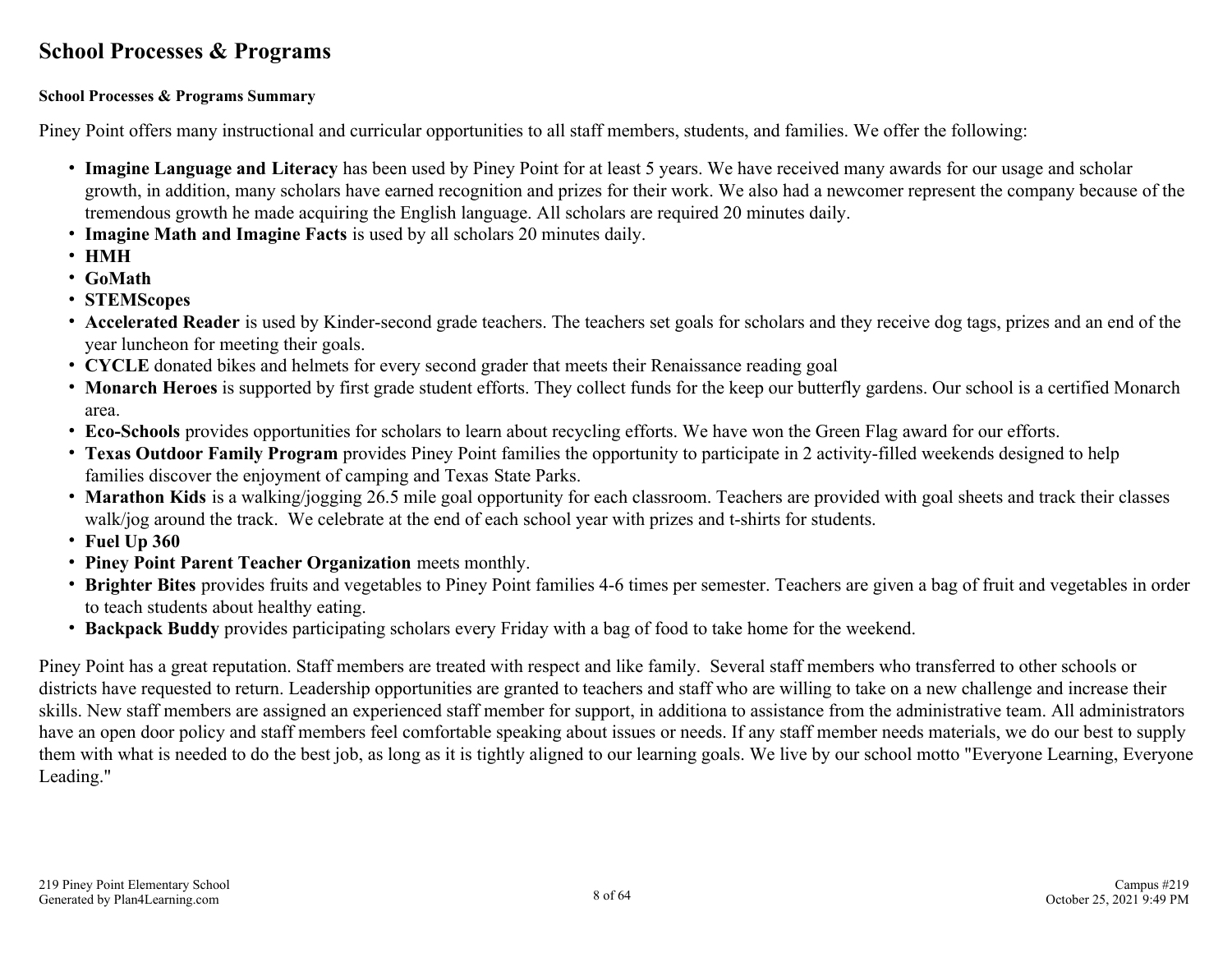#### **School Processes & Programs Strengths**

As stated before, we grow our own by providing opportunities for all staff members willing and wanting to learn. We advertise all opportunities for advancement needed at our school or within HISD. Many of our staff member are life long learners.

Many of our staff members are proficient in using our programs or have a vested interest in ensuring its success. All teachers support each other through individual or whole group support. If we do not know something, then we ask the administrative team to find an expert to offer professional development opportunities during PLCs or other designated days. We strive to be the best.

#### **Problems of Practice Identifying School Processes & Programs Needs**

**Problem of Practice 1 (Prioritized):** A large majority of scholars are not meeting Approaches. **Root Cause:** First instruction lacks consistent research-based and engagement strategies that will improve achievement at all performance levels.

**Problem of Practice 2 (Prioritized):** We have seen a decline in STAAR performance rates for our African American and White students in all subject areas. **Root Cause:** Many teachers are not proficiently using evidence-based strategies that best support the development of Tier 2 and 3 students.

**Problem of Practice 3 (Prioritized):** Many of our special population scholar groups are not reaching Meets or Masters. **Root Cause:** Many teachers are not proficient using sheltered instruction and enrichment/acceleration opportunities in all content areas.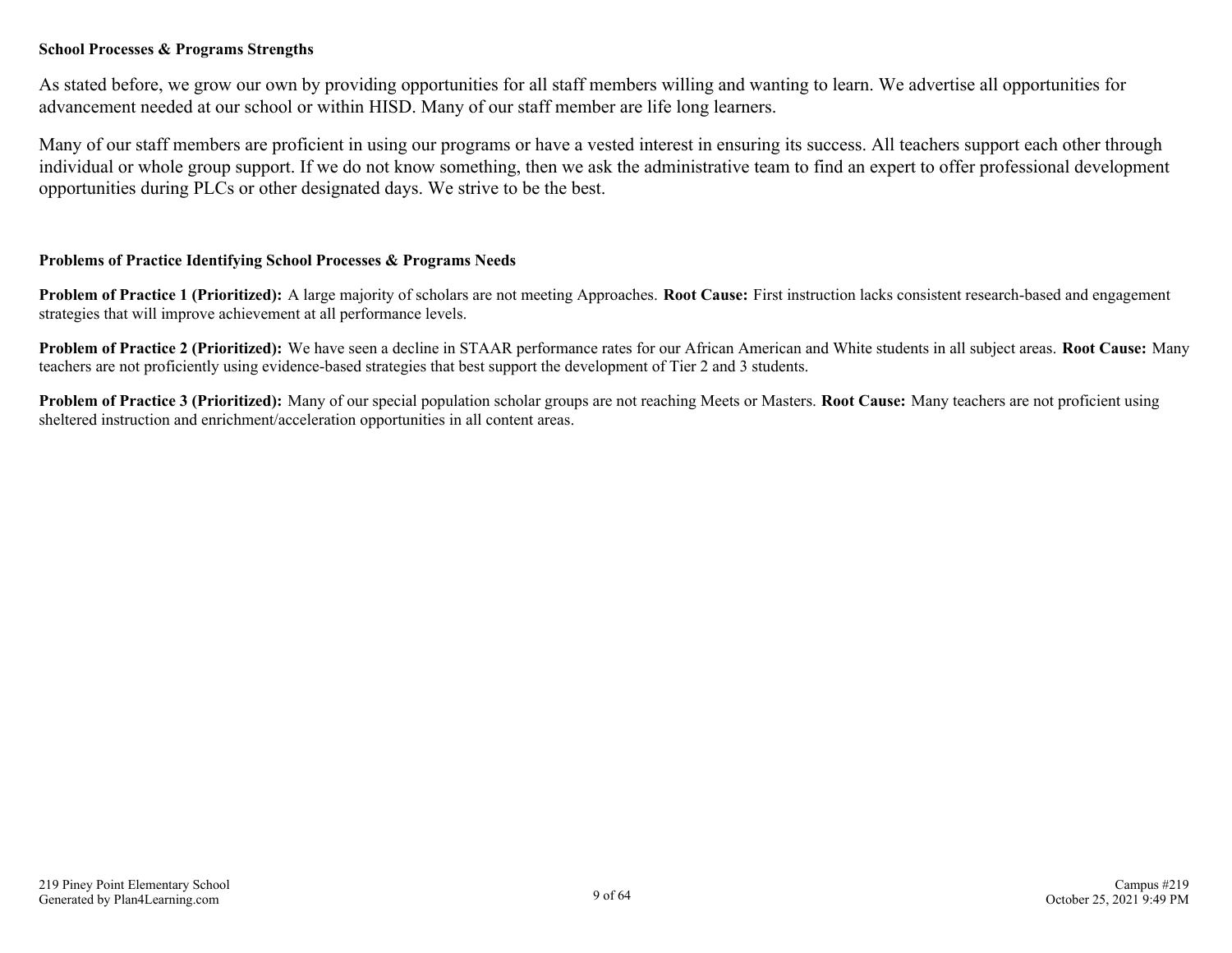### **Perceptions**

#### **Perceptions Summary**

At Piney Point Elementary, we educate the whole child. Our number one focus is first instruction driven by TEKS and data. Our dedicated teachers work as a team to develop lessons using the HISD planning guides. During PLCs, we focus on areas where academic growth is needed and provide staff development opportunities. We have teacher specialists and master teachers modeling lessons and debriefing after lessons. Our administrators support teachers through coaching and having an open door policy. We also offer parents opportunities for students who need more support by offering after school tutorials. We offer STEAM and fine arts opportunities. All staff members work as family providing support whenever it is needed.

#### **Perceptions Strengths**

Our major strength is our staff. We could not meet our goals or have the programs at our school without the knowledge, dedication, and love for the whole child mentality that our staff believes in.

#### **Problems of Practice Identifying Perceptions Needs**

**Problem of Practice 1 (Prioritized):** Scholars in grades 3-5 have made little to no gains in each performance label for the past 3 years. **Root Cause:** Many teachers are unwilling to try new techniques to increase scholar learning.

**Problem of Practice 2 (Prioritized):** We have seen a decline in STAAR performance rates for our African American and White students in all subject areas. **Root Cause:** Many teachers are not proficiently using evidence-based strategies that best support the development of Tier 2 and 3 students.

**Problem of Practice 3 (Prioritized):** Many of our special population scholar groups are not reaching Meets or Masters. **Root Cause:** Many teachers are not proficient using sheltered instruction and enrichment/acceleration opportunities in all content areas.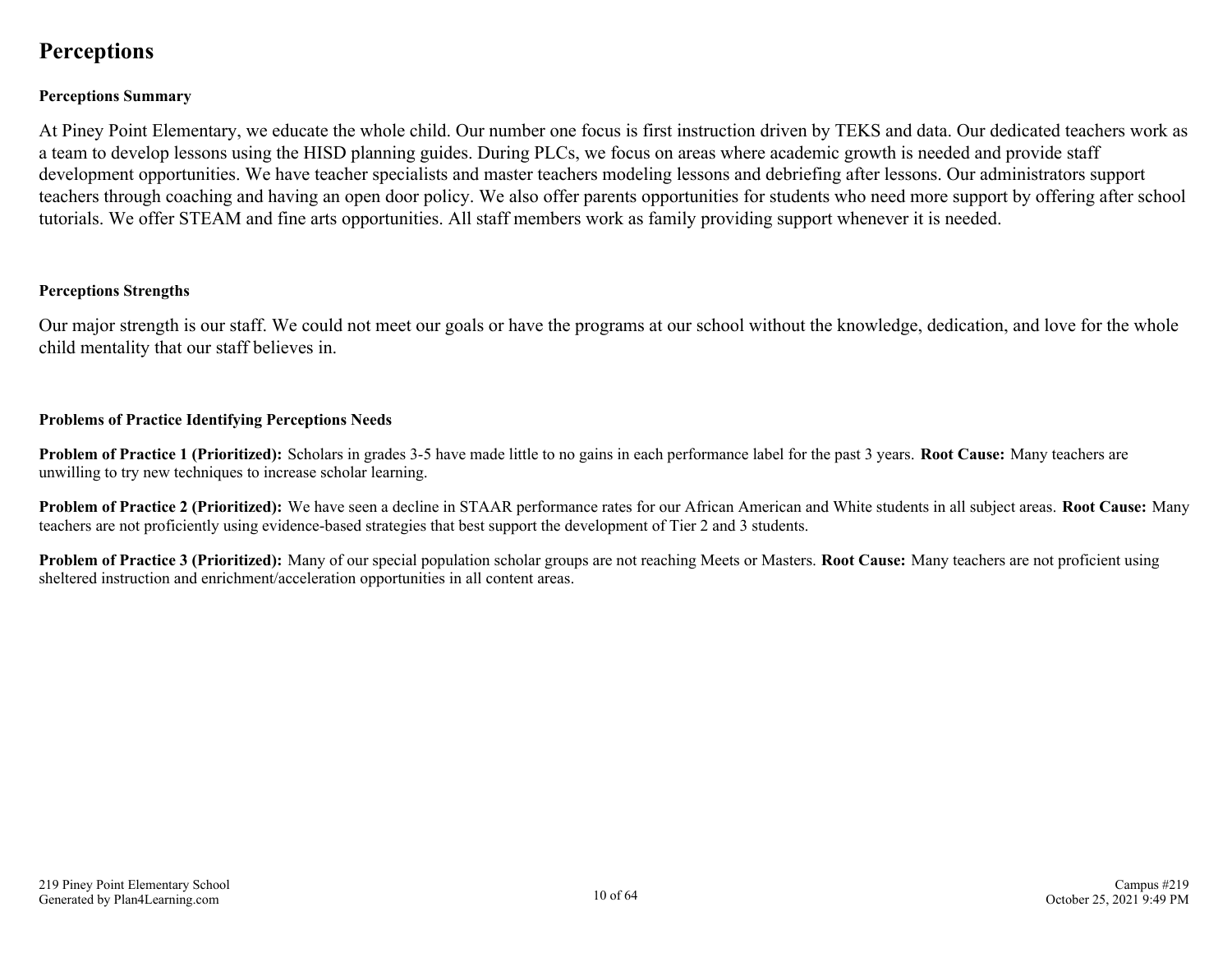## **Priority Problems of Practice**

**Problem of Practice 1**: We have seen a decline in STAAR performance rates for our African American and White students in all subject areas. **Root Cause 1**: Many teachers are not proficiently using evidence-based strategies that best support the development of Tier 2 and 3 students. **Problem of Practice 1 Areas**: Demographics - Student Learning - School Processes & Programs - Perceptions

**Problem of Practice 2**: Although we have seen Academic Growth nearing 80%, we are still are not reaching our African American and Asian populations. **Root Cause 2**: Many of our teachers are not proficient in deescalating behavior which interferes with instruction and conflict between teacher and student. **Problem of Practice 2 Areas**: Demographics

**Problem of Practice 3**: Many of our special population scholar groups are not reaching Meets or Masters. **Root Cause 3**: Many teachers are not proficient using sheltered instruction and enrichment/acceleration opportunities in all content areas. **Problem of Practice 3 Areas**: Demographics - Student Learning - School Processes & Programs - Perceptions

**Problem of Practice 4**: A large majority of scholars are not meeting Approaches.

**Root Cause 4**: First instruction lacks consistent research-based and engagement strategies that will improve achievement at all performance levels. **Problem of Practice 4 Areas**: School Processes & Programs

**Problem of Practice 5**: Scholars in grades 3-5 have made little to no gains in each performance label for the past 3 years. **Root Cause 5**: Many teachers are unwilling to try new techniques to increase scholar learning. **Problem of Practice 5 Areas**: Perceptions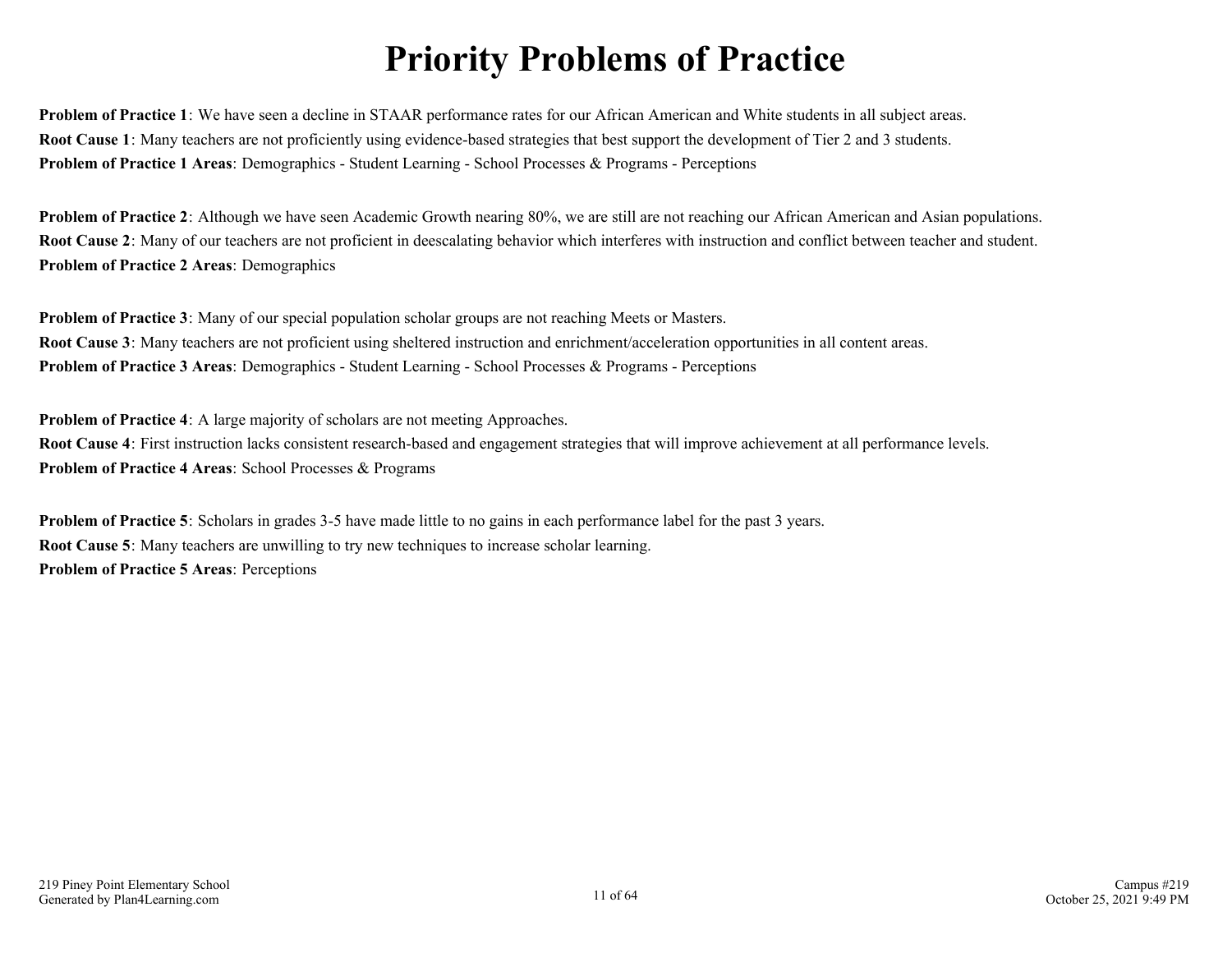## **Comprehensive Needs Assessment Data Documentation**

The following data were used to verify the comprehensive needs assessment analysis:

#### **Improvement Planning Data**

- District goals
- Campus goals
- HB3 Reading and math goals for PreK-3
- Campus/District improvement plans (current and prior years)

#### **Accountability Data**

- Texas Academic Performance Report (TAPR) data
- Student Achievement Domain
- Student Progress Domain
- Closing the Gaps Domain
- Accountability Distinction Designations

#### **Student Data: Assessments**

- State and federally required assessment information
- (STAAR) current and longitudinal results, including all versions
- STAAR EL progress measure data
- Texas English Language Proficiency Assessment System (TELPAS) and TELPAS Alternate results
- Student Success Initiative (SSI) data for Grades 5 and 8
- Student failure and/or retention rates
- Local diagnostic reading assessment data
- Local benchmark or common assessments data
- Running Records results
- Texas approved PreK 2nd grade assessment data
- Other PreK 2nd grade assessment data
- Grades that measure student performance based on the TEKS

#### **Student Data: Student Groups**

- Race and ethnicity data, including number of students, academic achievement, discipline, attendance, and progress
- Special programs data, including number of students, academic achievement, discipline, attendance, and progress
- Economically Disadvantaged / Non-economically disadvantaged performance, progress, and participation data
- Male / Female performance, progress, and participation data
- Special education/non-special education population including discipline, progress and participation data
- Migrant/non-migrant population including performance, progress, discipline, attendance and mobility data
- At-risk/non-at-risk population including performance, progress, discipline, attendance, and mobility data
- EL/non-EL or LEP data, including academic achievement, progress, support and accommodation needs, race, ethnicity, gender, etc.
- Section 504 data
- Homeless data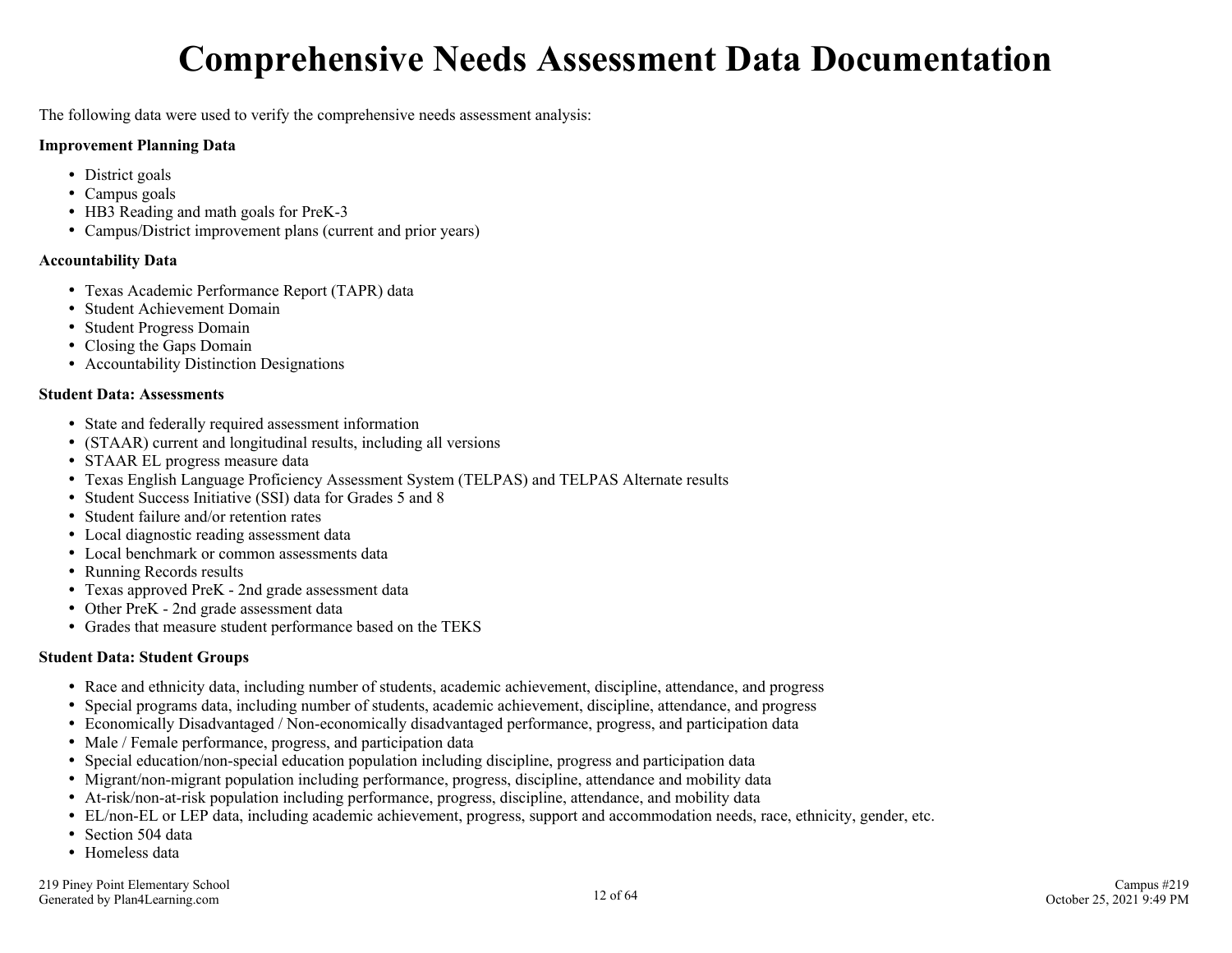- Gifted and talented data
- Dyslexia Data
- Response to Intervention (RtI) student achievement data

#### **Student Data: Behavior and Other Indicators**

- Attendance data
- Mobility rate, including longitudinal data
- Discipline records
- Student surveys and/or other feedback
- Class size averages by grade and subject
- School safety data
- Enrollment trends

#### **Employee Data**

- Professional learning communities (PLC) data
- Staff surveys and/or other feedback
- Teacher/Student Ratio
- State certified and high quality staff data
- Campus leadership data
- Campus department and/or faculty meeting discussions and data
- Professional development needs assessment data
- Evaluation(s) of professional development implementation and impact

#### **Parent/Community Data**

- Parent surveys and/or other feedback
- Parent engagement rate
- Community surveys and/or other feedback

#### **Support Systems and Other Data**

- Organizational structure data
- Processes and procedures for teaching and learning, including program implementation
- Communications data
- Capacity and resources data
- Budgets/entitlements and expenditures data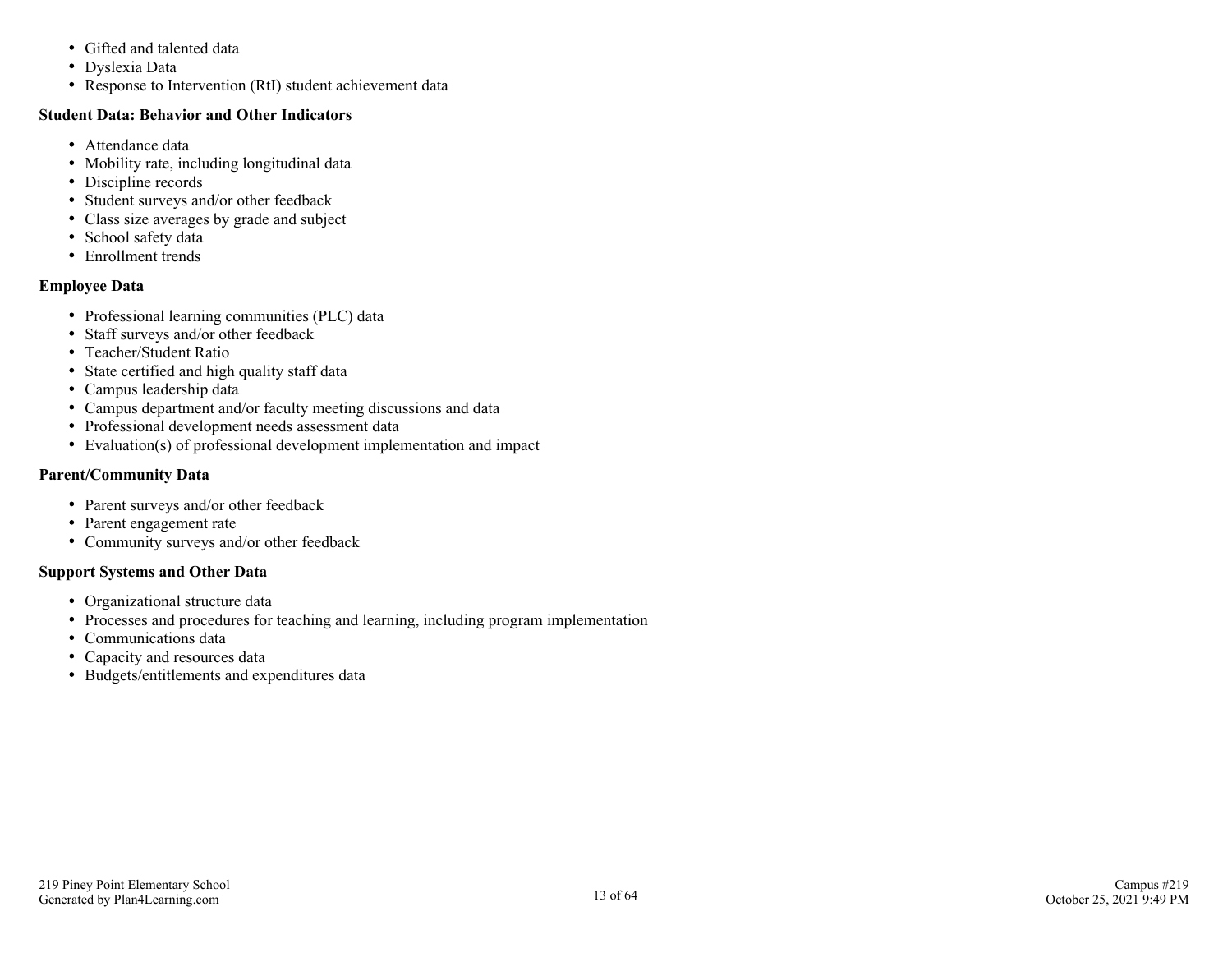## **Board Goals**

**Board Goal 1:** ELAR The percentage of 3rd grade students performing at students reading and writing at or above grade level in reading as measured by the Meets Grade Level Standard on STAAR will increase 8 percentage points from 42% in spring 2019 to 50% in spring 2024.

**Goal 1:** ELAR

**Strategic Priorities:** Expanding Educational Opportunities

| <b>Reviews</b><br><b>Measurable Objective 1 Details</b>                                                           |                  |     |     |                  |
|-------------------------------------------------------------------------------------------------------------------|------------------|-----|-----|------------------|
| Measurable Objective 1: Scholars in grades 3-5 achieving Approaches or Above in reading will increase from 55% to | <b>Formative</b> |     |     | <b>Summative</b> |
| 65% as measured by the 2022 STAAR reading assessment.                                                             | <b>Nov</b>       | Jan | Mar | June             |
| <b>Evaluation Data Sources: 1. Exit Tickets/CFUs</b>                                                              |                  |     |     |                  |
| 2. End of unit TEKS Assessments (OnTrack)                                                                         |                  |     |     |                  |
| 3. Small group anecdotal notes (digital data binder)                                                              |                  |     |     |                  |
| 4. Imagine Language and Literacy Growth Reports                                                                   |                  |     |     |                  |
| 5. PLC sign-in sheets                                                                                             |                  |     |     |                  |
| 6. Walkthroughs                                                                                                   |                  |     |     |                  |
| 7. BRR and REN360-BOY, PM, MOY, PM, EOY                                                                           |                  |     |     |                  |
| 8. Mock STAAR results (March)                                                                                     |                  |     |     |                  |
| 9. STAAR assessment results 2022                                                                                  |                  |     |     |                  |
| <b>HB3</b> Board Goal                                                                                             |                  |     |     |                  |

**Strategy 1:** Implement the HISD Reading and Writing Workshop components of word study, guided reading and/or book clubs/literature circles, independent reading, and workstations as outlined in the UPGs with fidelity with the inclusion of Kagan, Lead4Ward, and ELlevation strategies.

**Strategy's Expected Result/Impact:** Scholars will gain decoding and comprehension skills such as elements of a story, making inferences, and summarizing to analyze text and to produce written evidence of their reading .

**Staff Responsible for Monitoring:** LaFocia Maxie, Assistant Principal

**Action Steps:** \*Schedule PLC for teachers on how to implement Reading Workshop components incorporating Kagan, L4W, and ELlevation strategies

\*Use The Next Step Forward in Word Study and Phonics to supplement word study component, The Next Step Forward in Guided Reading to supplement guided reading component, The Writing Strategies and Patterns of Power books to supplement writing instruction

\*Train A-team and teachers how to keep a digital data binder in Google Docs

\*Model and record exemplar lessons for teachers to reference

\*Plan with teachers on how to implement reading workshop during a PLC

\*Review and plan with teachers how to incorporate the first 15 days of reading during a PLC

\*A-Team meets to discuss observation walkthrough expectations-develop observation form

\*PLC meeting to be held 2 times a month

**Title I Schoolwide Elements:** 2.4, 2.5, 2.6 - **TEA Priorities:** Recruit, support, retain teachers and principals, Build a foundation of reading and math, Improve lowperforming schools - **Targeted Support Strategy**

219 Piney Point Elementary School Generated by Plan4Learning.com 14 of 64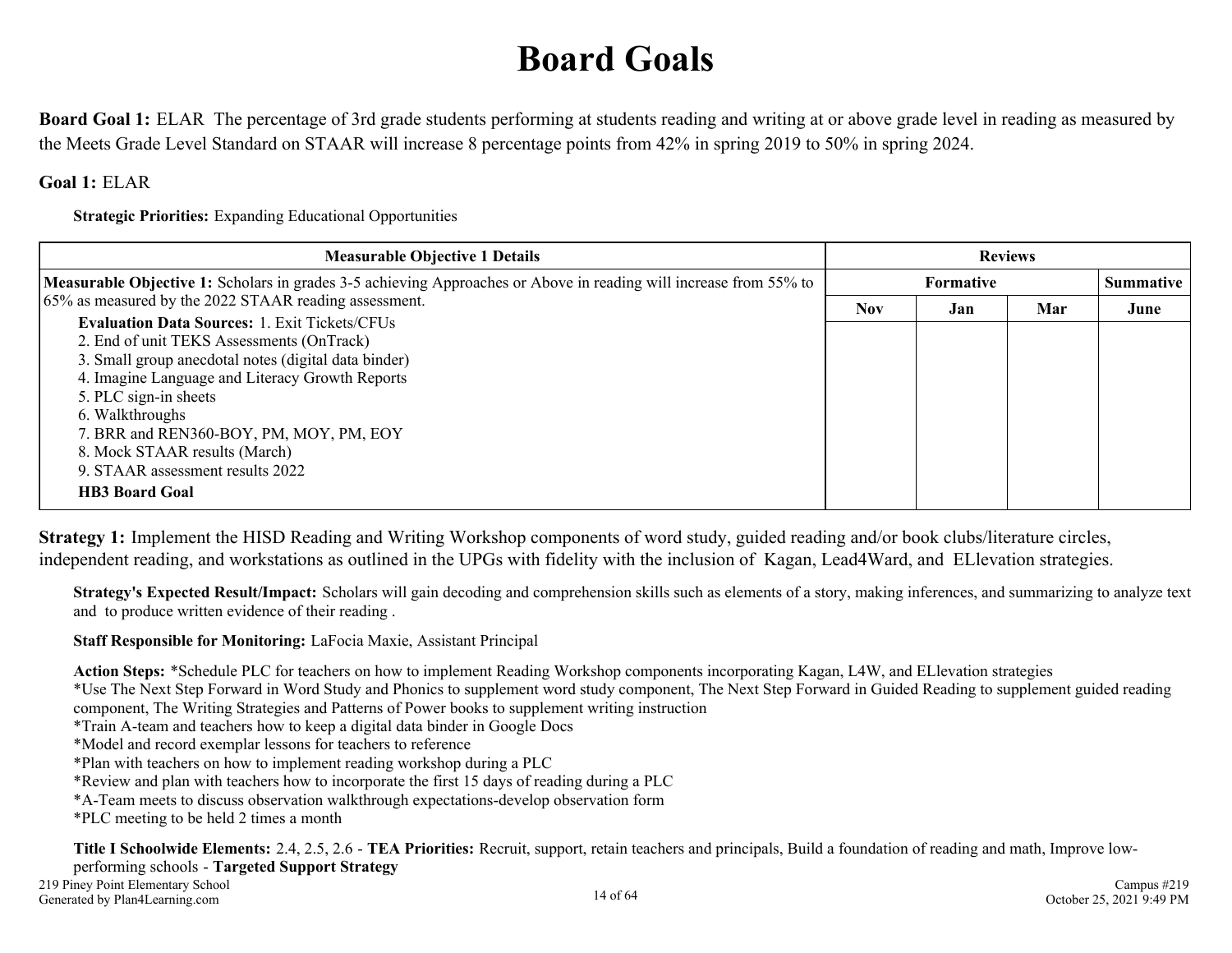**Funding Sources:** Accelerated Reader - 1991010004 - General Fund - State Comp Ed - 6200 - Contracted Services - \$3,610, Library Books - 1991010004 - General Fund - State Comp Ed - 6300 - Supplies and Materials - \$20,000, Scholastic News - 1991010001 - General Fund - Regular Program - 6300 - Supplies and Materials - \$5,430

**Strategy 2:** Implementation of small group instruction power hour from 7:30-8:30 daily for Tier 2 and Tier 3 scholars in Kindergarten through fifth grade.

**Strategy's Expected Result/Impact:** Focused, researched-based instruction to help close the learning gap encountered during the pandemic.

**Staff Responsible for Monitoring:** LaFoscia Maxie, Assistant Principal; Deirdre Riordan, Assistant Principal; Cynthia Salas, Teacher Specialist, and Nikki Lahana, Teacher Specialist

Action Steps: \*Schedule PLC for teachers, interventionists, ancillary teachers, and teacher assistants focusing on the implementation and planning for small group expectations

\*Train interventionists and teacher assistants- how to keep a digital data binder in Google Docs

\*Plan with interventionist and teacher assistants using The Next Step Forward in Interventions during PLCs

\*Model and record exemplar lessons to reference

**Title I Schoolwide Elements:** 2.4, 2.5, 2.6 - **TEA Priorities:** Recruit, support, retain teachers and principals, Build a foundation of reading and math

**Funding Sources:** Mentoring Minds - 2110000000 - Title 1 Basic Programs - 6300 - Supplies and Materials - \$18,647

#### **Measurable Objective 1 Problems of Practice:**

#### **Demographics**

**Problem of Practice 1**: We have seen a decline in STAAR performance rates for our African American and White students in all subject areas. **Root Cause**: Many teachers are not proficiently using evidence-based strategies that best support the development of Tier 2 and 3 students.

**Problem of Practice 2**: Although we have seen Academic Growth nearing 80%, we are still are not reaching our African American and Asian populations. **Root Cause**: Many of our teachers are not proficient in deescalating behavior which interferes with instruction and conflict between teacher and student.

**Problem of Practice 3**: Many of our special population scholar groups are not reaching Meets or Masters. **Root Cause**: Many teachers are not proficient using sheltered instruction and enrichment/acceleration opportunities in all content areas.

#### **Student Learning**

**Problem of Practice 1**: Many of our special population scholar groups are not reaching Meets or Masters. **Root Cause**: Many teachers are not proficient using sheltered instruction and enrichment/acceleration opportunities in all content areas.

**Problem of Practice 2**: We have seen a decline in STAAR performance rates for our African American and White students in all subject areas. **Root Cause**: Many teachers are not proficiently using evidence-based strategies that best support the development of Tier 2 and 3 students.

#### **School Processes & Programs**

**Problem of Practice 1**: A large majority of scholars are not meeting Approaches. **Root Cause**: First instruction lacks consistent research-based and engagement strategies that will improve achievement at all performance levels.

**Problem of Practice 2**: We have seen a decline in STAAR performance rates for our African American and White students in all subject areas. **Root Cause**: Many teachers are not proficiently using evidence-based strategies that best support the development of Tier 2 and 3 students.

**Problem of Practice 3**: Many of our special population scholar groups are not reaching Meets or Masters. **Root Cause**: Many teachers are not proficient using sheltered instruction and enrichment/acceleration opportunities in all content areas.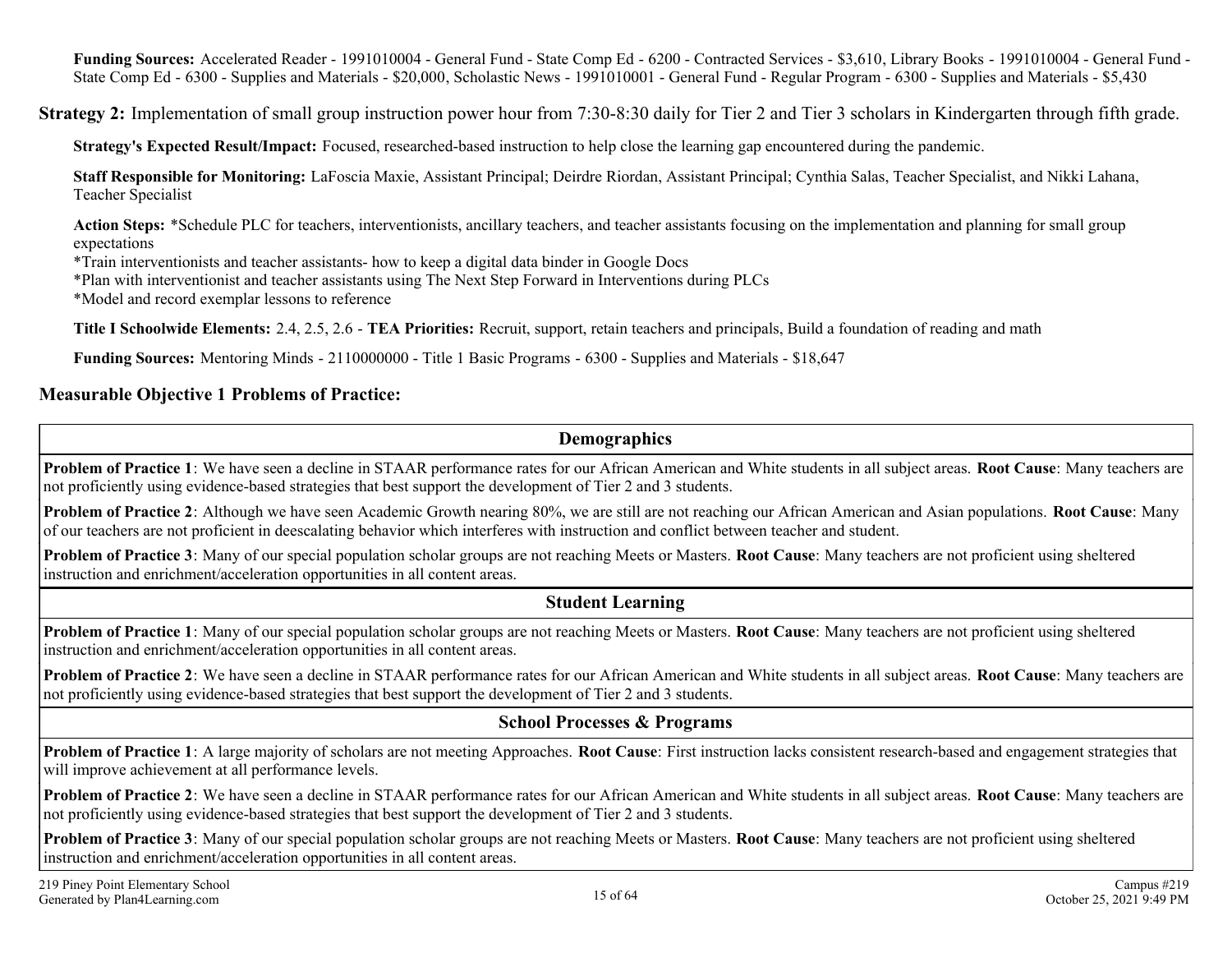#### **Perceptions**

**Problem of Practice 1**: Scholars in grades 3-5 have made little to no gains in each performance label for the past 3 years. **Root Cause**: Many teachers are unwilling to try new techniques to increase scholar learning.

**Problem of Practice 2**: We have seen a decline in STAAR performance rates for our African American and White students in all subject areas. **Root Cause**: Many teachers are not proficiently using evidence-based strategies that best support the development of Tier 2 and 3 students.

**Problem of Practice 3**: Many of our special population scholar groups are not reaching Meets or Masters. **Root Cause**: Many teachers are not proficient using sheltered instruction and enrichment/acceleration opportunities in all content areas.

| <b>Measurable Objective 2 Details</b>                                                                                                                                                                                                                                     | <b>Reviews</b>                       |     |     |      |
|---------------------------------------------------------------------------------------------------------------------------------------------------------------------------------------------------------------------------------------------------------------------------|--------------------------------------|-----|-----|------|
| <b>Measurable Objective 2:</b> Scholars in grades Kinder-5th grades will use Imagine Language and Literacy for a<br>minimum of 20 minutes five days a week to move from tier 3 to tier 2 and from tier 2 to tier 1 as evidenced at EOY of<br>the $2021-2022$ school year. | <b>Formative</b><br><b>Summative</b> |     |     |      |
|                                                                                                                                                                                                                                                                           | <b>Nov</b>                           | Jan | Mar | June |
| <b>Evaluation Data Sources: 1. Growth reports MOY and EOY</b><br>2. Usage reports MOY and EOY<br><b>HB3</b> Board Goal                                                                                                                                                    |                                      |     |     |      |

**Strategy 1:** ELA Teachers and interventionists will use the individualized instruction offered through the interactive program to individualize small group **instruction** 

**Strategy's Expected Result/Impact:** Scholars reading skills and levels will increase.

**Staff Responsible for Monitoring:** David Nguyen, Instructional Technology Cynthia Salas, Teacher Specilaist

Action Steps: \*Schedule PD for teaching staff using Imagine Language and Literacy reports to support instruction or attend trainings offered by the district on PD days \*Discuss how to track student progress using IM reports and use instructional tools

**Title I Schoolwide Elements:** 2.4, 2.5, 2.6 - **TEA Priorities:** Recruit, support, retain teachers and principals, Build a foundation of reading and math

#### **Measurable Objective 2 Problems of Practice:**

**Demographics**

**Problem of Practice 1**: We have seen a decline in STAAR performance rates for our African American and White students in all subject areas. **Root Cause**: Many teachers are not proficiently using evidence-based strategies that best support the development of Tier 2 and 3 students.

**Problem of Practice 2**: Although we have seen Academic Growth nearing 80%, we are still are not reaching our African American and Asian populations. **Root Cause**: Many of our teachers are not proficient in deescalating behavior which interferes with instruction and conflict between teacher and student.

**Problem of Practice 3**: Many of our special population scholar groups are not reaching Meets or Masters. **Root Cause**: Many teachers are not proficient using sheltered instruction and enrichment/acceleration opportunities in all content areas.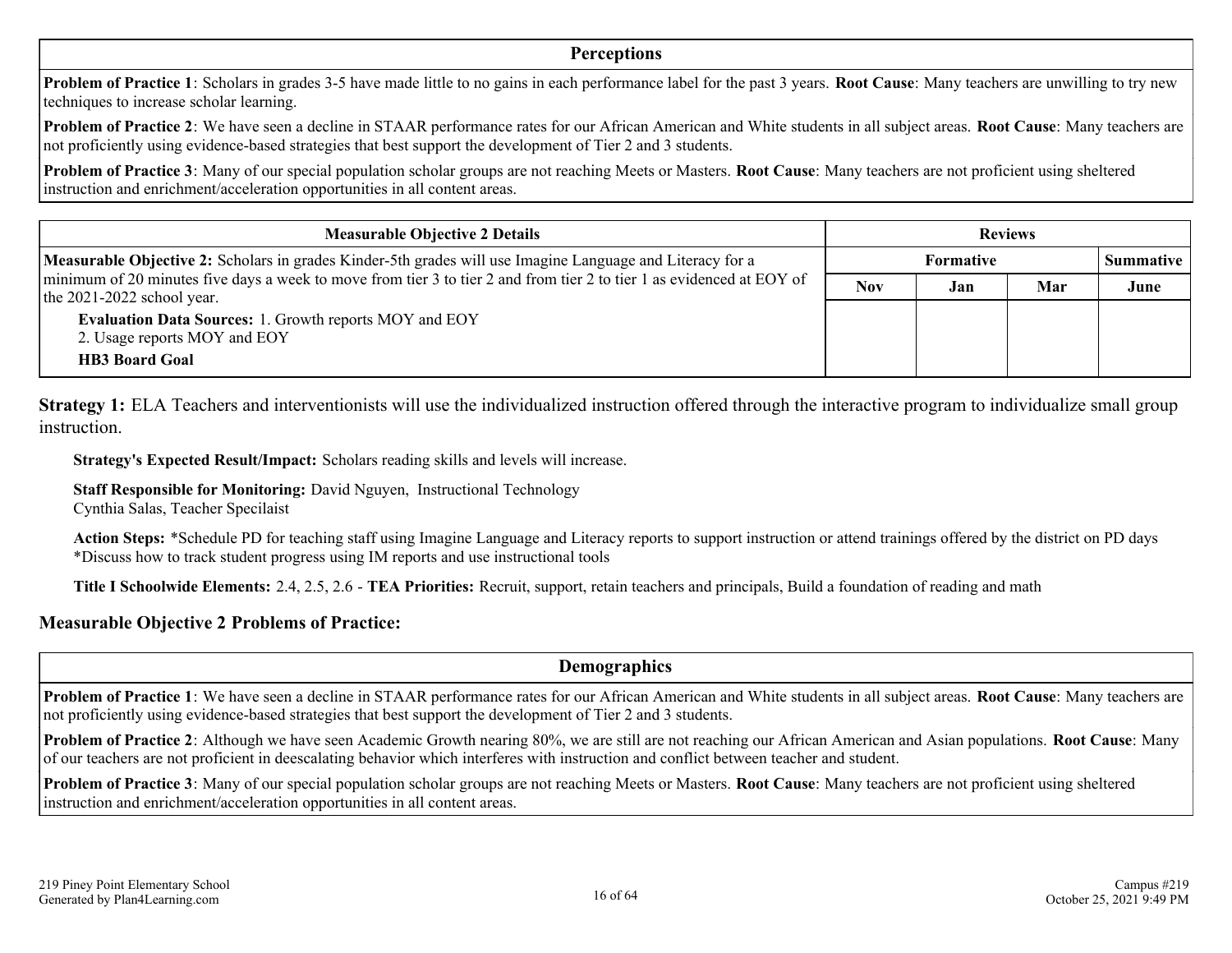#### **Student Learning**

**Problem of Practice 1**: Many of our special population scholar groups are not reaching Meets or Masters. **Root Cause**: Many teachers are not proficient using sheltered instruction and enrichment/acceleration opportunities in all content areas.

**Problem of Practice 2**: We have seen a decline in STAAR performance rates for our African American and White students in all subject areas. **Root Cause**: Many teachers are not proficiently using evidence-based strategies that best support the development of Tier 2 and 3 students.

#### **School Processes & Programs**

**Problem of Practice 1**: A large majority of scholars are not meeting Approaches. **Root Cause**: First instruction lacks consistent research-based and engagement strategies that will improve achievement at all performance levels.

**Problem of Practice 2**: We have seen a decline in STAAR performance rates for our African American and White students in all subject areas. **Root Cause**: Many teachers are not proficiently using evidence-based strategies that best support the development of Tier 2 and 3 students.

**Problem of Practice 3**: Many of our special population scholar groups are not reaching Meets or Masters. **Root Cause**: Many teachers are not proficient using sheltered instruction and enrichment/acceleration opportunities in all content areas.

**Perceptions**

**Problem of Practice 1**: Scholars in grades 3-5 have made little to no gains in each performance label for the past 3 years. **Root Cause**: Many teachers are unwilling to try new techniques to increase scholar learning.

**Problem of Practice 2**: We have seen a decline in STAAR performance rates for our African American and White students in all subject areas. **Root Cause**: Many teachers are not proficiently using evidence-based strategies that best support the development of Tier 2 and 3 students.

**Problem of Practice 3**: Many of our special population scholar groups are not reaching Meets or Masters. **Root Cause**: Many teachers are not proficient using sheltered instruction and enrichment/acceleration opportunities in all content areas.

| <b>Measurable Objective 3 Details</b>                                                                                    |                                                               |                      |                 | <b>Reviews</b> |     |     |      |                  |  |                  |
|--------------------------------------------------------------------------------------------------------------------------|---------------------------------------------------------------|----------------------|-----------------|----------------|-----|-----|------|------------------|--|------------------|
| <b>Measurable Objective 3:</b> 80% of our scholars in each grade level from Kinder-2nd will pass the High Frequency Word |                                                               |                      |                 |                |     |     |      | <b>Formative</b> |  | <b>Summative</b> |
| Evaluation by the 2nd administration of the exam.                                                                        |                                                               |                      |                 | <b>Nov</b>     | Jan | Mar | June |                  |  |                  |
|                                                                                                                          | <b>Evaluation Data Sources: 1. Campus OnTrack HFWE report</b> |                      |                 |                |     |     |      |                  |  |                  |
| <b>HB3 Board Goal</b>                                                                                                    |                                                               |                      |                 |                |     |     |      |                  |  |                  |
|                                                                                                                          | No Progress                                                   | 100%<br>Accomplished | Continue/Modify | Discontinue    |     |     |      |                  |  |                  |

**Strategy 1:** All scholars in grades Kinder-2nd grade will be given opportunities to practice HFWs during Word Study and small group instruction or at home using word cards.

**Strategy's Expected Result/Impact:** Students will learn their grade level HFWs and increase independent reading level.

**Staff Responsible for Monitoring:** Nikki Lahana, Teacher Specialist

**Action Steps:** \*Schedule PLC for teaching staff on how to incorporate in whole group and small group instructional activities

\*Parent Meeting presenting HFWs and how to support at home learning

\*Discuss how to track student progress and when to progress monitor

\*Model and record exemplar lessons to reference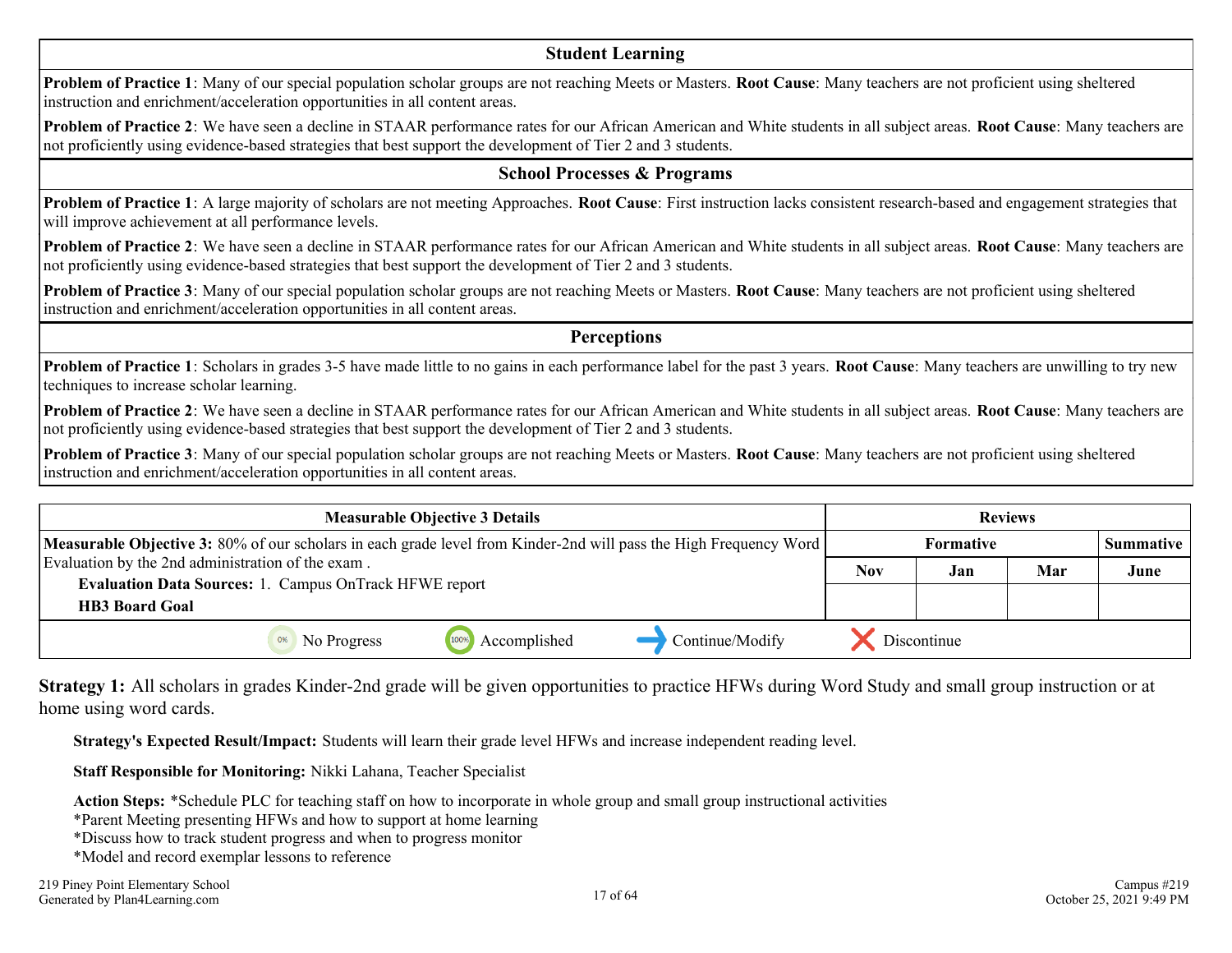**Title I Schoolwide Elements:** 2.4, 2.5, 2.6 - **TEA Priorities:** Recruit, support, retain teachers and principals, Build a foundation of reading and math

#### **Measurable Objective 3 Problems of Practice:**

**Demographics**

**Problem of Practice 1**: We have seen a decline in STAAR performance rates for our African American and White students in all subject areas. **Root Cause**: Many teachers are not proficiently using evidence-based strategies that best support the development of Tier 2 and 3 students.

**Problem of Practice 2**: Although we have seen Academic Growth nearing 80%, we are still are not reaching our African American and Asian populations. **Root Cause**: Many of our teachers are not proficient in deescalating behavior which interferes with instruction and conflict between teacher and student.

**Problem of Practice 3**: Many of our special population scholar groups are not reaching Meets or Masters. **Root Cause**: Many teachers are not proficient using sheltered instruction and enrichment/acceleration opportunities in all content areas.

**Student Learning**

**Problem of Practice 1**: Many of our special population scholar groups are not reaching Meets or Masters. **Root Cause**: Many teachers are not proficient using sheltered instruction and enrichment/acceleration opportunities in all content areas.

**Problem of Practice 2**: We have seen a decline in STAAR performance rates for our African American and White students in all subject areas. **Root Cause**: Many teachers are not proficiently using evidence-based strategies that best support the development of Tier 2 and 3 students.

#### **School Processes & Programs**

**Problem of Practice 1**: A large majority of scholars are not meeting Approaches. **Root Cause**: First instruction lacks consistent research-based and engagement strategies that will improve achievement at all performance levels.

**Problem of Practice 2**: We have seen a decline in STAAR performance rates for our African American and White students in all subject areas. **Root Cause**: Many teachers are not proficiently using evidence-based strategies that best support the development of Tier 2 and 3 students.

**Problem of Practice 3**: Many of our special population scholar groups are not reaching Meets or Masters. **Root Cause**: Many teachers are not proficient using sheltered instruction and enrichment/acceleration opportunities in all content areas.

#### **Perceptions**

**Problem of Practice 1**: Scholars in grades 3-5 have made little to no gains in each performance label for the past 3 years. **Root Cause**: Many teachers are unwilling to try new techniques to increase scholar learning.

**Problem of Practice 2**: We have seen a decline in STAAR performance rates for our African American and White students in all subject areas. **Root Cause**: Many teachers are not proficiently using evidence-based strategies that best support the development of Tier 2 and 3 students.

**Problem of Practice 3**: Many of our special population scholar groups are not reaching Meets or Masters. **Root Cause**: Many teachers are not proficient using sheltered instruction and enrichment/acceleration opportunities in all content areas.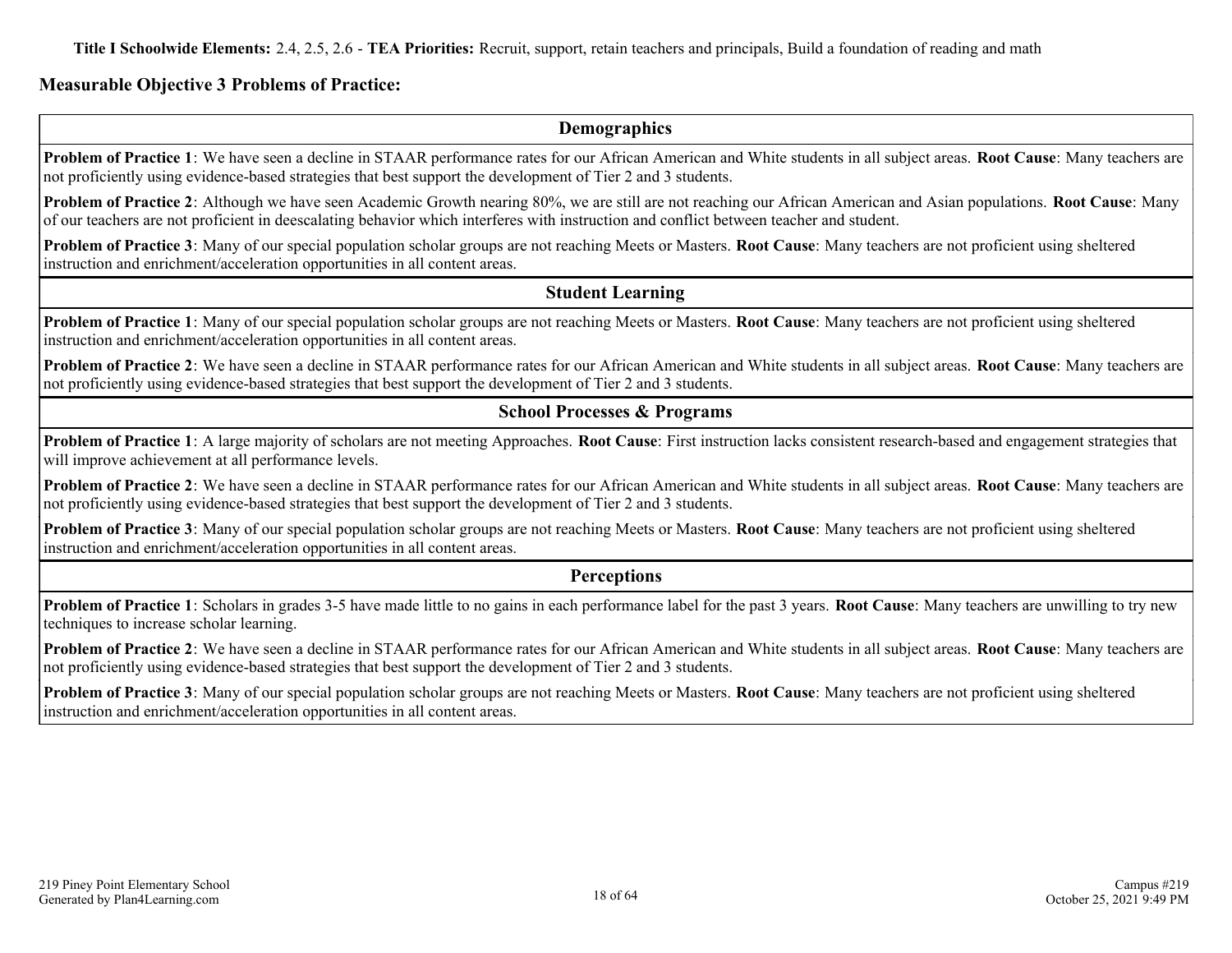**Board Goal 1:** ELAR The percentage of 3rd grade students performing at students reading and writing at or above grade level in reading as measured by the Meets Grade Level Standard on STAAR will increase 8 percentage points from 42% in spring 2019 to 50% in spring 2024.

**Goal 2:** Our campus goal goes here.

**Strategic Priorities:** Expanding Educational Opportunities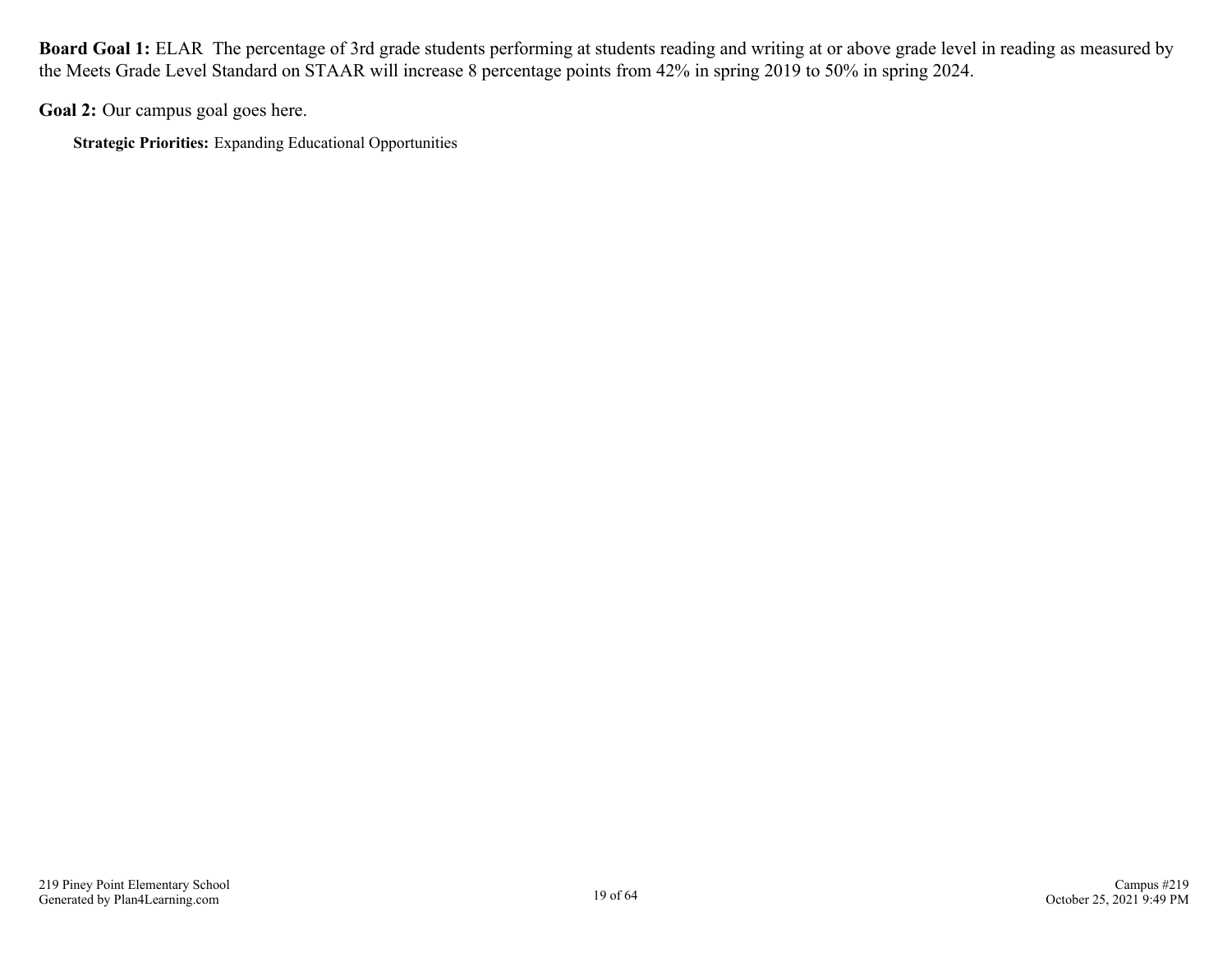**Board Goal 2:** MATH The percentage of 3rd grade students performing at or above grade level in math as measured by the Meets Grade Level Standard on STAAR will increase 8 percentage points from 46% in spring 2019 to 54% in spring 2024.

#### **Goal 1:** MATH

**Strategic Priorities:** Expanding Educational Opportunities

| <b>Measurable Objective 1 Details</b>                                                                               |            | <b>Reviews</b>                       |     |      |  |
|---------------------------------------------------------------------------------------------------------------------|------------|--------------------------------------|-----|------|--|
| <b>Measurable Objective 1:</b> Scholars in grades 3-5 achieving Approaches or Above in math will increase by 15% as |            | <b>Summative</b><br><b>Formative</b> |     |      |  |
| evidenced by the math STAAR assessment in 2022.                                                                     | <b>Nov</b> | Jan                                  | Mar | June |  |
| <b>Evaluation Data Sources: 1. Ren360 Data</b>                                                                      |            |                                      |     |      |  |
| 2. Exit Tickets/CFUs                                                                                                |            |                                      |     |      |  |
| 3. District Assessments                                                                                             |            |                                      |     |      |  |
| 4. OnTrack Reports                                                                                                  |            |                                      |     |      |  |
| 5. Anecdotal notes (digital data binder)                                                                            |            |                                      |     |      |  |
| 6. Math Journals                                                                                                    |            |                                      |     |      |  |
| 7. Imagine Math reports                                                                                             |            |                                      |     |      |  |
| 8. PLC sign-in sheets                                                                                               |            |                                      |     |      |  |
| 9. Walkthroughs                                                                                                     |            |                                      |     |      |  |
| 10. Mock Math STAAR (March)                                                                                         |            |                                      |     |      |  |
| 11. 2022 STAAR Math assessment                                                                                      |            |                                      |     |      |  |
| <b>HB3 Board Goal</b>                                                                                               |            |                                      |     |      |  |

**Strategy 1:** Use Math curriculum guides and assessments including Guided Math (Daily 3) with fidelity incorporating Kagan, Lead4ward, and ELlevation strategies.

**Strategy's Expected Result/Impact:** Scholars will gain basic math skills to support their thinking when addressing more complex concepts to produce evidence of their learning.

**Staff Responsible for Monitoring:** Deidre Riordan, Assistant Principal

**Action Steps:** \*Schedule PLC focusing on implementation of Daily 3 components including Kagan, L4W, and ELlevation strategies

- \*Use The Daily 3 to supplement Guided Math component
- \*Train A-team and teachers how to keep a digital data binder in Google Docs
- \*Model and record exemplar virtual lessons for teachers to reference
- \*Plan with teachers on how to implement Guided Math during a PLC
- \*A-Team meets to discuss observation walkthrough expectations-develop observation form

**Title I Schoolwide Elements:** 2.4, 2.5, 2.6 - **TEA Priorities:** Recruit, support, retain teachers and principals, Build a foundation of reading and math

**Strategy 2:** Utilize and effectively implement the use of interactive notebooks/journals as a teaching tool and student resource.

**Strategy's Expected Result/Impact:** Scholars will learn to take notes, organize a notebook, and use the notebook as a reference tool and study guide.

**Staff Responsible for Monitoring:** Deidre Riordan, Assistant Principal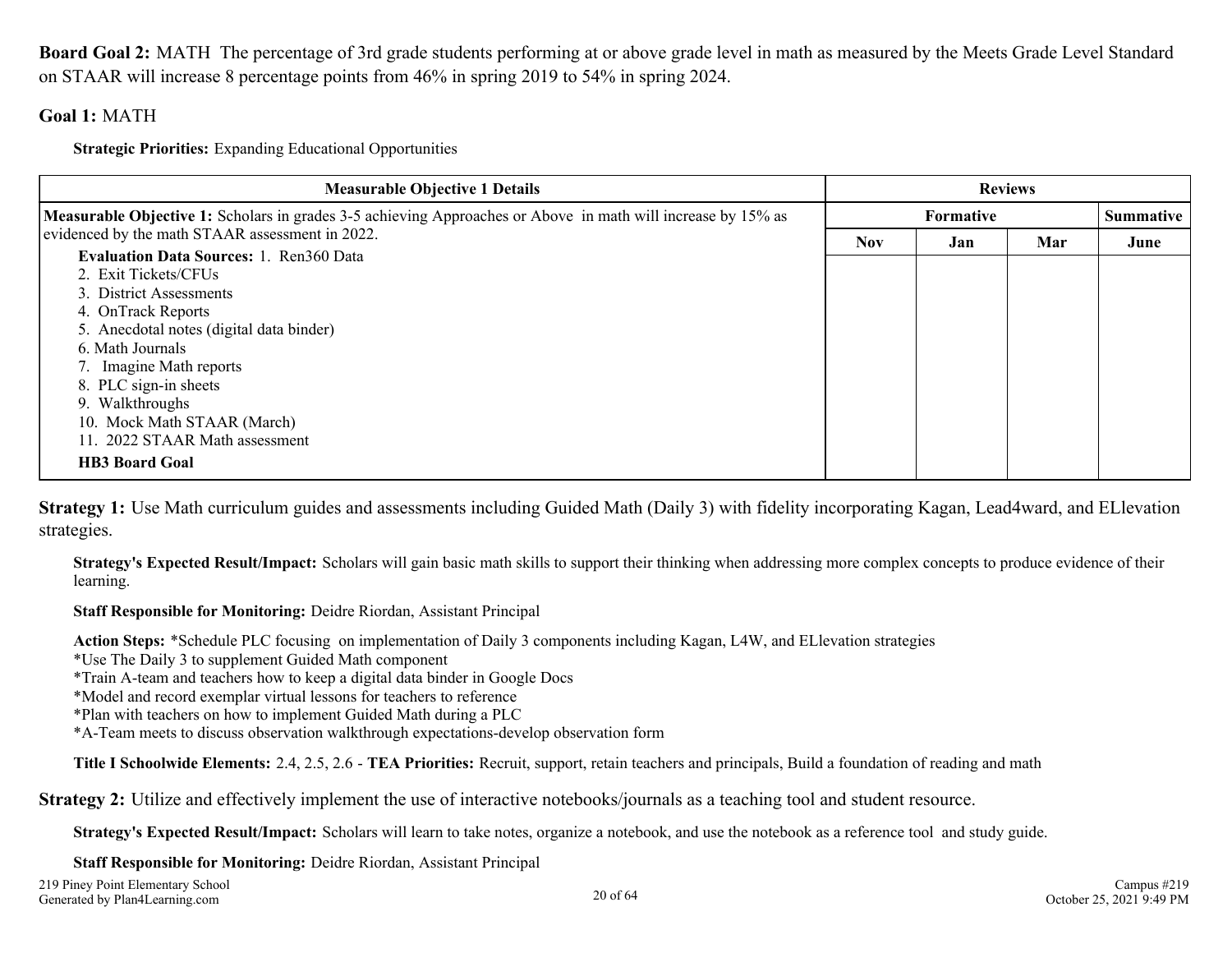**Action Steps:** \*Assess teachers' understanding of the components of an effective interactive notebook via a survey using MS Forms \*Schedule PD for teachers on how to develop and implement an interactive notebook including Kagan, L4W, and ELlevation strategies in Teams

\*Showcase exemplar interactive notebooks and record exemplar virtual lessons for teachers to reference

\*Plan with teachers on how to use an interactive notebook during a face to face and/or virtual PLC

\*A-Team meets to discuss face to face/virtual observation walkthrough expectations-develop observation form

**Title I Schoolwide Elements:** 2.4, 2.5, 2.6 - **TEA Priorities:** Recruit, support, retain teachers and principals, Build a foundation of reading and math

**Strategy 3:** Implementation of small group instruction power hour from 7:30-8:30 daily for Tier 2 and Tier 3 scholars in Kindergarten through fifth grade.

**Strategy's Expected Result/Impact:** Focused, researched-based instruction to help close the learning gap encountered during the pandemic.

**Staff Responsible for Monitoring:** Deidre Riordan, Assistant Principal; Cynthia Salas, Teacher Specialist, and Nikki Lahana, Teacher Specialist

Action Steps: \*Schedule PLC for teachers, interventionists, ancillary teachers, and teacher assistants focusing on the implementation and planning for small group expectations

\*Train interventionists and teacher assistants- how to keep a digital data binder in Google Docs

\*Plan with interventionist and teacher assistants using The Next Step Forward in Interventions during PLCs

\*Model and record exemplar lessons to reference

**Title I Schoolwide Elements:** 2.4, 2.5, 2.6

**Funding Sources:** Mentoring Minds - 2110000000 - Title 1 Basic Programs - 6300 - Supplies and Materials - \$18,647

#### **Measurable Objective 1 Problems of Practice:**

**Demographics**

**Problem of Practice 1**: We have seen a decline in STAAR performance rates for our African American and White students in all subject areas. **Root Cause**: Many teachers are not proficiently using evidence-based strategies that best support the development of Tier 2 and 3 students.

**Problem of Practice 2**: Although we have seen Academic Growth nearing 80%, we are still are not reaching our African American and Asian populations. **Root Cause**: Many of our teachers are not proficient in deescalating behavior which interferes with instruction and conflict between teacher and student.

**Problem of Practice 3**: Many of our special population scholar groups are not reaching Meets or Masters. **Root Cause**: Many teachers are not proficient using sheltered instruction and enrichment/acceleration opportunities in all content areas.

**Student Learning**

**Problem of Practice 1**: Many of our special population scholar groups are not reaching Meets or Masters. **Root Cause**: Many teachers are not proficient using sheltered instruction and enrichment/acceleration opportunities in all content areas.

**Problem of Practice 2**: We have seen a decline in STAAR performance rates for our African American and White students in all subject areas. **Root Cause**: Many teachers are not proficiently using evidence-based strategies that best support the development of Tier 2 and 3 students.

#### **School Processes & Programs**

**Problem of Practice 1**: A large majority of scholars are not meeting Approaches. **Root Cause**: First instruction lacks consistent research-based and engagement strategies that will improve achievement at all performance levels.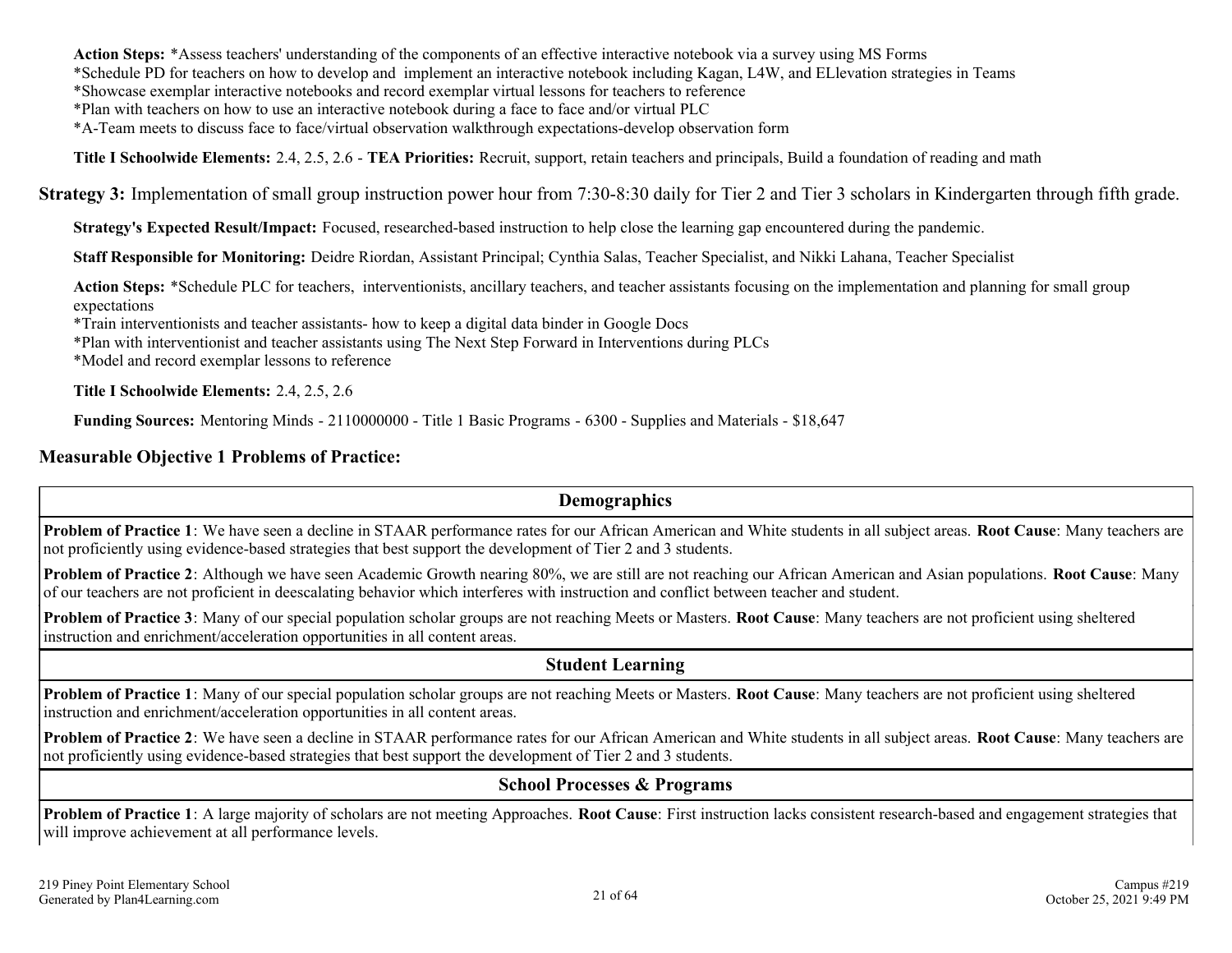#### **School Processes & Programs**

**Problem of Practice 2**: We have seen a decline in STAAR performance rates for our African American and White students in all subject areas. **Root Cause**: Many teachers are not proficiently using evidence-based strategies that best support the development of Tier 2 and 3 students.

**Problem of Practice 3**: Many of our special population scholar groups are not reaching Meets or Masters. **Root Cause**: Many teachers are not proficient using sheltered instruction and enrichment/acceleration opportunities in all content areas.

**Perceptions**

**Problem of Practice 1**: Scholars in grades 3-5 have made little to no gains in each performance label for the past 3 years. **Root Cause**: Many teachers are unwilling to try new techniques to increase scholar learning.

**Problem of Practice 2**: We have seen a decline in STAAR performance rates for our African American and White students in all subject areas. **Root Cause**: Many teachers are not proficiently using evidence-based strategies that best support the development of Tier 2 and 3 students.

**Problem of Practice 3**: Many of our special population scholar groups are not reaching Meets or Masters. **Root Cause**: Many teachers are not proficient using sheltered instruction and enrichment/acceleration opportunities in all content areas.

| <b>Measurable Objective 2 Details</b>                                                                                         | <b>Reviews</b> |                  |     |                  |
|-------------------------------------------------------------------------------------------------------------------------------|----------------|------------------|-----|------------------|
| <b>Measurable Objective 2:</b> Scholars in grades Kinder-5th grades will use Imagine Math for a minimum of 20 minutes         |                | <b>Formative</b> |     | <b>Summative</b> |
| five days a week to move from tier 3 to tier 2 and from tier 2 to tier 1 as evidenced at EOY of the 2021-2022 school<br>vear. | <b>Nov</b>     | Jan              | Mar | June             |
| Evaluation Data Sources: 1. Growth reports MOY and EOY<br>2. Usage reports MOY and EOY<br><b>HB3 Board Goal</b>               |                |                  |     |                  |

**Strategy 1:** Math Teachers and interventionists will use the individualized instruction offered through the interactive program to individualize small group instruction.

**Strategy's Expected Result/Impact:** Scholars math skills and tier movement will increase.

**Staff Responsible for Monitoring:** David Nguyen, Informational Technology

Action Steps: \*Schedule PD for teaching staff using Imagine Language and Literacy reports to support instruction or attend trainings offered by the district on PD days \*Discuss how to track student progress using IM reports and use instructional tools

**Title I Schoolwide Elements:** 2.4, 2.5, 2.6 - **TEA Priorities:** Recruit, support, retain teachers and principals, Build a foundation of reading and math

#### **Measurable Objective 2 Problems of Practice:**

**School Processes & Programs**

**Problem of Practice 1**: A large majority of scholars are not meeting Approaches. **Root Cause**: First instruction lacks consistent research-based and engagement strategies that will improve achievement at all performance levels.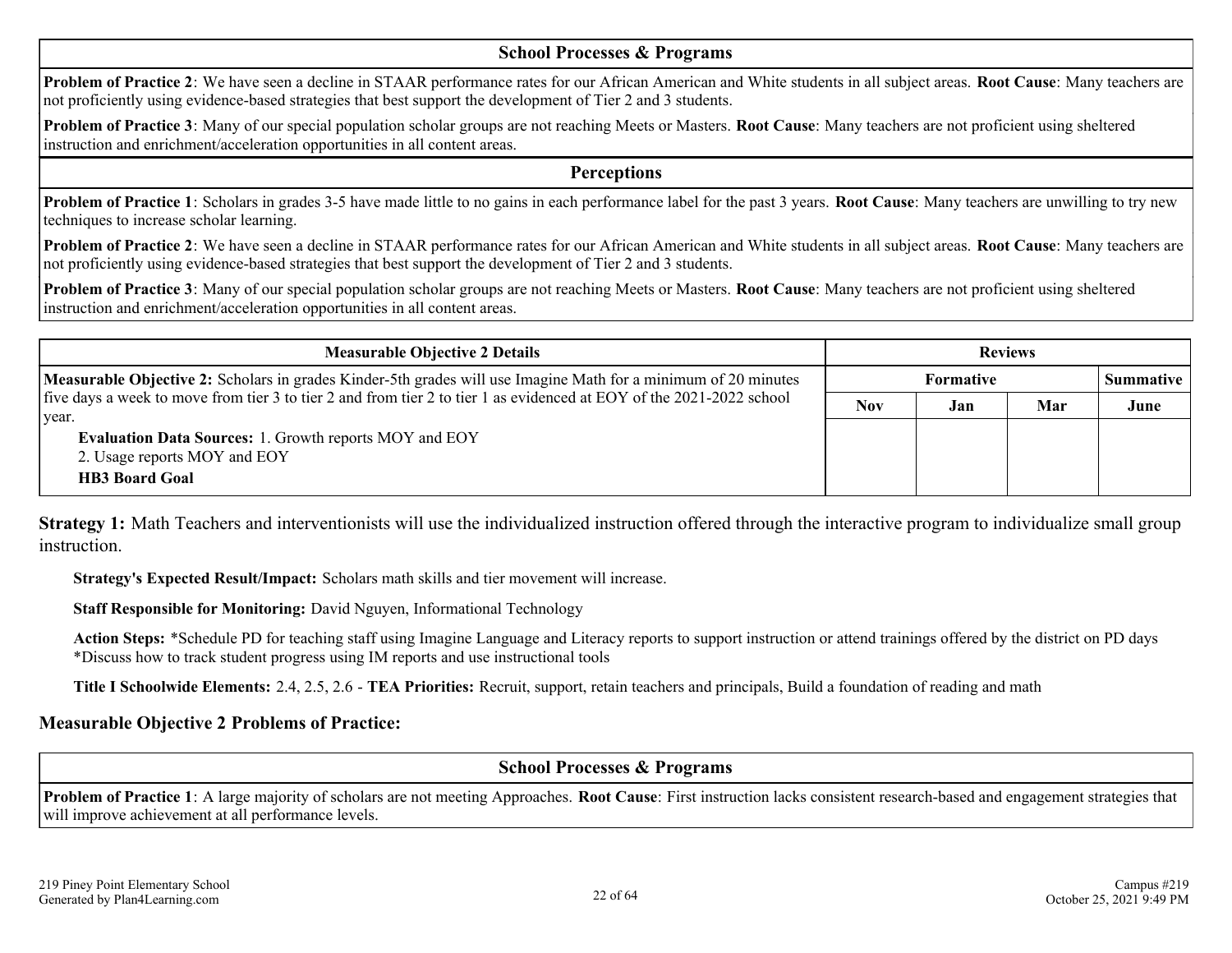#### **Perceptions**

**Problem of Practice 1**: Scholars in grades 3-5 have made little to no gains in each performance label for the past 3 years. **Root Cause**: Many teachers are unwilling to try new techniques to increase scholar learning.

| <b>Measurable Objective 3 Details</b>                                                                                    |                   |                      |                 | <b>Reviews</b> |                  |  |
|--------------------------------------------------------------------------------------------------------------------------|-------------------|----------------------|-----------------|----------------|------------------|--|
| Measurable Objective 3: 85% of our 4th and 5th grade scholars will be exposed to understanding financial literacy        |                   |                      | Formative       |                | <b>Summative</b> |  |
| concepts.                                                                                                                |                   | <b>Nov</b>           | Jan             | Mar            | June             |  |
| <b>Evaluation Data Sources:</b> 1. Daily attendance during the Junior Achievement visit<br>2. Student survey after visit |                   |                      |                 |                |                  |  |
|                                                                                                                          | No Progress<br>0% | Accomplished<br>100% | Continue/Modify | Discontinue    |                  |  |

**Strategy 1:** The Junior Achievement Team will inform and educate our 4th and 5th grade students regarding financial literacy.

**Strategy's Expected Result/Impact:** Our students will share their new knowledge with their parents and continue to use what they have learned.

**Staff Responsible for Monitoring:** Teachers Deirdre Riordan, Assistant Principal

**Action Steps:** 1. Schedule Junior Achievement

- 2. Supply students with materials provided
- 3. Survey after training

**Title I Schoolwide Elements:** 2.4, 2.5, 2.6 - **TEA Priorities:** Build a foundation of reading and math, Connect high school to career and college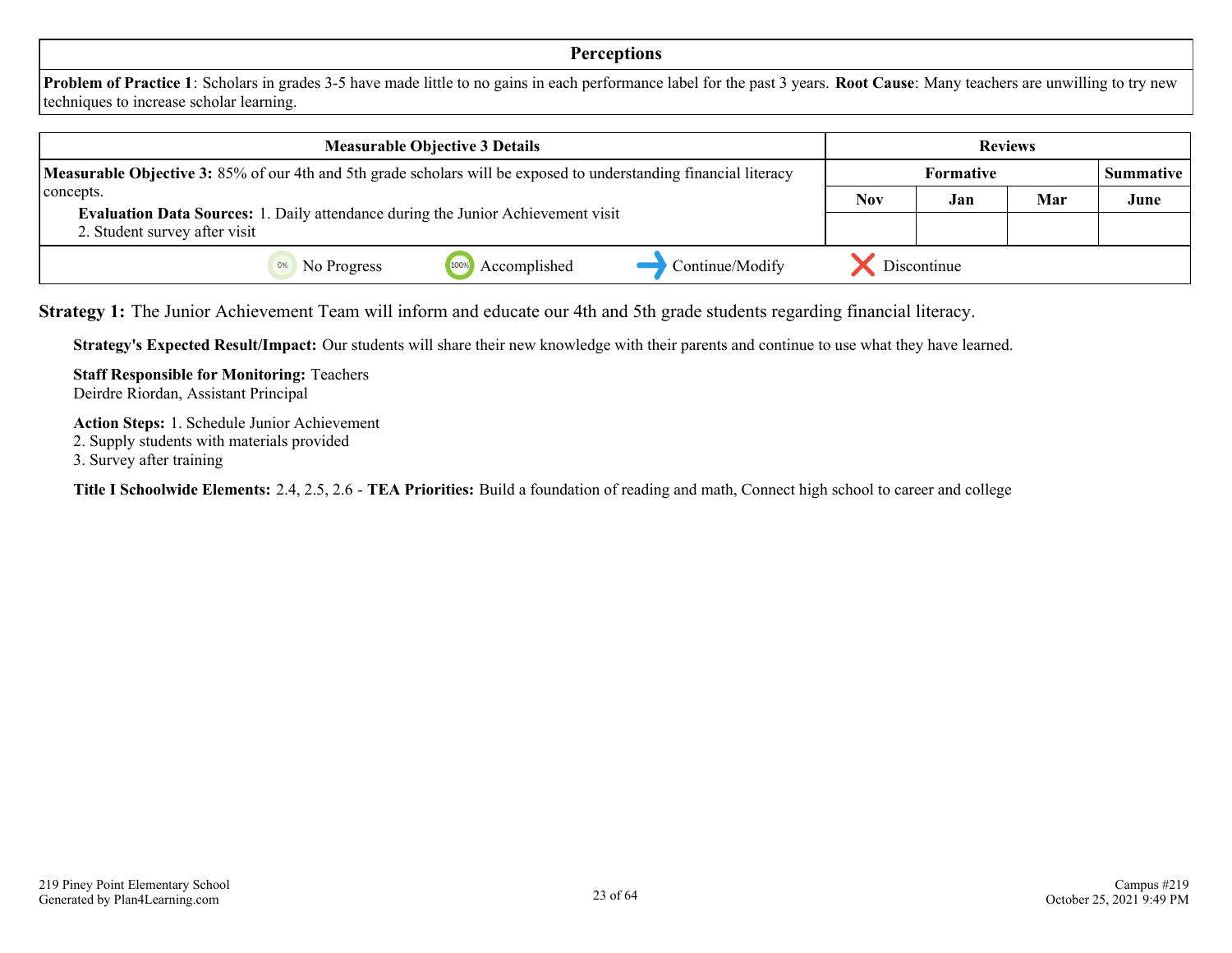**Board Goal 3:** SCHOOL PROGRESS The percentage of graduates that meet the criteria for CCMR as measured in Domain 1 of the state accountability system will increase 8 percentage points from 63% for 2017-18 graduates to 71% for 2022-2023 graduates reported in 2024.

#### **Goal 1:** SCHOOL PROGRESS

**Strategic Priorities:** Expanding Educational Opportunities

| <b>Reviews</b><br><b>Measurable Objective 1 Details</b>                                                                                                                                                                                                                              |                               |     |     |      |
|--------------------------------------------------------------------------------------------------------------------------------------------------------------------------------------------------------------------------------------------------------------------------------------|-------------------------------|-----|-----|------|
| Measurable Objective 1: During the 2021-2022 school year, 100% of scholars in grades Kindergarten-5th grade will<br>have the opportunity to engage in activities that explore and acquire skills needed in various careers.<br><b>Evaluation Data Sources: 1. Ancillary schedule</b> | Formative<br><b>Summative</b> |     |     |      |
|                                                                                                                                                                                                                                                                                      | <b>Nov</b>                    | Jan | Mar | June |
| 2. STEAM Lab materials                                                                                                                                                                                                                                                               |                               |     |     |      |
| 3. Student artifacts                                                                                                                                                                                                                                                                 |                               |     |     |      |
| 4. Guest speakers                                                                                                                                                                                                                                                                    |                               |     |     |      |
| 5. Flyers                                                                                                                                                                                                                                                                            |                               |     |     |      |

**Strategy 1:** STEAM Lab will support scholars by enhancing their critical thinking skills and recognition of the intersection of art, science, technology, engineering, and math.

**Strategy's Expected Result/Impact:** Scholars will develop interests and skills that will lead them to higher learning.

**Staff Responsible for Monitoring:** Kimberly Boyce, STEAM Lab Instructor

**Action Steps:** \*STEAM Lab Teacher will develop and advertise opportunities to engage in activities during and after school \*STEAM classes will be held 2 times a week or school wide events will be held

**Title I Schoolwide Elements:** 2.4, 2.5, 2.6, 3.2 - **TEA Priorities:** Recruit, support, retain teachers and principals, Build a foundation of reading and math, Connect high school to career and college

**Funding Sources:** Bugs on Wheels - 1991010001 - General Fund - Regular Program - 6200 - Contracted Services - \$1,575

**Strategy 2:** Counselor will create schedules for 5th grade students to view various career presentations.

**Strategy's Expected Result/Impact:** 5th grade students will be exposed to many different careers which may lead them to explore many educational pathways.

**Staff Responsible for Monitoring:** Samantha Dickens, Counselor

**Action Steps:**

\*Counselor invites guests that hold different positions in the community (discuss education, etc.)

\*Counselor create schedules so that all students are able to listen and ask questions about presenters' careers

**Title I Schoolwide Elements:** 2.5 - **TEA Priorities:** Recruit, support, retain teachers and principals, Connect high school to career and college

#### **Measurable Objective 1 Problems of Practice:**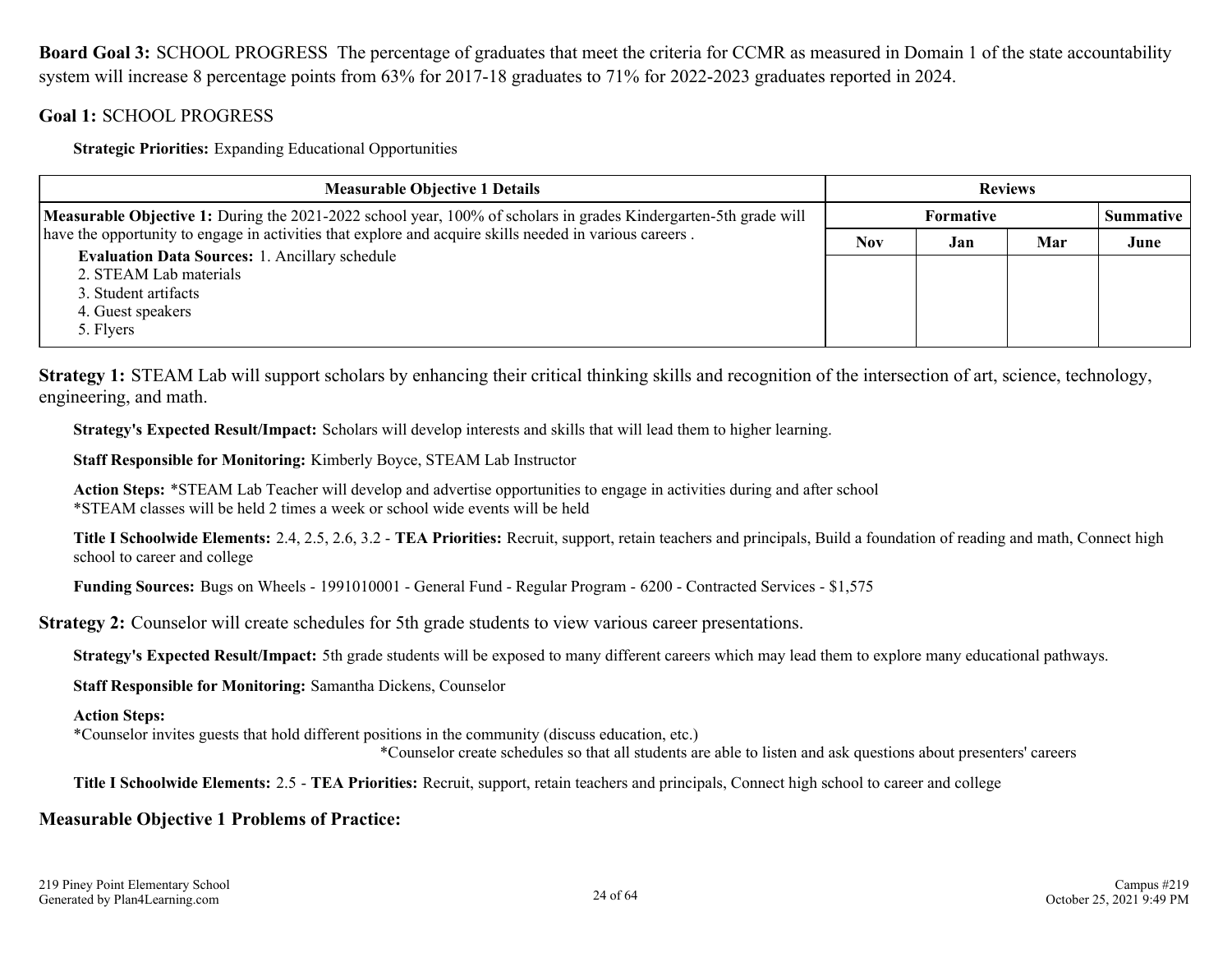#### **Demographics**

**Problem of Practice 2**: Although we have seen Academic Growth nearing 80%, we are still are not reaching our African American and Asian populations. **Root Cause**: Many of our teachers are not proficient in deescalating behavior which interferes with instruction and conflict between teacher and student.

| <b>Measurable Objective 2 Details</b>                                                                                      | <b>Reviews</b>                |     |     |      |
|----------------------------------------------------------------------------------------------------------------------------|-------------------------------|-----|-----|------|
| <b>Measurable Objective 2:</b> 75% of our scholars in each grade level from Kindergarten-5th grade will advance at least 1 | Formative<br><b>Summative</b> |     |     |      |
| reading level by 2021-2022 EOY Benchmark Running Record.                                                                   | <b>Nov</b>                    | Jan | Mar | June |
| Evaluation Data Sources: 1. OnTrack BRR EOY report for each grade level<br>2. Piney Point created data reports             |                               |     |     |      |
| <b>HB3</b> Board Goal                                                                                                      |                               |     |     |      |

**Strategy 1:** Scholars will read at least 20 minutes daily outside the school day and track daily reading.

**Strategy's Expected Result/Impact:** Students will build reading stamina and ability.

**Staff Responsible for Monitoring:** Classroom Teachers

Cynthia Salas, Teacher Specialist

**Action Steps:** 1. Teachers submit a copy of their reading log by grade level

2. PLC: conferencing with students after reading

3. Check reading logs and talk about books with students

**Title I Schoolwide Elements:** 2.4, 2.5, 2.6 - **TEA Priorities:** Build a foundation of reading and math

#### **Measurable Objective 2 Problems of Practice:**

### **Demographics Problem of Practice 1**: We have seen a decline in STAAR performance rates for our African American and White students in all subject areas. **Root Cause**: Many teachers are not proficiently using evidence-based strategies that best support the development of Tier 2 and 3 students. **Student Learning Problem of Practice 2**: We have seen a decline in STAAR performance rates for our African American and White students in all subject areas. **Root Cause**: Many teachers are not proficiently using evidence-based strategies that best support the development of Tier 2 and 3 students.

#### **School Processes & Programs**

**Problem of Practice 2**: We have seen a decline in STAAR performance rates for our African American and White students in all subject areas. **Root Cause**: Many teachers are not proficiently using evidence-based strategies that best support the development of Tier 2 and 3 students.

#### **Perceptions**

**Problem of Practice 2**: We have seen a decline in STAAR performance rates for our African American and White students in all subject areas. **Root Cause**: Many teachers are not proficiently using evidence-based strategies that best support the development of Tier 2 and 3 students.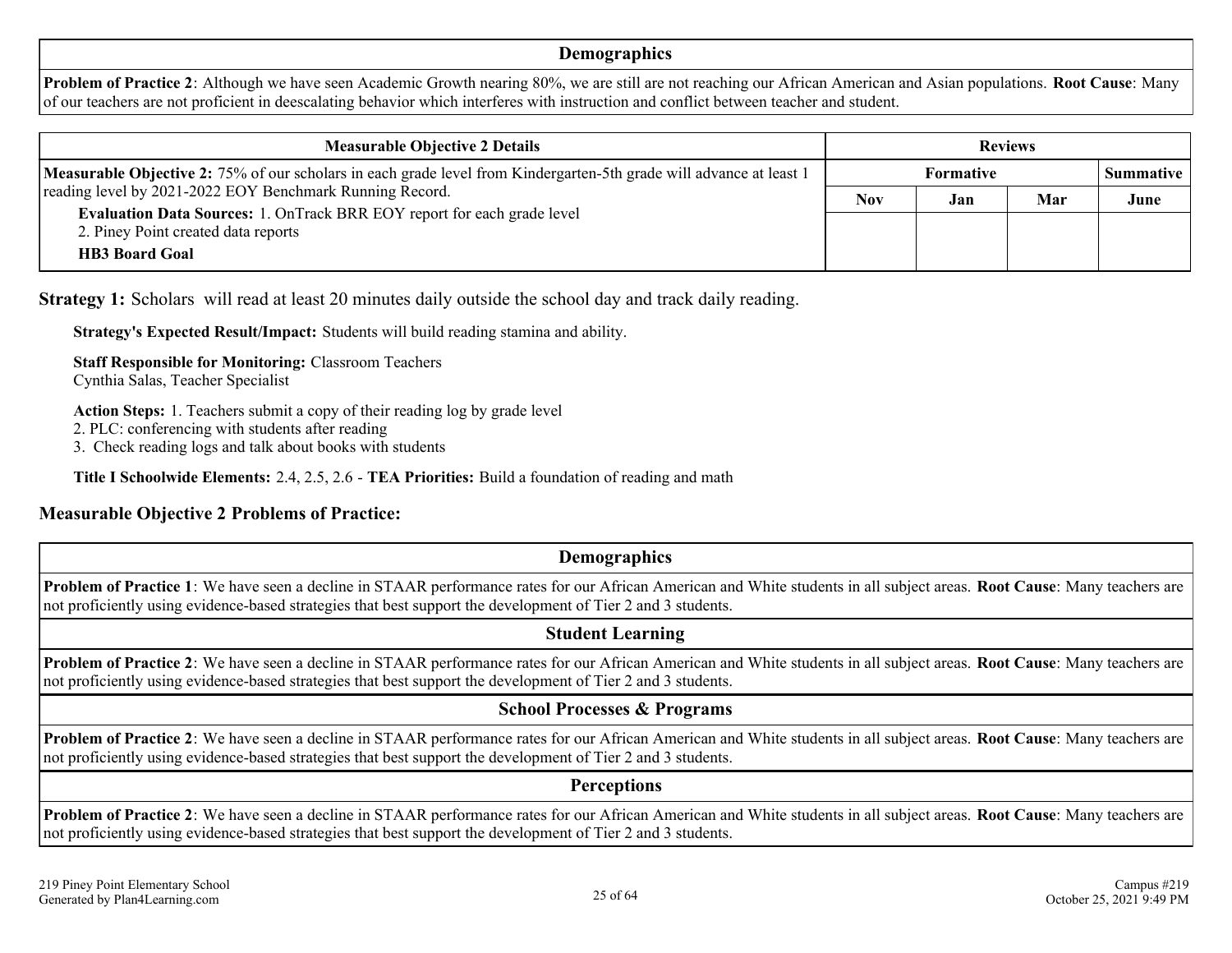| <b>Measurable Objective 3 Details</b>                                                                            |                 |             |                  | <b>Reviews</b> |                  |
|------------------------------------------------------------------------------------------------------------------|-----------------|-------------|------------------|----------------|------------------|
| Measurable Objective 3: After each Snapshot or Teacher created OnTrack assessment, 80% of the scholars in grades |                 |             | <b>Formative</b> |                | <b>Summative</b> |
| 3-5 will track performance and revise personal learning goals.                                                   |                 | <b>Nov</b>  | Jan              | Mar            | June             |
| <b>Evaluation Data Sources: 1. Student data binders/folders</b>                                                  |                 |             |                  |                |                  |
|                                                                                                                  |                 |             |                  |                |                  |
| 100%<br>Accomplished<br><sup>0%</sup> No Progress                                                                | Continue/Modify | Discontinue |                  |                |                  |

**Strategy 1:** Teachers will use student data to create work stations.

**Strategy's Expected Result/Impact:** Scholars will use their performance data to select work stations that meet their learning needs.

**Staff Responsible for Monitoring:** Teachers LaFocia Maxie, Assistant Principal Deirdre Riordan, Assistant Principal Cynthia Salas, Teacher Specialist

**Action Steps:** 1. PLC: Student Data binders/folders

2. PLC: creating work stations that support student needs

3. Data binder/folder checks after assessments\

4. Observations during work station part of daily schedule

**Title I Schoolwide Elements:** 2.4, 2.5, 2.6 - **TEA Priorities:** Recruit, support, retain teachers and principals, Build a foundation of reading and math

#### **Measurable Objective 3 Problems of Practice:**

#### **Demographics**

**Problem of Practice 1**: We have seen a decline in STAAR performance rates for our African American and White students in all subject areas. **Root Cause**: Many teachers are not proficiently using evidence-based strategies that best support the development of Tier 2 and 3 students.

**Problem of Practice 3**: Many of our special population scholar groups are not reaching Meets or Masters. **Root Cause**: Many teachers are not proficient using sheltered instruction and enrichment/acceleration opportunities in all content areas.

**Student Learning**

**Problem of Practice 1**: Many of our special population scholar groups are not reaching Meets or Masters. **Root Cause**: Many teachers are not proficient using sheltered instruction and enrichment/acceleration opportunities in all content areas.

**Problem of Practice 2**: We have seen a decline in STAAR performance rates for our African American and White students in all subject areas. **Root Cause**: Many teachers are not proficiently using evidence-based strategies that best support the development of Tier 2 and 3 students.

#### **School Processes & Programs**

**Problem of Practice 2**: We have seen a decline in STAAR performance rates for our African American and White students in all subject areas. **Root Cause**: Many teachers are not proficiently using evidence-based strategies that best support the development of Tier 2 and 3 students.

**Problem of Practice 3**: Many of our special population scholar groups are not reaching Meets or Masters. **Root Cause**: Many teachers are not proficient using sheltered instruction and enrichment/acceleration opportunities in all content areas.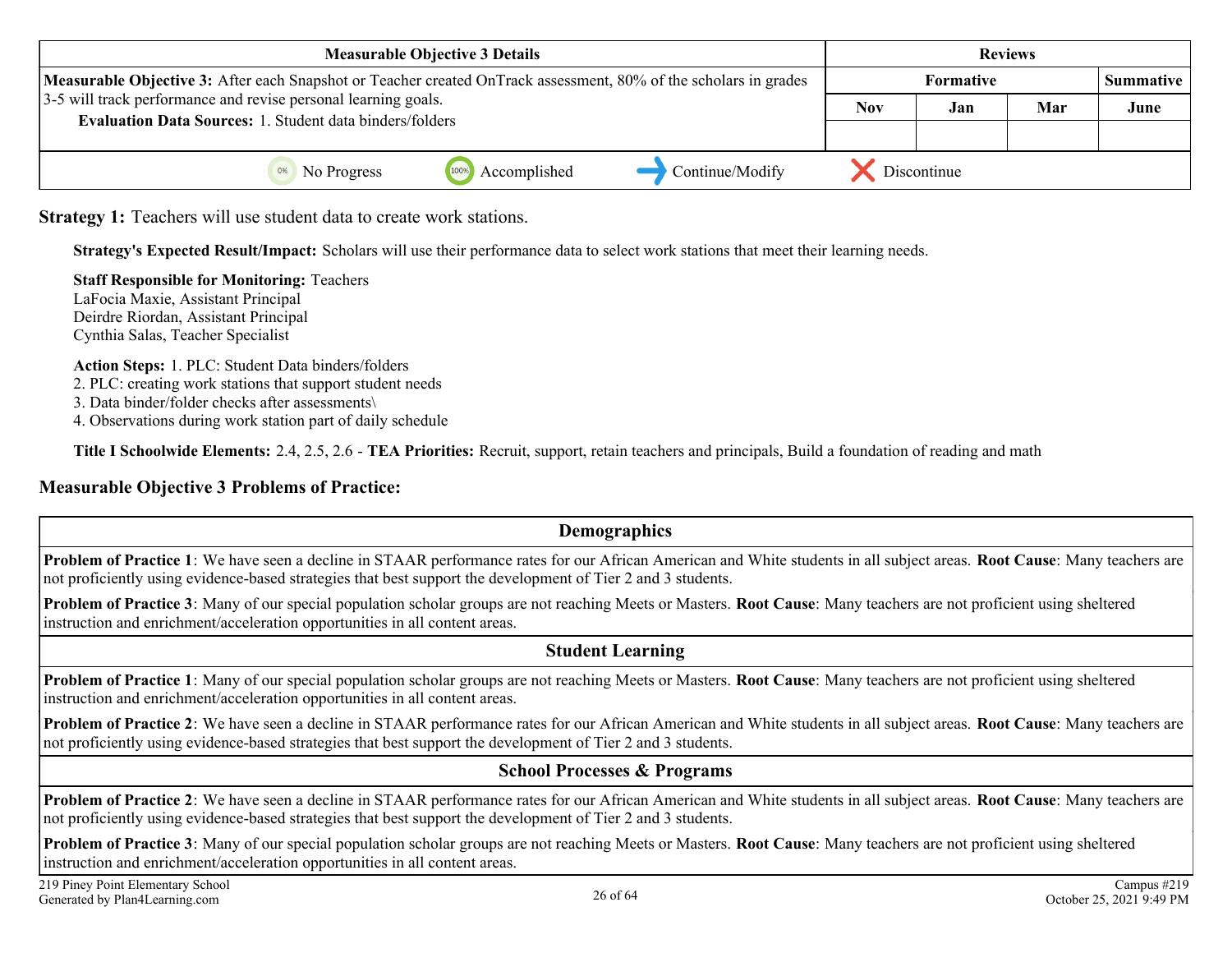#### **Perceptions**

**Problem of Practice 2**: We have seen a decline in STAAR performance rates for our African American and White students in all subject areas. **Root Cause**: Many teachers are not proficiently using evidence-based strategies that best support the development of Tier 2 and 3 students.

**Problem of Practice 3**: Many of our special population scholar groups are not reaching Meets or Masters. **Root Cause**: Many teachers are not proficient using sheltered instruction and enrichment/acceleration opportunities in all content areas.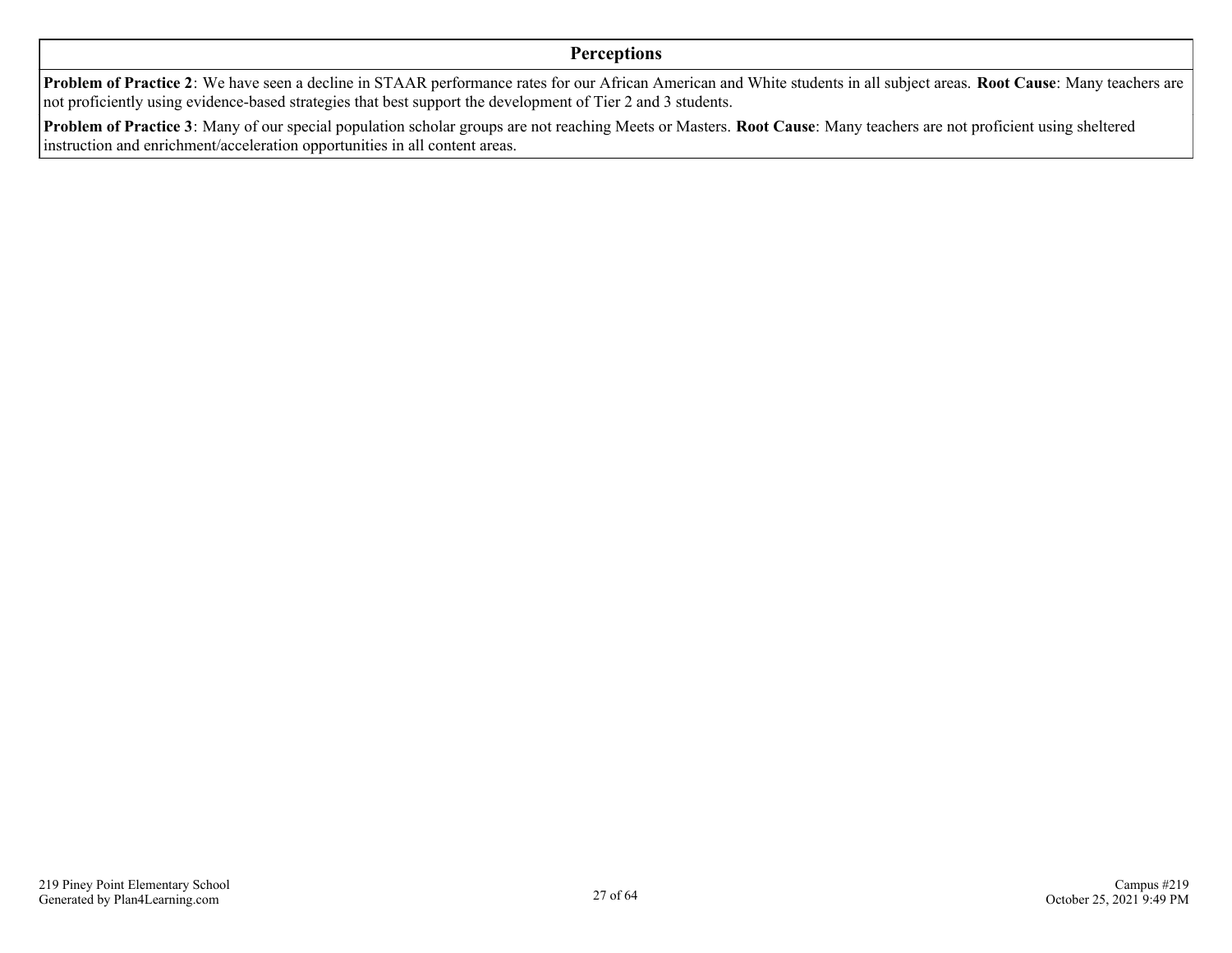**Board Goal 4:** CLOSING THE GAPS The percentage of students receiving special education services reading at or above grade level as measured by the Meets Grade Level Standard on the STAAR 3-8 Reading and STAAR EOC English I and II assessments will increase 8 percentage points from 21% in spring 2019 to 29% in spring 2024.

#### **Goal 1:** CLOSING THE GAPS

**Strategic Priorities:** Expanding Educational Opportunities

| <b>Measurable Objective 1 Details</b>                                                                                                                                                                                                | <b>Reviews</b> |                  |     |      |
|--------------------------------------------------------------------------------------------------------------------------------------------------------------------------------------------------------------------------------------|----------------|------------------|-----|------|
| <b>Measurable Objective 1:</b> Special population scholar groups will increase by 3% at Meets and 2% at Masters, in<br>addition to, exceeding all Closing the Gaps targets on the 2021 Reading, Math, and Science STAAR assessments. |                | <b>Summative</b> |     |      |
|                                                                                                                                                                                                                                      | <b>Nov</b>     | Jan              | Mar | June |
| <b>Evaluation Data Sources:</b> 1. Imagine Literacy and Language Growth report                                                                                                                                                       |                |                  |     |      |
| 2. Imagine Math reports                                                                                                                                                                                                              |                |                  |     |      |
| 3. Ren360 BOY, PM, MOY, PM, EOY                                                                                                                                                                                                      |                |                  |     |      |
| 4. Inclusion in content areas                                                                                                                                                                                                        |                |                  |     |      |
| 5. Mock STAAR (March)                                                                                                                                                                                                                |                |                  |     |      |
| 6. STAAR assessment 2022                                                                                                                                                                                                             |                |                  |     |      |
| 7. TELPAS 2022                                                                                                                                                                                                                       |                |                  |     |      |
| <b>HB3</b> Board Goal                                                                                                                                                                                                                |                |                  |     |      |

**Strategy 1:** Special Education scholars who are reading at or above grade level will be included in general education classes for at least 45 minutes a day per subject.

**Strategy's Expected Result/Impact:** Special Education scholars will develop academic skills to produce grade level evidence of learning.

**Staff Responsible for Monitoring:** Deirdre Riordan, Assistant Principal

**Action Steps:** \*General education, special education teachers, and co-teachers will meet monthly and discuss student progress and and changes that need to be made.

**Title I Schoolwide Elements:** 2.4, 2.5, 2.6

#### **Measurable Objective 1 Problems of Practice:**

#### **Demographics**

**Problem of Practice 3**: Many of our special population scholar groups are not reaching Meets or Masters. **Root Cause**: Many teachers are not proficient using sheltered instruction and enrichment/acceleration opportunities in all content areas.

#### **Student Learning**

**Problem of Practice 1**: Many of our special population scholar groups are not reaching Meets or Masters. **Root Cause**: Many teachers are not proficient using sheltered instruction and enrichment/acceleration opportunities in all content areas.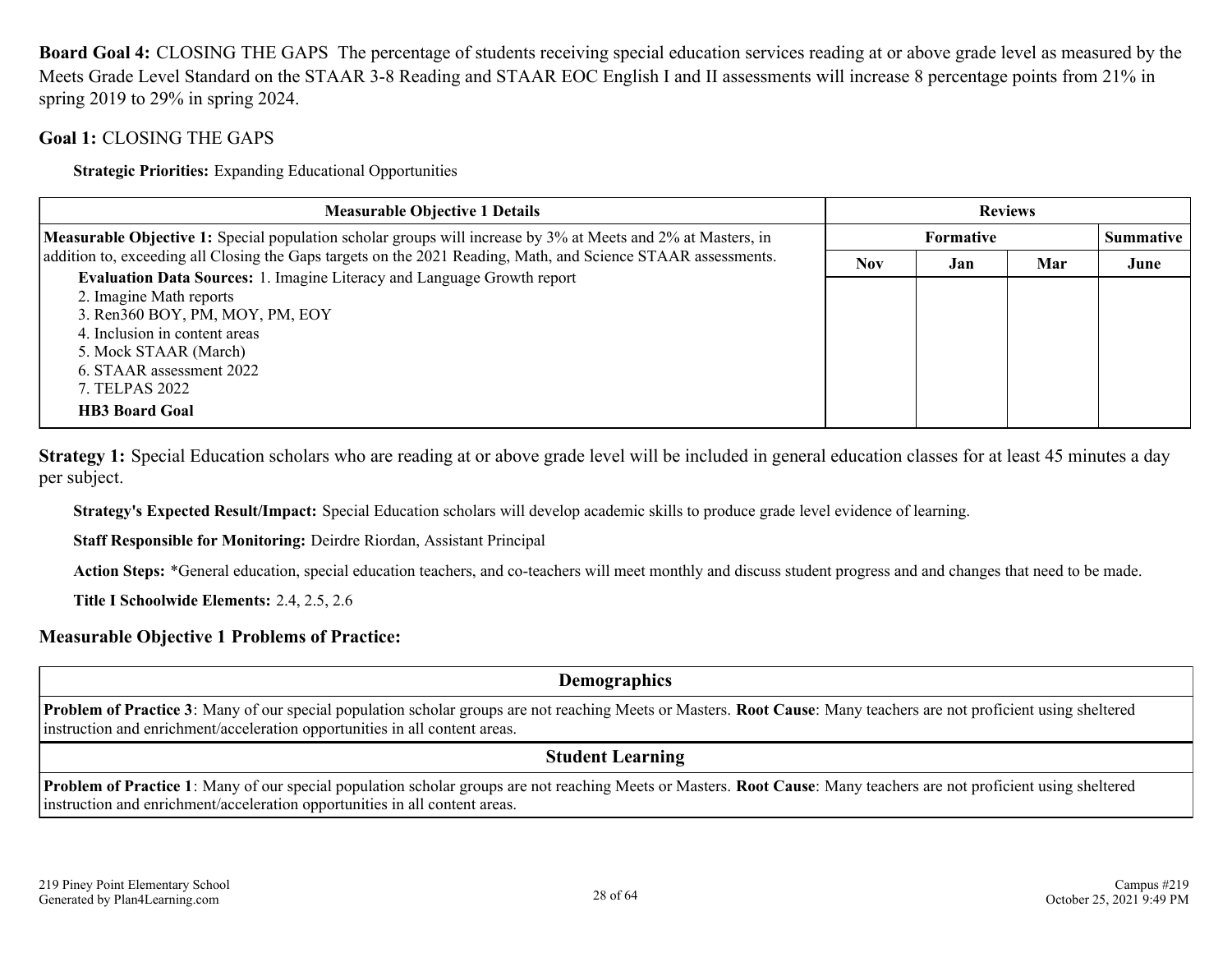#### **School Processes & Programs**

**Problem of Practice 1**: A large majority of scholars are not meeting Approaches. **Root Cause**: First instruction lacks consistent research-based and engagement strategies that will improve achievement at all performance levels.

**Problem of Practice 3**: Many of our special population scholar groups are not reaching Meets or Masters. **Root Cause**: Many teachers are not proficient using sheltered instruction and enrichment/acceleration opportunities in all content areas.

**Perceptions**

**Problem of Practice 1**: Scholars in grades 3-5 have made little to no gains in each performance label for the past 3 years. **Root Cause**: Many teachers are unwilling to try new techniques to increase scholar learning.

**Problem of Practice 3**: Many of our special population scholar groups are not reaching Meets or Masters. **Root Cause**: Many teachers are not proficient using sheltered instruction and enrichment/acceleration opportunities in all content areas.

| <b>Measurable Objective 2 Details</b>                                                                              | <b>Reviews</b>   |     |     |                  |
|--------------------------------------------------------------------------------------------------------------------|------------------|-----|-----|------------------|
| <b>Measurable Objective 2:</b> Our Special Education chair will conduct one PLC each semester to present inclusion | <b>Formative</b> |     |     | <b>Summative</b> |
| strategies to all teachers to increase scholar learning and engagement.                                            | Nov              | Jan | Mar | June             |
| <b>Evaluation Data Sources: 1. 2021-2022 STAAR Assessments</b><br>2. PLC Meeting Agenda and sign in sheets         |                  |     |     |                  |

**Strategy 1:** Teachers will use Goal Book and Universal Design strategies during first instruction or small group instruction as evidenced in their lesson plans.

**Strategy's Expected Result/Impact:** Special Education scholars will make gains in math and reading.

**Staff Responsible for Monitoring:** LaFocia Maxie, Assistant Principal Deirdre Riordan, Assistant Principal

**Action Steps:** 1. Special Education Chair set up PLC meetings on calendar

2. Conduct PLC

3. Grant teachers access to Goal Book and Universal Design

4. Lesson Plan Checks for strategies

**Title I Schoolwide Elements:** 2.4, 2.5, 2.6

#### **Measurable Objective 2 Problems of Practice:**

**Demographics**

**Problem of Practice 1**: We have seen a decline in STAAR performance rates for our African American and White students in all subject areas. **Root Cause**: Many teachers are not proficiently using evidence-based strategies that best support the development of Tier 2 and 3 students.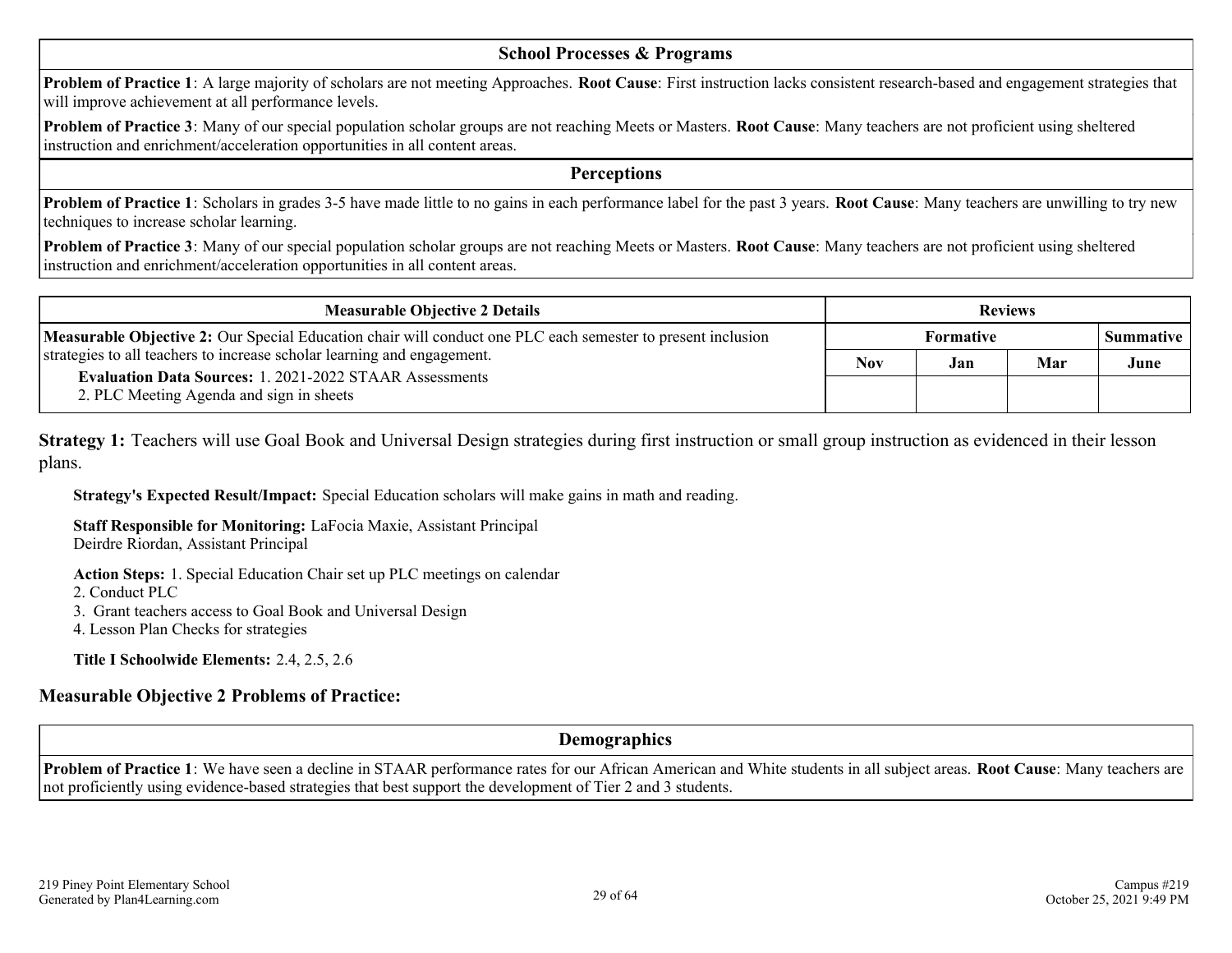#### **Student Learning**

**Problem of Practice 2**: We have seen a decline in STAAR performance rates for our African American and White students in all subject areas. **Root Cause**: Many teachers are not proficiently using evidence-based strategies that best support the development of Tier 2 and 3 students.

#### **School Processes & Programs**

**Problem of Practice 2**: We have seen a decline in STAAR performance rates for our African American and White students in all subject areas. **Root Cause**: Many teachers are not proficiently using evidence-based strategies that best support the development of Tier 2 and 3 students.

#### **Perceptions**

**Problem of Practice 2**: We have seen a decline in STAAR performance rates for our African American and White students in all subject areas. **Root Cause**: Many teachers are not proficiently using evidence-based strategies that best support the development of Tier 2 and 3 students.

|                                                                                                                    |             | <b>Measurable Objective 3 Details</b> |                 | <b>Reviews</b>   |     |     |                  |
|--------------------------------------------------------------------------------------------------------------------|-------------|---------------------------------------|-----------------|------------------|-----|-----|------------------|
| <b>Measurable Objective 3:</b> 25% of our Special Education scholars will meet grade level expectations during the |             |                                       |                 | <b>Formative</b> |     |     | <b>Summative</b> |
| $\left  2021 - 2022 \right $ school year.                                                                          |             |                                       |                 | <b>Nov</b>       | Jan | Mar | June             |
| <b>Evaluation Data Sources: 1. Student Report Cards</b><br>2. Assessments                                          |             |                                       |                 |                  |     |     |                  |
|                                                                                                                    | No Progress | Accomplished<br>100%                  | Continue/Modify | Discontinue      |     |     |                  |

**Strategy 1:** Special Education scholars will be attend small group instruction for a minimum of 2 times per week with a Teacher Assistant or Interventionist to support first instruction.

**Strategy's Expected Result/Impact:** Scholars will be complete grade level work on their own.

**Staff Responsible for Monitoring:** Teachers Toni Fisher, Special Education Chair

**Action Steps:** 1. Create a student support schedule 2. Monitor grades each six weeks

**Title I Schoolwide Elements:** 2.4, 2.5, 2.6

#### **Measurable Objective 3 Problems of Practice:**

#### **Demographics**

**Problem of Practice 1**: We have seen a decline in STAAR performance rates for our African American and White students in all subject areas. **Root Cause**: Many teachers are not proficiently using evidence-based strategies that best support the development of Tier 2 and 3 students.

#### **Student Learning**

**Problem of Practice 2**: We have seen a decline in STAAR performance rates for our African American and White students in all subject areas. **Root Cause**: Many teachers are not proficiently using evidence-based strategies that best support the development of Tier 2 and 3 students.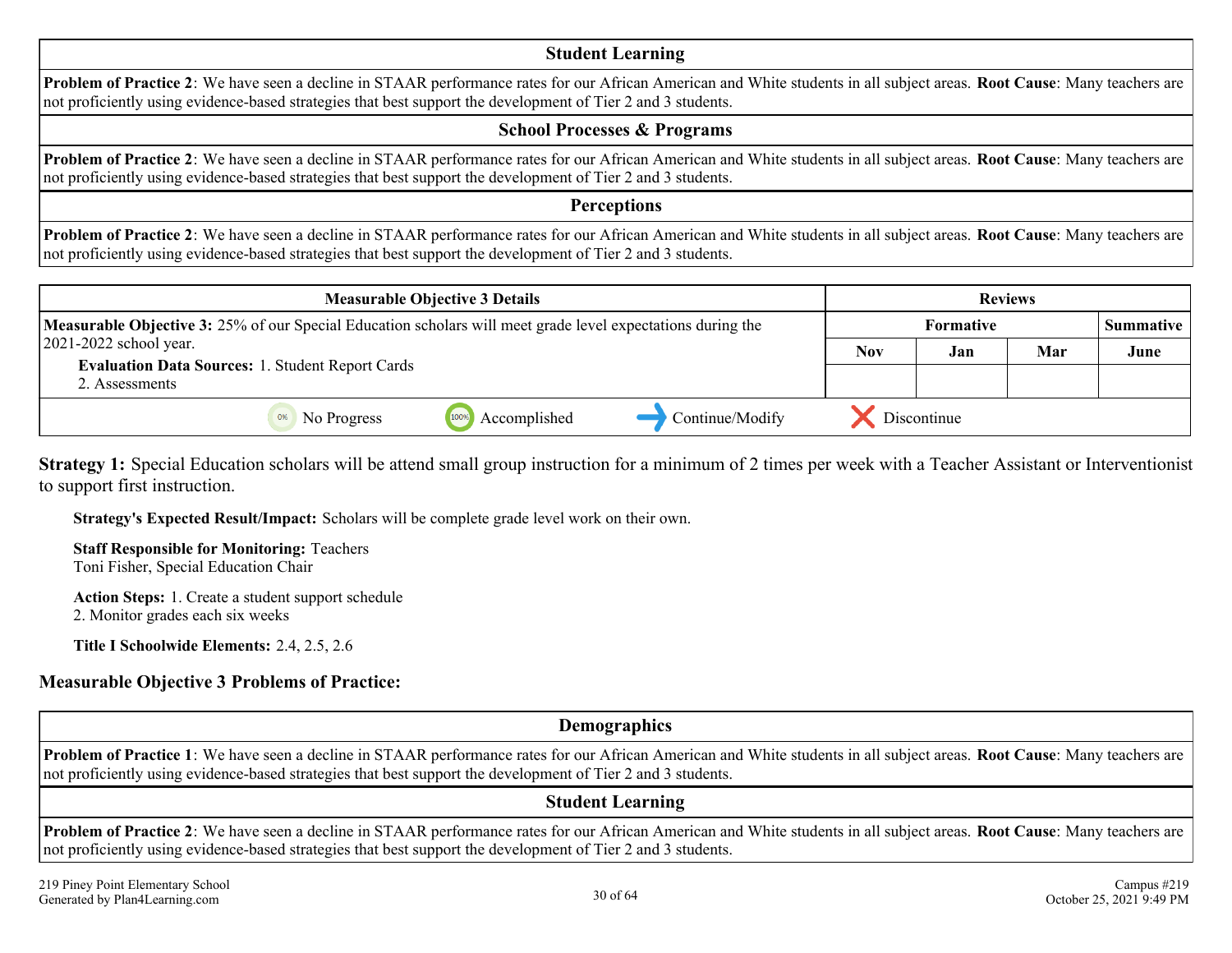#### **School Processes & Programs**

**Problem of Practice 2**: We have seen a decline in STAAR performance rates for our African American and White students in all subject areas. **Root Cause**: Many teachers are not proficiently using evidence-based strategies that best support the development of Tier 2 and 3 students.

#### **Perceptions**

**Problem of Practice 2**: We have seen a decline in STAAR performance rates for our African American and White students in all subject areas. **Root Cause**: Many teachers are not proficiently using evidence-based strategies that best support the development of Tier 2 and 3 students.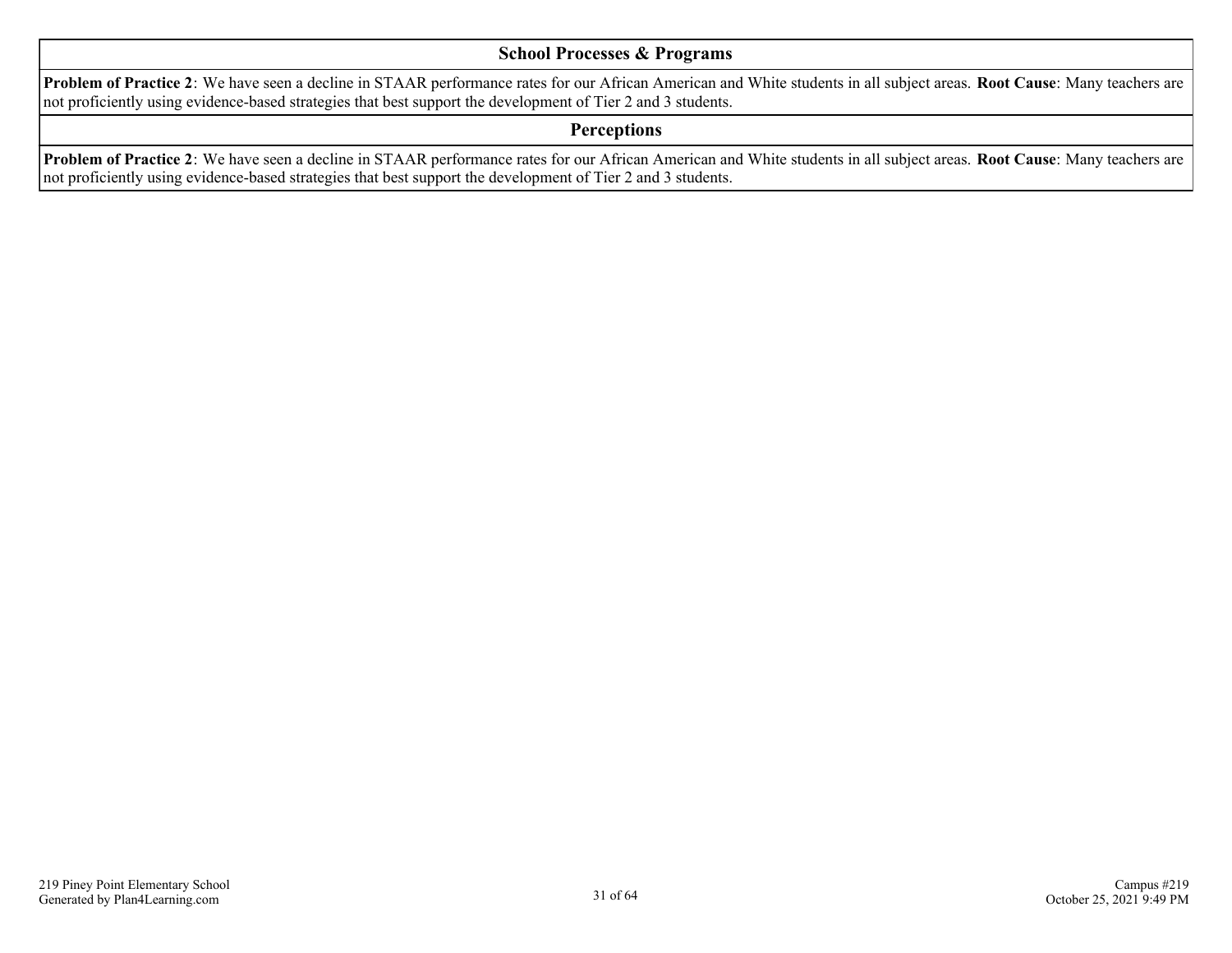#### **Board Goal 5:** N/A - Additional Campus Goals

#### **Goal 1:** ATTENDANCE

**Strategic Priorities:** Ensuring Student Health, Safety and Well-Being

| <b>Measurable Objective 1 Details</b>                                                                                          |                 | <b>Reviews</b> |                                      |     |      |  |
|--------------------------------------------------------------------------------------------------------------------------------|-----------------|----------------|--------------------------------------|-----|------|--|
| <b>Measurable Objective 1:</b> Scholar attendance rate for the entire school combined will be at 98% or greater each month.    |                 |                | <b>Formative</b><br><b>Summative</b> |     |      |  |
| <b>Evaluation Data Sources: 1. Daily Attendance posted on HISD Connect</b>                                                     |                 | <b>Nov</b>     | Jan                                  | Mar | June |  |
| 2. Attendance Calls documented- Google Docs<br>3. Attendance Mentor Support Meetings-Google Doc Form<br>3. HISD Connect Report |                 |                |                                      |     |      |  |
| Accomplished<br>100%<br>No Progress                                                                                            | Continue/Modify |                | Discontinue                          |     |      |  |

**Strategy 1:** Implement Panther Attendance Mentors. These members will be assigned groups of 5 scholars who have excessive tardies or absences issues to call and support when they are not attending.

**Strategy's Expected Result/Impact:** Scholars and parents will increase their attendance and students which will result in better academic achievement.

**Staff Responsible for Monitoring:** Deirdre Riordan, Assistant Principal

**Action Steps:** \*Create a PLC schedule for meeting \*Develop agendas for meetings

to share with committee  $*$ Keep a Google c

 $*$ Each member will bring  $*$ Each member will be ideal on  $*$ 

activities and resources that can be used by all members \*Keep data on all students needing attention and update as needed in Google Docs

**Title I Schoolwide Elements:** 2.4, 2.5, 2.6 - **TEA Priorities:** Build a foundation of reading and math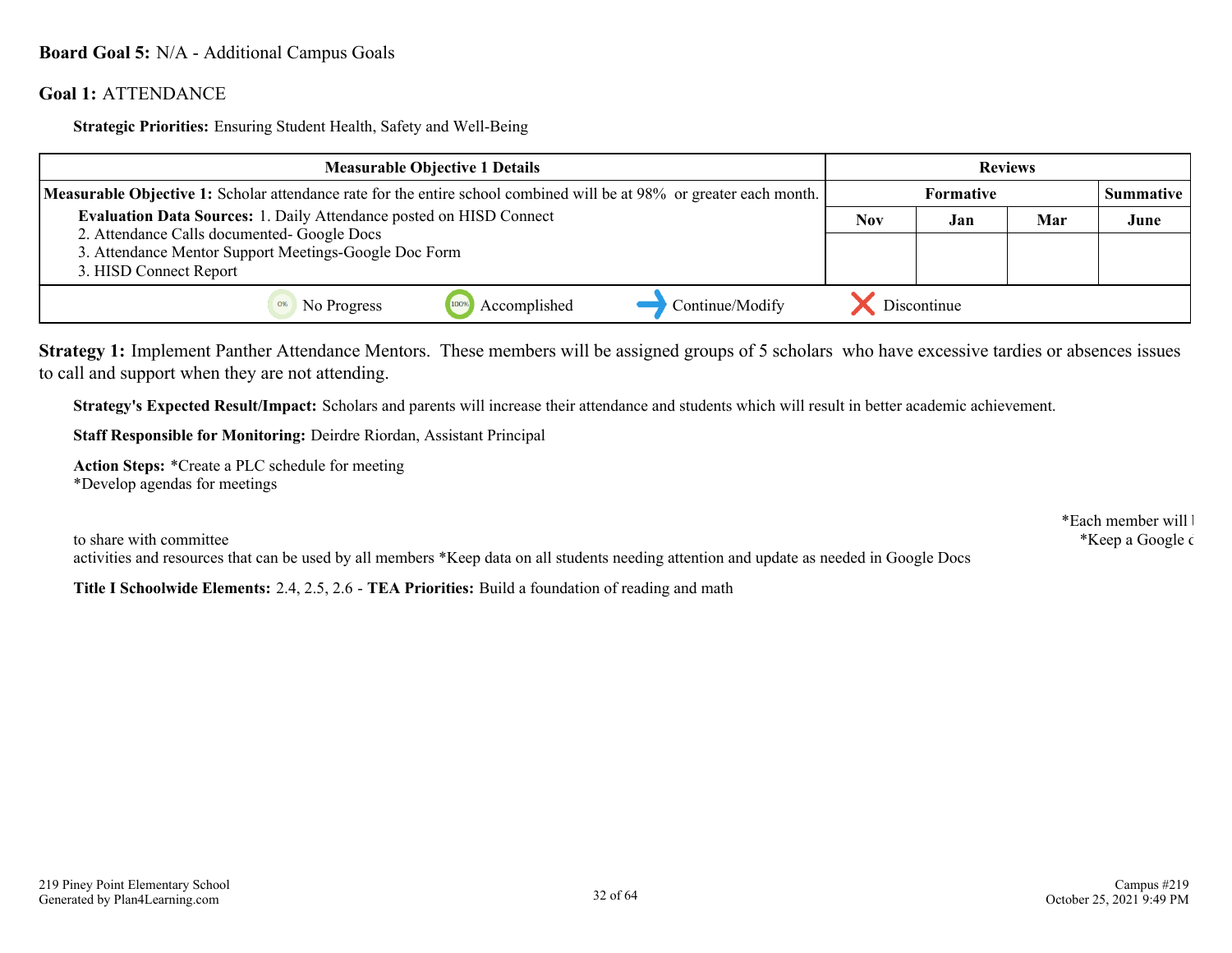#### **Board Goal 5:** N/A - Additional Campus Goals

#### **Goal 2:** DISCIPLINE

**Strategic Priorities:** Ensuring Student Health, Safety and Well-Being

| <b>Measurable Objective 1 Details</b>                                                                                                                                                                                    | <b>Reviews</b> |                  |     |      |
|--------------------------------------------------------------------------------------------------------------------------------------------------------------------------------------------------------------------------|----------------|------------------|-----|------|
| Measurable Objective 1: Administrators will receive 10 or less discipline referrals each month and 2 or less                                                                                                             |                | <b>Summative</b> |     |      |
| suspensions per semester during the 2021-2022 school year.                                                                                                                                                               | Nov            | Jan              | Mar | June |
| <b>Evaluation Data Sources: 1. HISD Connect discipline report</b><br>2. Teachers referrals to Counselor and/or Wraparound Specialist Google Docs<br>3. Support groups formed to meet student needs meeting documentation |                |                  |     |      |
| 100%<br>Continue/Modify<br>Accomplished<br>No Progress                                                                                                                                                                   | Discontinue    |                  |     |      |

**Strategy 1:** All staff members will receive SEL training during the August PD and incorporate these strategies daily when interacting with scholars.

**Strategy's Expected Result/Impact:** There will be a decrease on office referrals and support will be given to scholars who require more services outside the classroom.

**Staff Responsible for Monitoring:** Nikki Lahana, Teacher Specialist (PK-K) Deirdre Riordan, Assistant Principal (1st, 2nd, PALS, and SLL) LaFosica Maxie, Assistant Principal (3rd-5th)

**Action Steps:** \*Counselor will plan for SEL training  $*$ Instructional sheet is a sheet in  $*$ Instructional sheet in  $*$ Instructional sheet in  $*$ Instructional sheet in  $*$ Instructional sheet in  $*$ Instructional sheet in  $*$ Instructional sheet in  $*$ Instructional sheet in  $*$ 

for each activity posted in Panther Paws: Everyone Learning, Everyone Leading (HUB)

**Title I Schoolwide Elements:** 2.5, 2.6

**Strategy 2:** Classroom teachers will hold morning circle meetings each day at 7:30 a.m. to share and check on students' well-being.

**Strategy's Expected Result/Impact:** Teachers can be proactively de-escalate or find support for a scholar prior to escalation.

**Staff Responsible for Monitoring:** Samantha Dickens, Counselor

#### **Action Steps:**

\*Teachers will individually or with their grade level plan activities for the 7:30 am daily morning meeting

\*Teachers will conduct the meeting noting any concerns

\*Teachers will refer scholar concerns to counselor using

counseling referral form or administrator using referral form

**Title I Schoolwide Elements:** 2.5, 2.6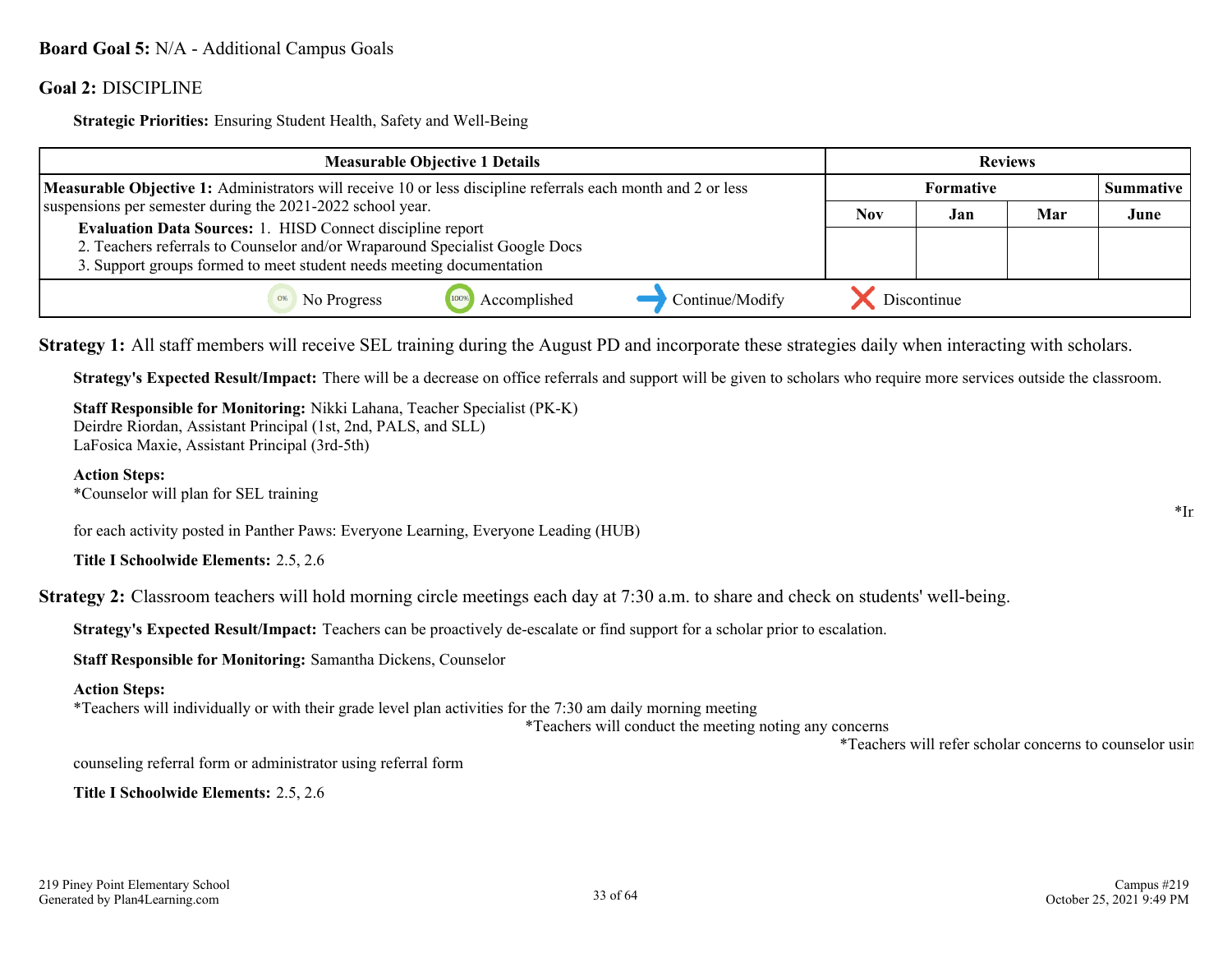#### **Goal 3:** VIOLENCE PREVENTION

**Strategic Priorities:** Ensuring Student Health, Safety and Well-Being

| <b>Measurable Objective 1 Details</b>                                                                                                                            | <b>Reviews</b>   |             |     |           |
|------------------------------------------------------------------------------------------------------------------------------------------------------------------|------------------|-------------|-----|-----------|
| <b>Measurable Objective 1:</b> School data will show a 25% decrease in violent and safety scholar issues as compared to the                                      | <b>Formative</b> |             |     | Summative |
| 12020-2021 data.                                                                                                                                                 | <b>Nov</b>       | Jan         | Mar | June      |
| <b>Evaluation Data Sources: 1. HISD OneSource</b><br>2. Red Ribbon website<br>3. No Place for Hate website<br>4. HISD materials<br>5. School bulletin/Class Dojo |                  |             |     |           |
| 6. Social media sites<br>7. School<br>website                                                                                                                    |                  |             |     |           |
| Continue/Modify<br>Accomplished<br>100%<br>No Progress<br>0%                                                                                                     |                  | Discontinue |     |           |

**Strategy 1:** Staff will be given time during Pre-service days to complete the HISD compliance courses.

**Strategy's Expected Result/Impact:** 100% of the staff will be trained regarding bullying, suicide, and child abuse and can use those skills to support scholars when needed.

**Staff Responsible for Monitoring:** Kendal Bailey, Principal

**Action Steps:** \*Staff members will be given opportunities to complete compliance courses \*OneSource Leaning certificate of completion

**Title I Schoolwide Elements:** 2.5, 2.6 - **TEA Priorities:** Recruit, support, retain teachers and principals, Build a foundation of reading and math

**Strategy 2:** All staff, scholars, and parents will receive information in the weekly newsletter, on Class Dojo, and on the school website explaining Red Ribbon Week activities that will occur in order to participate.

**Strategy's Expected Result/Impact:** Scholars and families gain awareness of purpose for Red Ribbon Week and participate in all activities.

**Staff Responsible for Monitoring:** Samantha Dickens, Counselor

#### **Action Steps:**

\*Ms. Dickens will develop Red Ribbon Week Plan and present to staff

\*Follow and participate in Red Ribbon daily theme/ activities

ClassDojo

\*Post classroom participation on social media and

**Title I Schoolwide Elements:** 2.4, 2.6, 3.2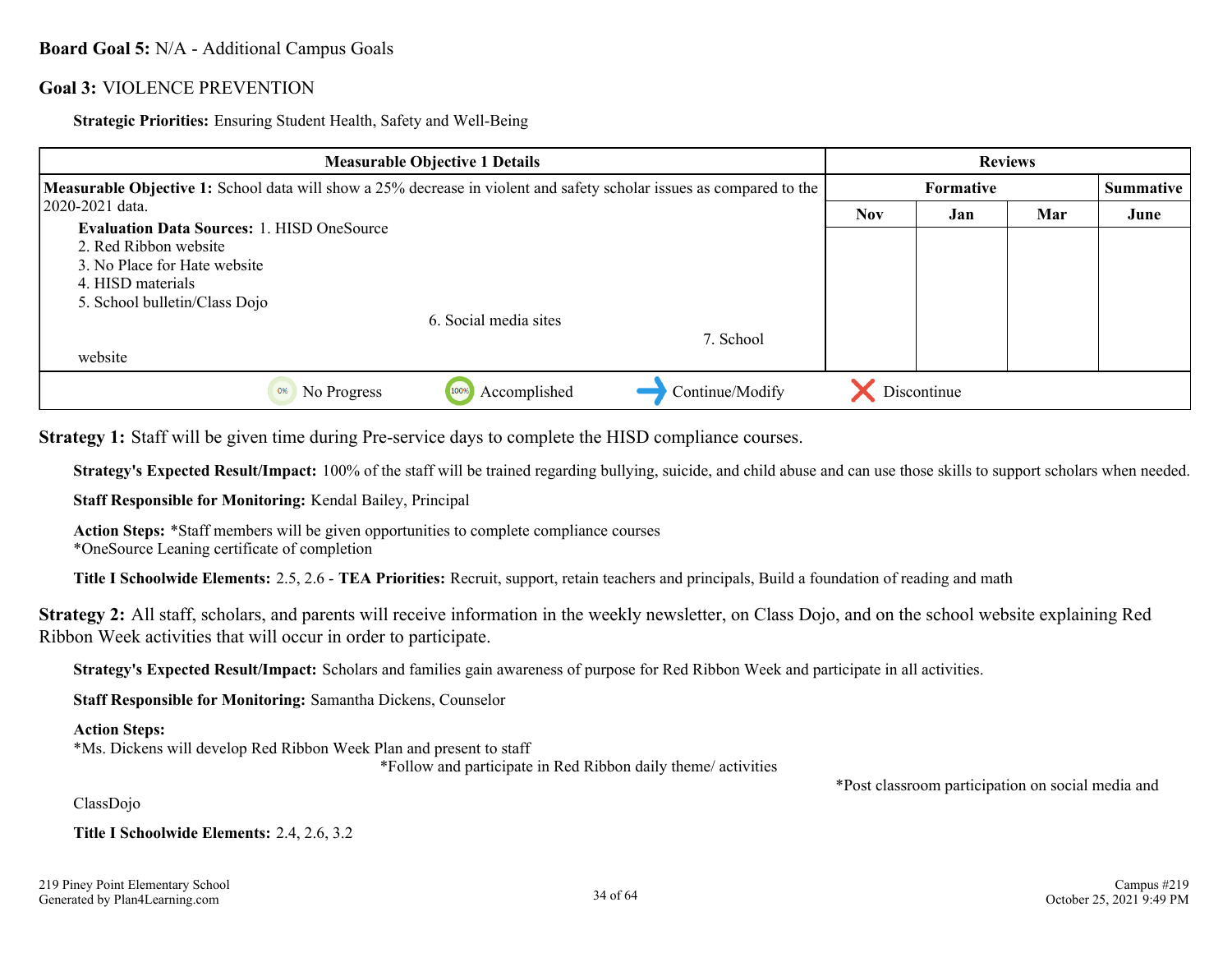**Strategy 3:** All staff, scholars, and parents will receive information in weekly newsletter, on Class Dojo, and school website explaining No Place for Hate activities that will occur in order to participate.

**Strategy's Expected Result/Impact:** All staff, scholars, and parents will gain a better understanding of the NO Place for Hate concept.

**Staff Responsible for Monitoring:** Kimberly Boyce, STEAM Lab Instructor

#### **Action Steps:**

\*Ms. Boyce and Ancillary Team will develop a No Place for Hate Plan and present to staff

\*Follow No Place for Hate activity plan will be followed and completed

\*Post classroom partici

social media and ClassDojo

**Title I Schoolwide Elements:** 2.4, 2.5, 2.6, 3.2 - **TEA Priorities:** Recruit, support, retain teachers and principals, Build a foundation of reading and math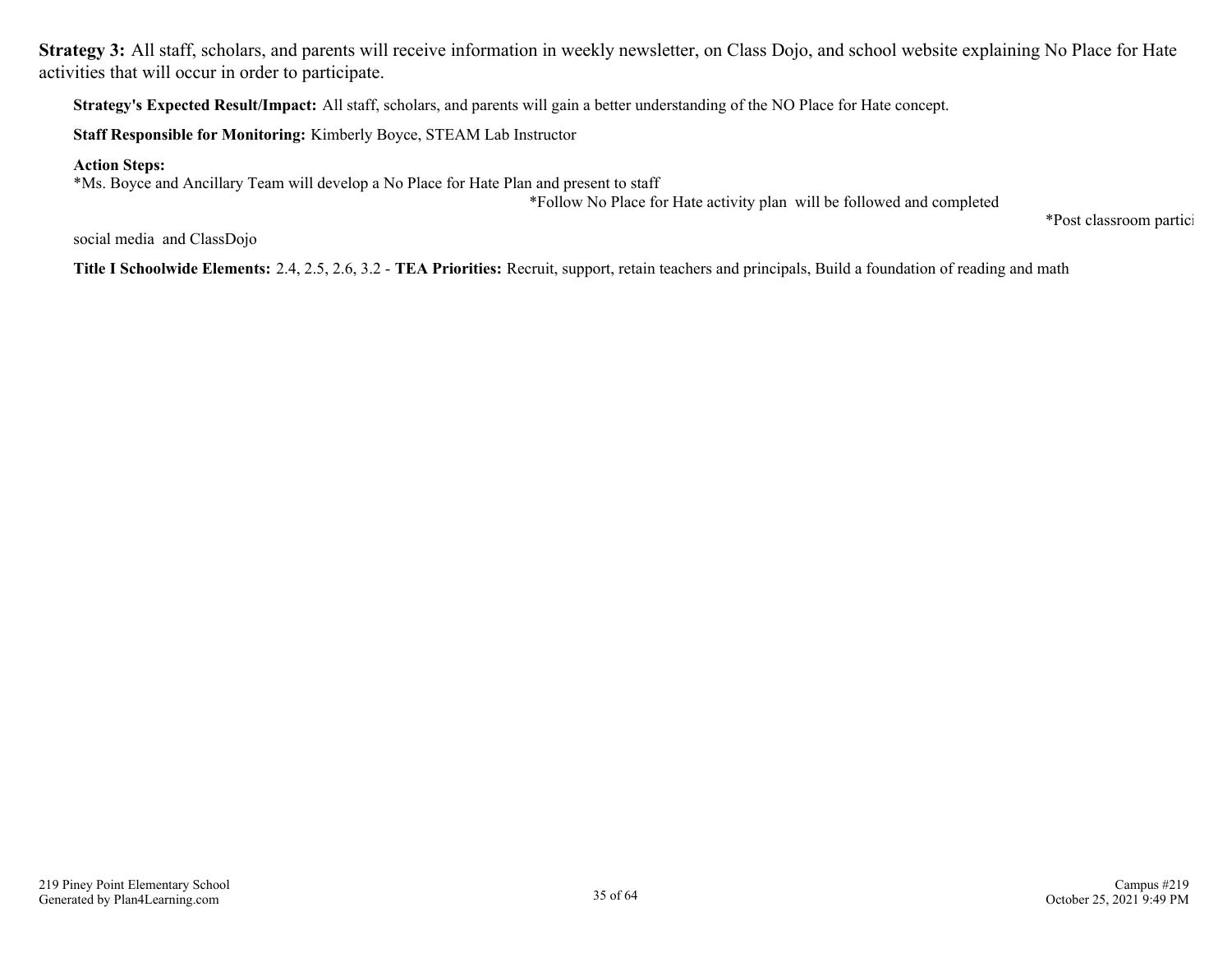#### **Board Goal 5:** N/A - Additional Campus Goals

#### **Goal 4:** SPECIAL EDUCATION

**Strategic Priorities:** Transforming Academic Outreach

| <b>Measurable Objective 1 Details</b>                                                                         | <b>Reviews</b> |                                      |     |      |  |
|---------------------------------------------------------------------------------------------------------------|----------------|--------------------------------------|-----|------|--|
| Measurable Objective 1: Special population scholar groups will increase by 3% at Meets and 2% at Masters, in  |                | <b>Summative</b><br><b>Formative</b> |     |      |  |
| addition to, exceeding all Closing the Gaps targets on the 2021 Reading, Math, and Science STAAR assessments. | <b>Nov</b>     | Jan                                  | Mar | June |  |
| <b>Evaluation Data Sources:</b> 1. Imagine Literacy and Language Growth report                                |                |                                      |     |      |  |
| 2. Imagine Math reports                                                                                       |                |                                      |     |      |  |
| 3. UNIQUE lessons                                                                                             |                |                                      |     |      |  |
| 4. Exit Tickets/CFUs                                                                                          |                |                                      |     |      |  |
| 5. Ren360 BOY, PM, MOY, PM, EOY                                                                               |                |                                      |     |      |  |
| 6. Inclusion in content areas                                                                                 |                |                                      |     |      |  |
| 7. Mock STAAR (March) Practice                                                                                |                |                                      |     |      |  |
| 8. STAAR assessments 2022                                                                                     |                |                                      |     |      |  |
| <b>HB3 Board Goal</b>                                                                                         |                |                                      |     |      |  |
| Continue/Modify<br>Accomplished<br>0%<br>No Progress                                                          |                | Discontinue                          |     |      |  |

**Strategy 1:** Implement the HISD Reading with concentration on word study and independent reading and Math concentrating on basic facts and word problems using HISD UNIQUE curriculum.

**Strategy's Expected Result/Impact:** Scholars will gain literacy and math skills that will help them produce evidence of learning.

**Staff Responsible for Monitoring:** Deirdre Riordan, Assistant Principal

**Action Steps:** \*Assess teachers' understanding of the components of reading and math via a survey using MS Forms \*Schedule PLC for teachers on how to implement reading and math, in addition to, small group instruction \*Model and record exemplar virtual lessons for teachers to reference \*Plan with teachers during a PLC

**Title I Schoolwide Elements:** 2.4, 2.5, 2.6 - **TEA Priorities:** Recruit, support, retain teachers and principals, Build a foundation of reading and math

#### **Measurable Objective 1 Problems of Practice:**

**Demographics**

**Problem of Practice 3**: Many of our special population scholar groups are not reaching Meets or Masters. **Root Cause**: Many teachers are not proficient using sheltered instruction and enrichment/acceleration opportunities in all content areas.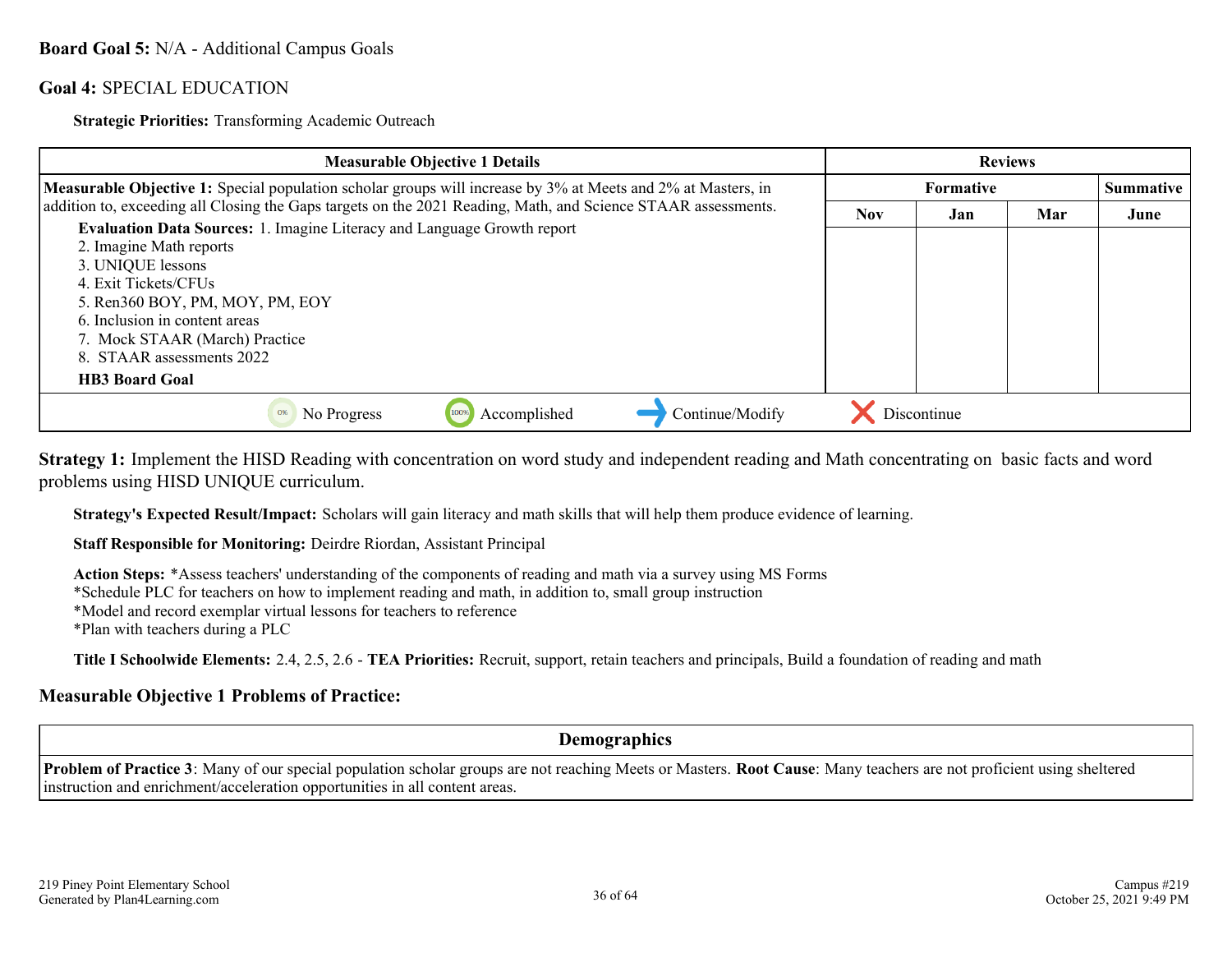#### **Student Learning**

**Problem of Practice 1**: Many of our special population scholar groups are not reaching Meets or Masters. **Root Cause**: Many teachers are not proficient using sheltered instruction and enrichment/acceleration opportunities in all content areas.

#### **School Processes & Programs**

**Problem of Practice 1**: A large majority of scholars are not meeting Approaches. **Root Cause**: First instruction lacks consistent research-based and engagement strategies that will improve achievement at all performance levels.

**Problem of Practice 3**: Many of our special population scholar groups are not reaching Meets or Masters. **Root Cause**: Many teachers are not proficient using sheltered instruction and enrichment/acceleration opportunities in all content areas.

#### **Perceptions**

**Problem of Practice 1**: Scholars in grades 3-5 have made little to no gains in each performance label for the past 3 years. **Root Cause**: Many teachers are unwilling to try new techniques to increase scholar learning.

**Problem of Practice 3**: Many of our special population scholar groups are not reaching Meets or Masters. **Root Cause**: Many teachers are not proficient using sheltered instruction and enrichment/acceleration opportunities in all content areas.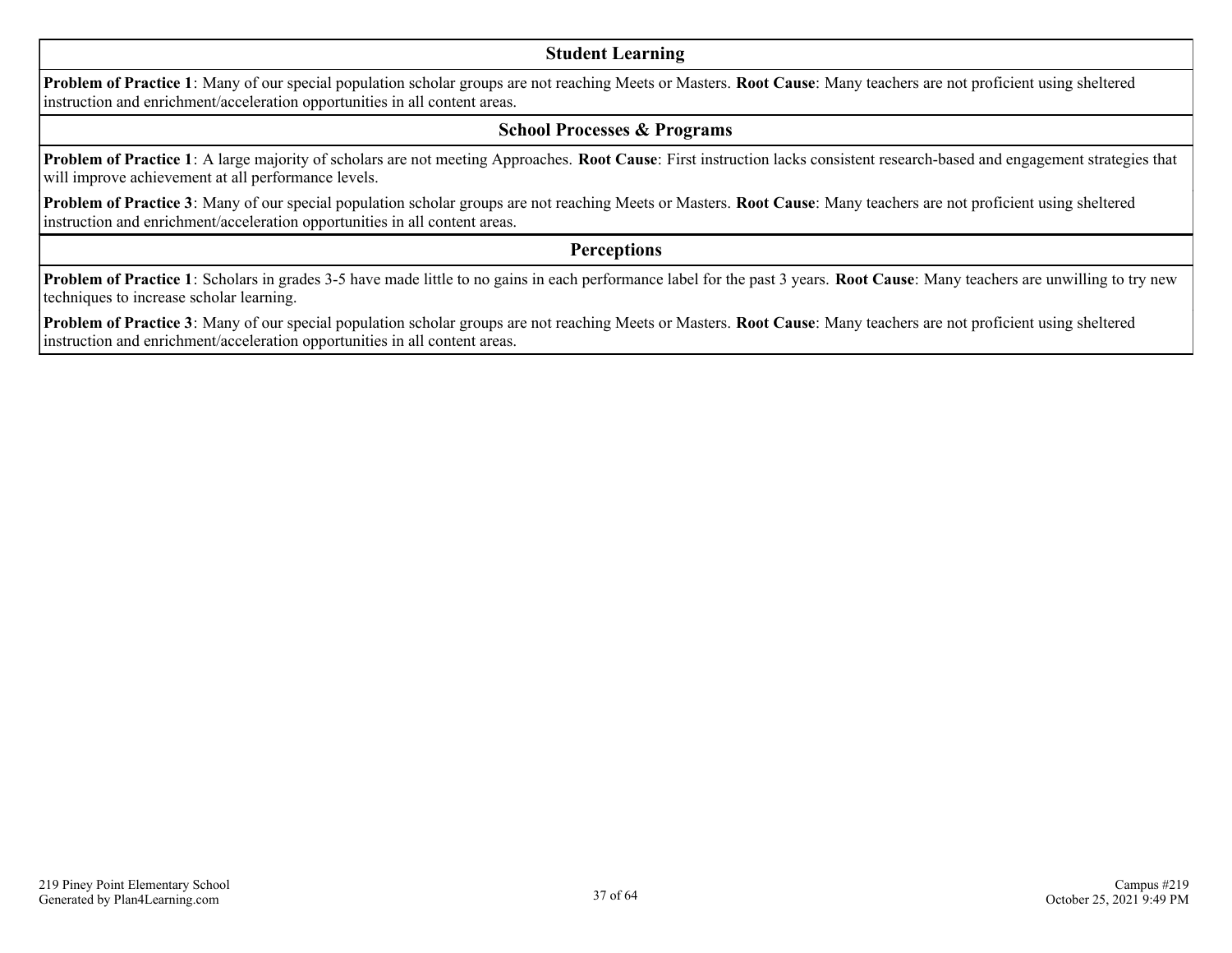#### **Board Goal 5:** N/A - Additional Campus Goals

#### **Goal 5:** SPECIAL POPULATIONS: EL, Economically Disadvantaged, Dyslexia, At-Risk, Gifted and Talented, etc.

**Strategic Priorities:** Expanding Educational Opportunities, Transforming Academic Outreach

| <b>Measurable Objective 1 Details</b>                                                                                                                                                                 | <b>Reviews</b>   |             |     |                  |
|-------------------------------------------------------------------------------------------------------------------------------------------------------------------------------------------------------|------------------|-------------|-----|------------------|
| Measurable Objective 1: Special population scholar groups in grades 3-5 will increase by 8% at Meets and 4% at                                                                                        | <b>Formative</b> |             |     | <b>Summative</b> |
| Masters, in addition to, exceeding all Closing the Gaps targets on the 2022 Reading, Math, and Science STAAR<br>assessments and ELs will grow 1-2 proficiency levels on 2022 TELPAS.                  | <b>Nov</b>       | Jan         | Mar | June             |
| Evaluation Data Sources: 1. Imagine Language and Literacy Usage Reports<br>2. Imagine Language and Literacy Growth reports<br>3. Interventionists scholar data sheets<br>4. BRR-BOY, PM, MOY, PM, EOY |                  |             |     |                  |
| 5. 2022 TELPAS scores<br>6. STAAR assessments 2022<br>7. TEA School Report Card<br><b>HB3</b> Board Goal                                                                                              |                  |             |     |                  |
| Continue/Modify<br>Accomplished<br>0%<br>No Progress                                                                                                                                                  |                  | Discontinue |     |                  |

**Strategy 1:** All EL scholars will receive their daily ESL instruction to improve their English language proficiency and TELPAS scores.

**Strategy's Expected Result/Impact:** EL scholars will be engaged in activities which enable them to practice all the TELPAS domains on a daily basis.

**Staff Responsible for Monitoring:** LaFoscia Maxie, Assistant Principal

**Action Steps:** \*Schedule PLC for ESL teachers \*Set instructional expectations \*Allow time to plan with teachers during PLC \*Record exemplar virtual lessons for teachers to reference \*A-Team meets to discuss face to face/virtual observation walkthrough expectations-develop observation form

**Title I Schoolwide Elements:** 2.4, 2.5, 2.6 - **TEA Priorities:** Recruit, support, retain teachers and principals, Build a foundation of reading and math

**Strategy 2:** Small group reading/writing and math interventions will be provided for Tier III scholars and newcomers.

**Strategy's Expected Result/Impact:** Small group instruction will help scholars acquire skills needed so they can move 1-2 tiers.

**Staff Responsible for Monitoring:** Cynthia Salas. Teacher Specialist Monica Thompson, IAT Teacher Specialist

**Action Steps:** \*Schedule PLC \*Set expectations for small group instruction \*Assign schedules and students and planning time during PLC \*Record exemplar lessons to reference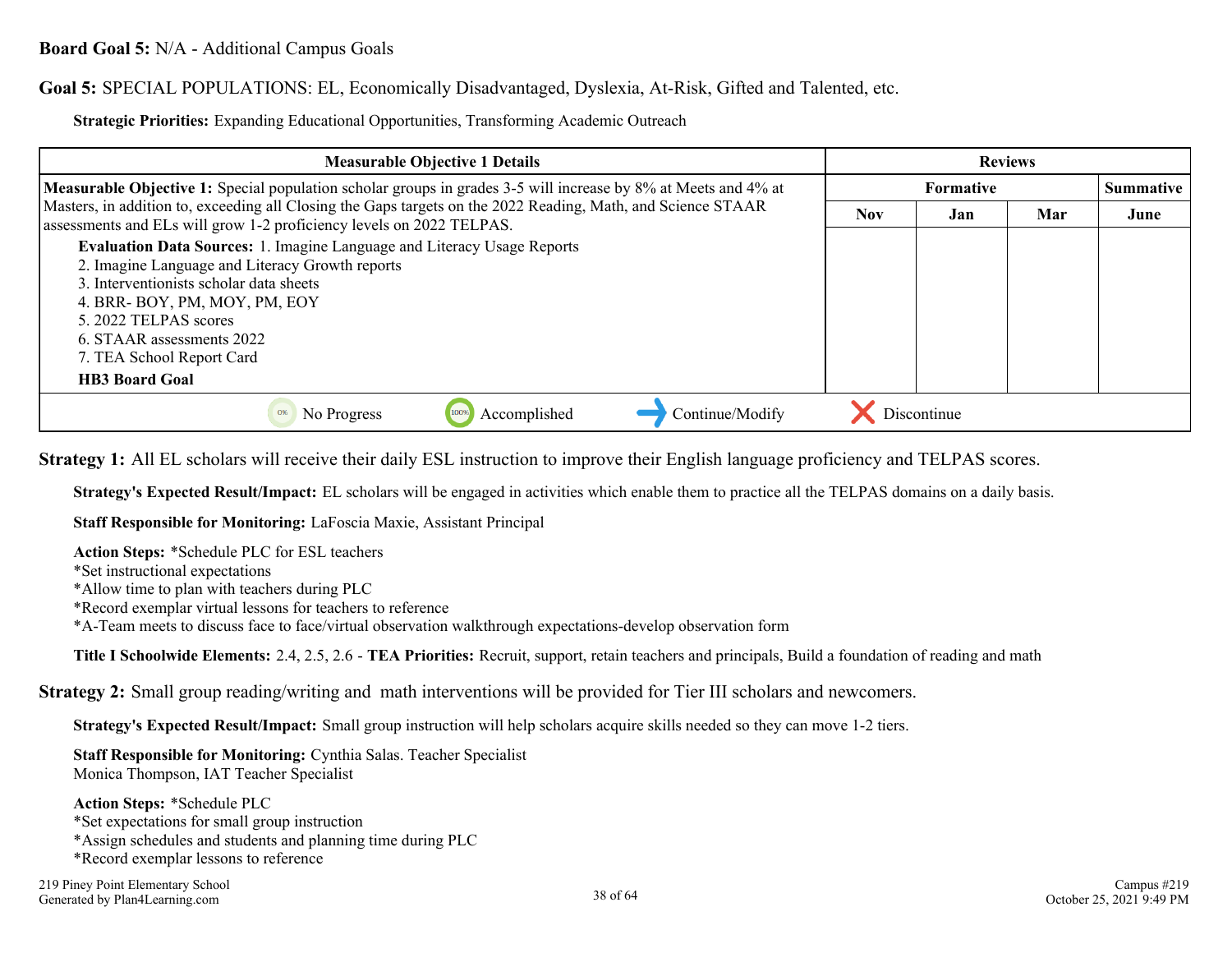\*Meet once a month to discuss scholar progress and any support needed

**Title I Schoolwide Elements:** 2.4, 2.5, 2.6 - **TEA Priorities:** Recruit, support, retain teachers and principals, Build a foundation of reading and math

**Funding Sources:** Literacy Now - 1991010004 - General Fund - State Comp Ed - 6200 - Contracted Services - \$5,000, Reading Interventionist - 2110000000 - Title 1 Basic Programs - 6100 - Payroll, Newcomer Interventionist - 2110000000 - Title 1 Basic Programs - 6100 - Payroll

**Strategy 3:** Identified students will receive Dyslexia services 30 minutes a day 5 times a week.

**Strategy's Expected Result/Impact:** Scholars will gain skills needed to be successful academically.

**Staff Responsible for Monitoring:** LaFoscia Maxie, Vice Principal

**Action Steps:** \*Set expectations for teachers, scholars, and parents \*Assign, schedule, and provide Dyslexia Plan for each scholar

\*Meet once a month to plan and discuss any support needed

\*Create online schedule for meeting and communicating with Dyslexia scholars and parents via Class Dojo and

TEAMS meetings

**Title I Schoolwide Elements:** 2.4, 2.5, 2.6 - **TEA Priorities:** Recruit, support, retain teachers and principals, Build a foundation of reading and math, Connect high school to career and college

**Strategy 4:** STEAM Lab will support scholars by enhancing their critical thinking skills and recognition of the intersection of art, science, technology, engineering, and math.

**Strategy's Expected Result/Impact:** Scholars will gain valuable skills that can be used beyond the classroom experience.

**Staff Responsible for Monitoring:** Kimberly Boyce, STEAM Lab Instructor

**Action Steps:** \*Develop lessons for ancillary classes \*Post on the HUB, Class Dojo, TEAMS, etc. for extracurricular experiences

**Title I Schoolwide Elements:** 2.4, 2.5, 2.6 - **TEA Priorities:** Recruit, support, retain teachers and principals, Build a foundation of reading and math, Connect high school to career and college

**Strategy 5:** Scholars will be exposed to a variety of theater, music, debate, and writing experiences.

**Strategy's Expected Result/Impact:** Scholars will gain new experiences and knowledge which they will write about or create projects and present.

**Staff Responsible for Monitoring:** Kimberly Boyce, STEAM Lab Instructor

**Action Steps:** \*Contact performing arts companies and set dates \*Create school performance schedules \*Set expectations for classrooms

**Strategy 6:** Teachers, scholars, and parents will be responsible for supporting our Eco-schools program which provides hands-on opportunities to help

**Title I Schoolwide Elements:** 2.4, 2.5, 2.6 - **TEA Priorities:** Recruit, support, retain teachers and principals, Build a foundation of reading and math, Connect high school to career and college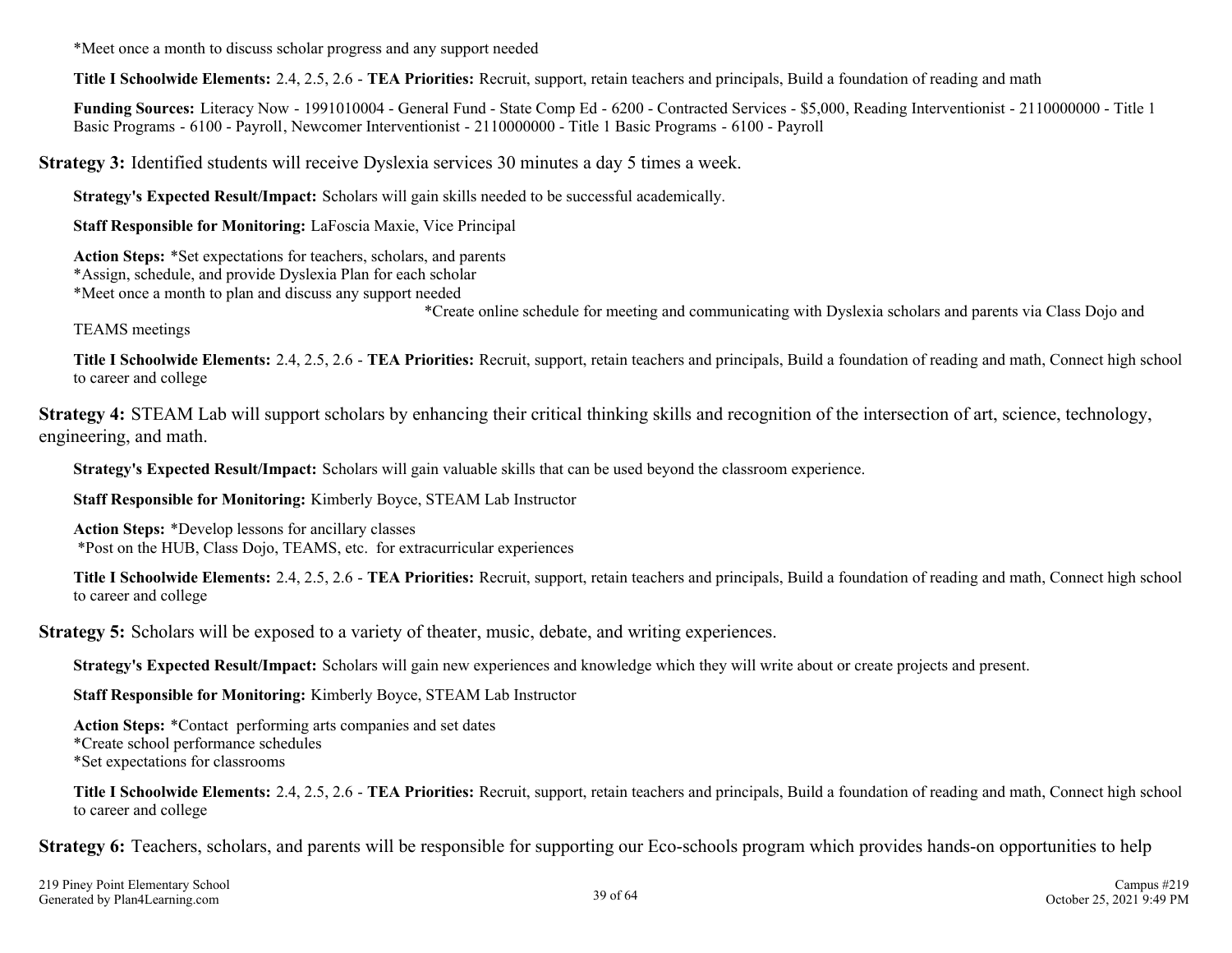improve Piney Points' butterfly and garden environments.

**Strategy's Expected Result/Impact:** Scholars and families will gain a better understanding of insects and gardening.

**Staff Responsible for Monitoring:** Kimberly Boyce, STEAM Lab Instructor

**Action Steps:** \*Create and post Garden Guardians sign-up for Piney Point Staff and Family garden projects

**Title I Schoolwide Elements:** 2.4, 2.5, 2.6 - **TEA Priorities:** Recruit, support, retain teachers and principals, Build a foundation of reading and math, Connect high school to career and college

**Funding Sources:** Bugs on Wheels - 1991010001 - General Fund - Regular Program - 6200 - Contracted Services - \$1,575

**Strategy 7:** During class time, GT scholars will work together to design, research, and complete projects.

**Strategy's Expected Result/Impact:** Scholars will gain advance academic tools that can be used in all areas of life.

**Staff Responsible for Monitoring:** LaFoscia Maxie, Assistant Principal Kimberly Boyce, STEAM Lab Instructor

**Action Steps:** \*Meet with teachers to develop teacher, scholar, and parent expectations and planning dates for instruction

\*Meet and create a time line for meetings, completing and

presenting projects for parents and scholars

\*Conduct a parent meeting to discuss expectations and the time line for completing projects \*GT teachers meet once a month

**Title I Schoolwide Elements:** 2.4, 2.5, 2.6, 3.2 - **TEA Priorities:** Recruit, support, retain teachers and principals, Build a foundation of reading and math, Connect high school to career and college

#### **Measurable Objective 1 Problems of Practice:**

**Demographics**

**Problem of Practice 1**: We have seen a decline in STAAR performance rates for our African American and White students in all subject areas. **Root Cause**: Many teachers are not proficiently using evidence-based strategies that best support the development of Tier 2 and 3 students.

**Problem of Practice 2**: Although we have seen Academic Growth nearing 80%, we are still are not reaching our African American and Asian populations. **Root Cause**: Many of our teachers are not proficient in deescalating behavior which interferes with instruction and conflict between teacher and student.

**Problem of Practice 3**: Many of our special population scholar groups are not reaching Meets or Masters. **Root Cause**: Many teachers are not proficient using sheltered instruction and enrichment/acceleration opportunities in all content areas.

#### **Student Learning**

**Problem of Practice 1**: Many of our special population scholar groups are not reaching Meets or Masters. **Root Cause**: Many teachers are not proficient using sheltered instruction and enrichment/acceleration opportunities in all content areas.

**Problem of Practice 2**: We have seen a decline in STAAR performance rates for our African American and White students in all subject areas. **Root Cause**: Many teachers are not proficiently using evidence-based strategies that best support the development of Tier 2 and 3 students.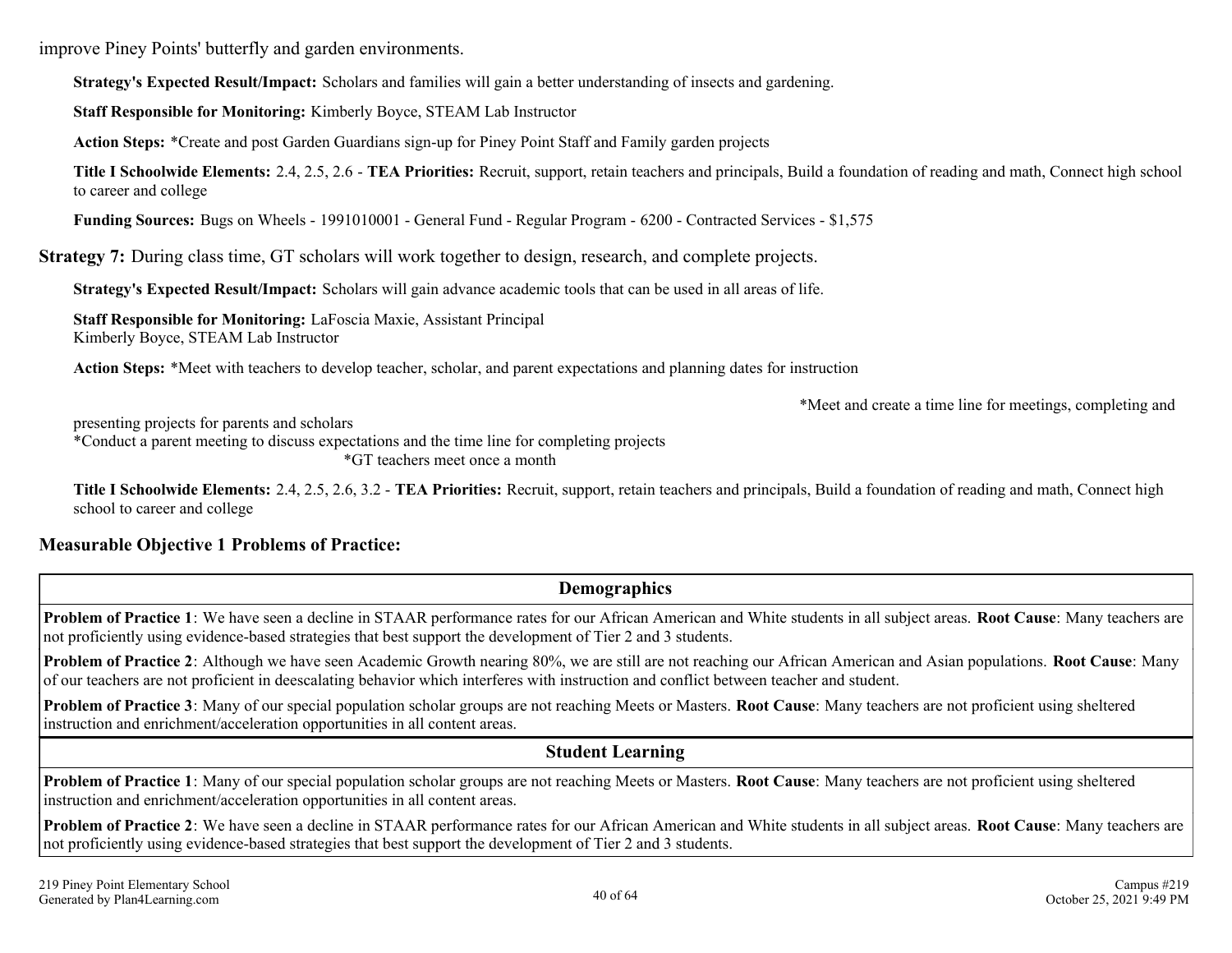#### **School Processes & Programs**

**Problem of Practice 1**: A large majority of scholars are not meeting Approaches. **Root Cause**: First instruction lacks consistent research-based and engagement strategies that will improve achievement at all performance levels.

**Problem of Practice 2**: We have seen a decline in STAAR performance rates for our African American and White students in all subject areas. **Root Cause**: Many teachers are not proficiently using evidence-based strategies that best support the development of Tier 2 and 3 students.

**Problem of Practice 3**: Many of our special population scholar groups are not reaching Meets or Masters. **Root Cause**: Many teachers are not proficient using sheltered instruction and enrichment/acceleration opportunities in all content areas.

#### **Perceptions**

**Problem of Practice 1**: Scholars in grades 3-5 have made little to no gains in each performance label for the past 3 years. **Root Cause**: Many teachers are unwilling to try new techniques to increase scholar learning.

**Problem of Practice 2**: We have seen a decline in STAAR performance rates for our African American and White students in all subject areas. **Root Cause**: Many teachers are not proficiently using evidence-based strategies that best support the development of Tier 2 and 3 students.

**Problem of Practice 3**: Many of our special population scholar groups are not reaching Meets or Masters. **Root Cause**: Many teachers are not proficient using sheltered instruction and enrichment/acceleration opportunities in all content areas.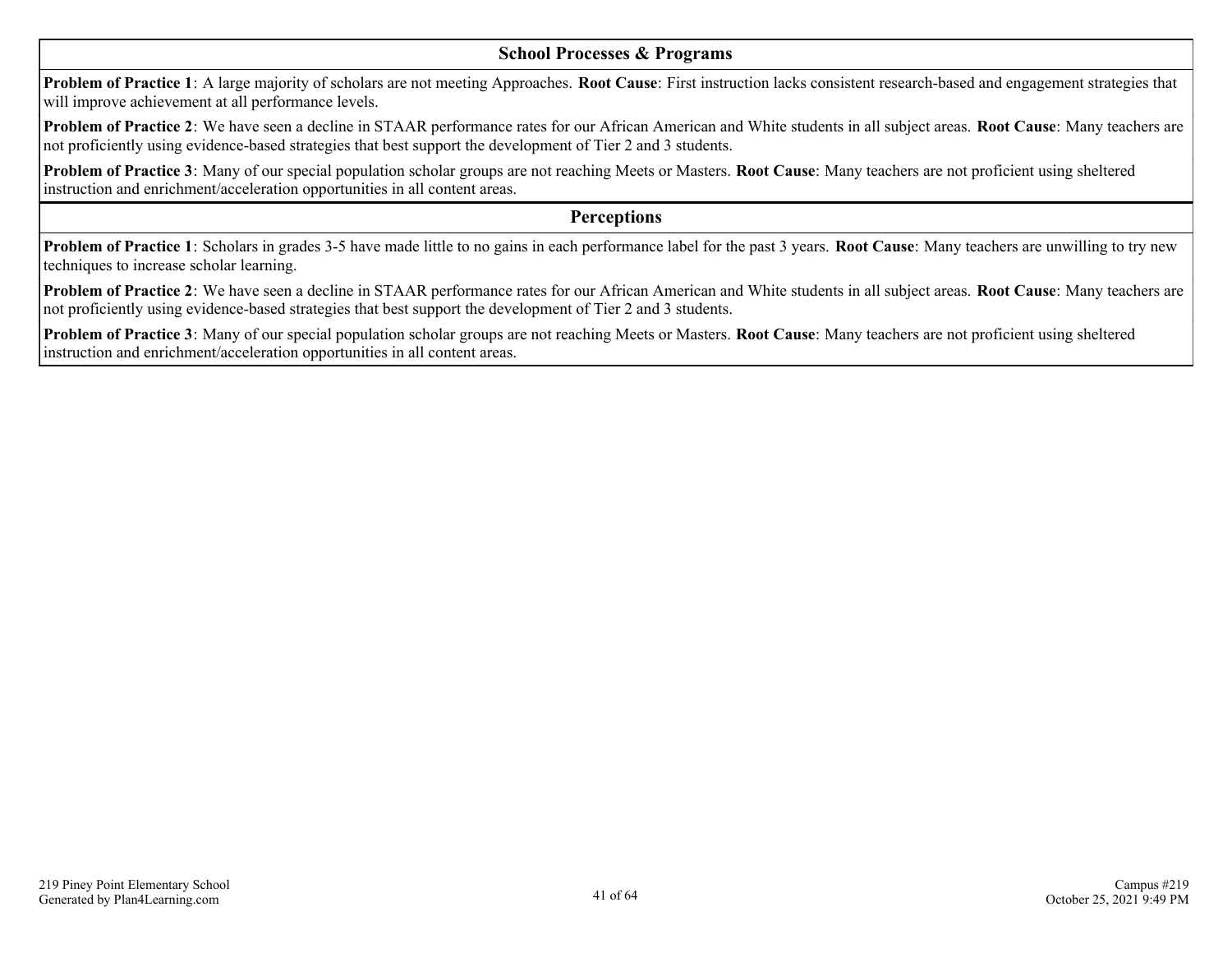#### **Board Goal 5:** N/A - Additional Campus Goals

#### **Goal 6:** PARENT and COMMUNITY ENGAGEMENT

**Strategic Priorities:** Expanding Educational Opportunities

| <b>Measurable Objective 1 Details</b>                                                                                                                                                                                    | <b>Reviews</b> |                                 |     |      |  |
|--------------------------------------------------------------------------------------------------------------------------------------------------------------------------------------------------------------------------|----------------|---------------------------------|-----|------|--|
| <b>Measurable Objective 1:</b> At least 75% of our families will receive all school information via multiple sources and<br>languages during the 2021-2022 school year as evidenced on an end of the year parent survey. |                | <b>Formative</b><br>Summative ' |     |      |  |
|                                                                                                                                                                                                                          |                | Jan                             | Mar | June |  |
| <b>Evaluation Data Sources: 1. VIPS sign-in logs</b><br>2. Event sign-in sheets<br>3. Vote counts during meetings<br>4. Panther Family Community Meeting sign-in sheets<br>5. Parent feedback                            |                |                                 |     |      |  |
| Continue/Modify<br>Accomplished<br>No Progress<br>0%                                                                                                                                                                     |                | Discontinue                     |     |      |  |

**Strategy 1:** Families will have two opportunities(one per semester) to increase their skill sets to support scholars at home either face to face or virtually.

**Strategy's Expected Result/Impact:** Increase scholar parent communication about academic progress.

**Staff Responsible for Monitoring:** Nikki Lahana, Teacher Specialist

#### **Action Steps:**

\*Create a schedule for Panther Family Community Meeting dates and times to post on website and Class Dojo

\*Develop agendas for meetings

\*Teachers record or make videos that parents can refere

the meeting

\*Teachers take attendance using a sign-in sheet

**Title I Schoolwide Elements:** 2.4, 2.5, 2.6, 3.2 - **TEA Priorities:** Build a foundation of reading and math

**Strategy 2:** We will host monthly PTO meetings offering information/speakers on topics of interest, in addition to, voting and making decisions that impact the school.

**Strategy's Expected Result/Impact:** All parents will have the opportunity to be part of the School's decision making.

#### **Staff Responsible for Monitoring:** Nikki Lahana, Teacher Specialist

Mr. Bustos, PTO President

**Action Steps:** \*Create a schedule for meeting dates and times to post on website and Class Dojo

\*Develop agendas for meetings

\*Have flyers and information for parents to take home

\*Assign Admin members to help distribute materials, crowd control, etc.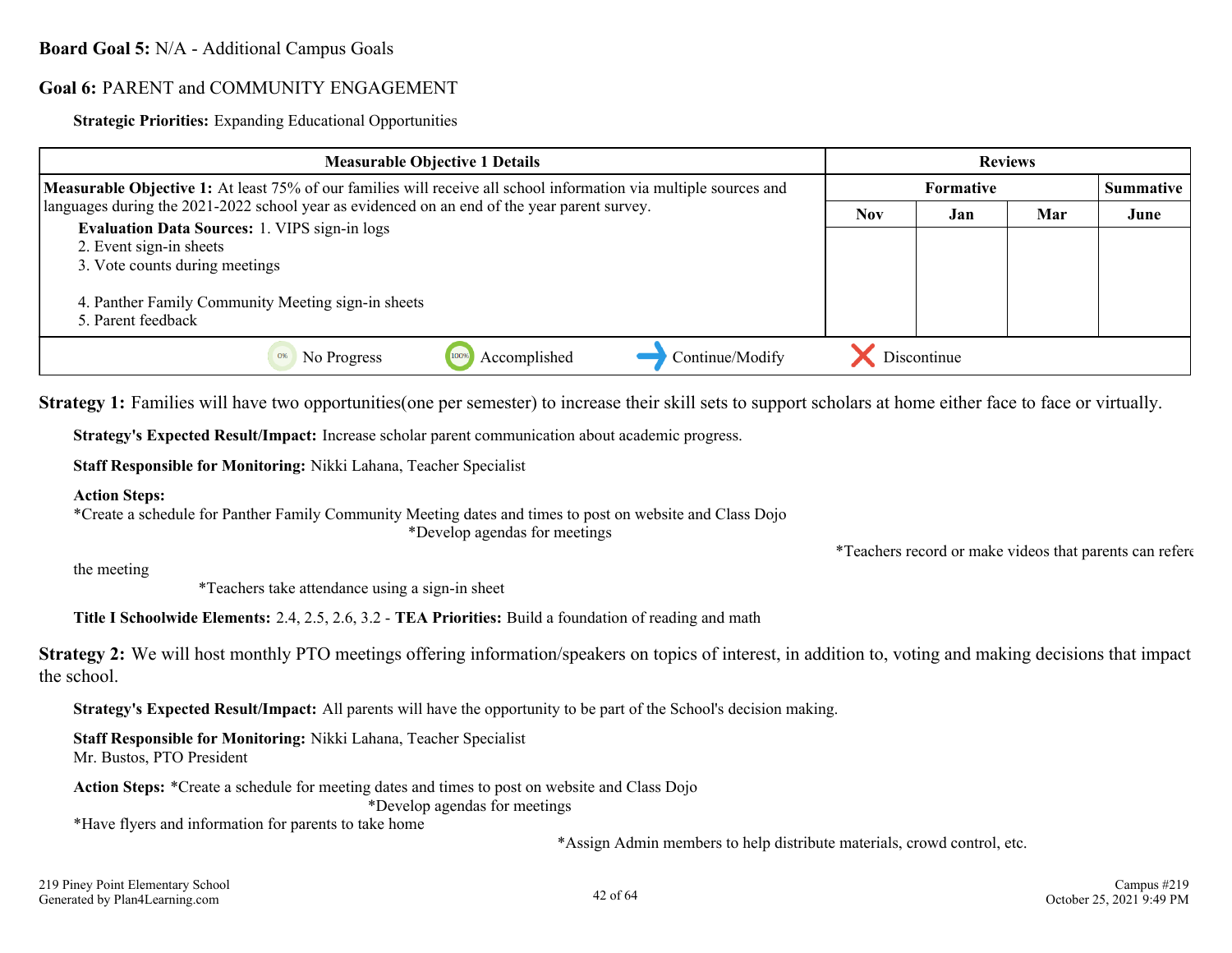**Title I Schoolwide Elements:** 3.1, 3.2

**Strategy 3:** We will host a monthly Second Cup of Coffee meeting offering information/speakers on topics of interest.

**Strategy's Expected Result/Impact:** Parent will be provided with information to be better informed.

**Staff Responsible for Monitoring:** Nelly Argueta-Solorzano, Wrap Around Specialist

**Action Steps:** \*Create a schedule for meeting dates and times to post on website and Class Dojo \*Develop agendas for meetings

\*Have flyers and information for parents to take home

\*Assign Admin members to help distribute materials, crowd control, etc

**Title I Schoolwide Elements:** 3.1, 3.2

**Strategy 4:** All the opportunities for volunteerism at our school will be posted in our weekly newsletter, on Class Dojo, our school website and/or by the teacher.

**Strategy's Expected Result/Impact:** We will have an large number of parents becoming school volunteers through VIPS.

**Staff Responsible for Monitoring:** Cynthia Salas, Teacher Specialist/VIPS Coordinator

**Action Steps:** \*Attend mandatory training \*Post VIPS information on school website and newsletter \*Accept volunteers on the Volunteer Management System \*Log volunteers in and out \*Run a monthly volunteer report

**Title I Schoolwide Elements:** 3.2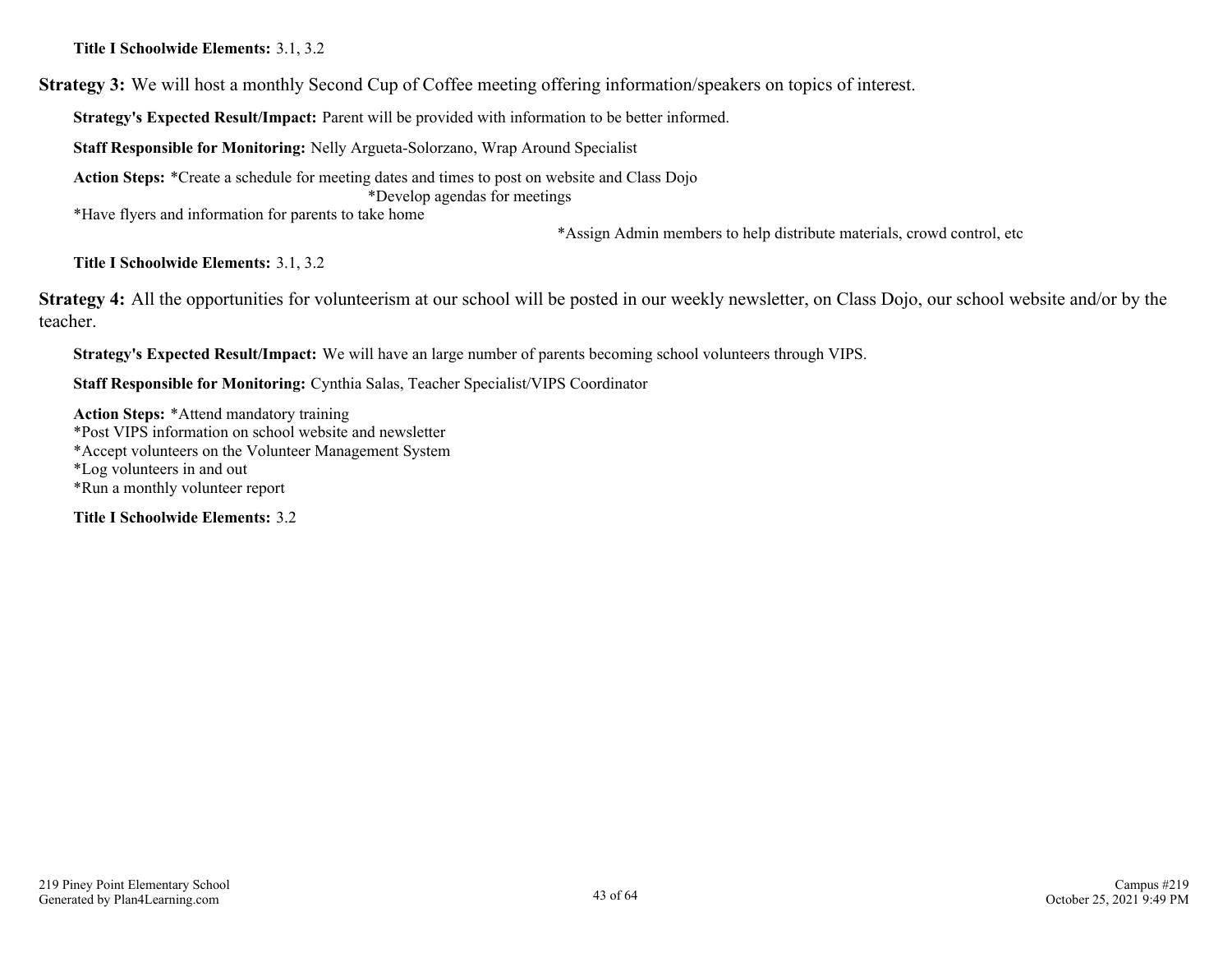#### **Board Goal 5:** N/A - Additional Campus Goals

#### **Goal 7:** MANDATED HEALTH SERVICES

The campus will meet 100% of Mandated Health Services by the required dates for Immunization Monitoring, Vision Screening (Grades PK, K, 1, 3, 5 & 7), Hearing Screening (Grades PK, K, 1, 3, 5, & 7), Type 2 Diabetes (Grades 1, 3, 5, & 7), Spinal Screening (Grades 6 & 9), Medication Administration and AED Maintenance Checks.

**Strategic Priorities:** Ensuring Student Health, Safety and Well-Being

| <b>Measurable Objective 1 Details</b>                                                                                                                                                                                                                                                                                                                    | <b>Reviews</b> |                  |     |                  |
|----------------------------------------------------------------------------------------------------------------------------------------------------------------------------------------------------------------------------------------------------------------------------------------------------------------------------------------------------------|----------------|------------------|-----|------------------|
| <b>Measurable Objective 1:</b> IMMUNIZATION MONITORING, data entry and state reporting requirements will be                                                                                                                                                                                                                                              |                | <b>Formative</b> |     | <b>Summative</b> |
| completed by a certified school nurse on or before October 22, 2021.                                                                                                                                                                                                                                                                                     | <b>Nov</b>     | Jan              | Mar | June             |
| <b>Evaluation Data Sources:</b> Immunization data entry and state reporting for all students completed by<br><b>SCHOOL NURSE:</b> Vacant<br>Estimated number of students to be screened: 450<br>Note: If the school does not have a certified school nurse or screener, steps for completing this requirement<br>will be detailed in the strategy below. |                |                  |     |                  |

**Strategy 1:** Admin Team will trained to approve or deny immunization data. All front office clerks will be trained by Ms. Ramos, Administrative Assistant or personnel from HISD Health and Medical department.

**Strategy's Expected Result/Impact:** 100% data entry and state reporting completed by October 22.

**Staff Responsible for Monitoring:** Kendal Bailey, Principal; Salome Ramos, Administrative Assistant

**Action Steps:** 1. Call HISD Health and Medical and request training via MS Teams no later than September 20.

2. Review immunization records and complete a Google Doc with data entry information

3. Clerks enter data by October 22

| <b>Measurable Objective 2 Details</b>                                                                                                                    | <b>Reviews</b> |                               |     |      |  |
|----------------------------------------------------------------------------------------------------------------------------------------------------------|----------------|-------------------------------|-----|------|--|
| <b>Measurable Objective 2:</b> VISION SCREENING at Grades PK, K, 1, 3, 5, & 7 will be completed by a certified school                                    |                | Formative<br><b>Summative</b> |     |      |  |
| nurse or screener on or before December 10, 2021.                                                                                                        | <b>Nov</b>     | Jan.                          | Mar | June |  |
| Evaluation Data Sources: Vision screening records for all applicable students completed by SCHOOL<br>NURSE: Vacant                                       |                |                               |     |      |  |
| Estimated number of students to be screened: 800                                                                                                         |                |                               |     |      |  |
| Note: If the school does not have a certified school nurse or screener, steps for completing this requirement<br>will be detailed in the strategy below. |                |                               |     |      |  |

**Strategy 1:** Appointed screeners will be trained by Ms. Ramos, Administrative Assistant or personnel from HISD Health and Medical department.

**Strategy's Expected Result/Impact:** 100% vision screening and recording will be completed by December 10.

**Staff Responsible for Monitoring:** Kendal Bailey, Principal; Salome Ramos, Administrative Assistant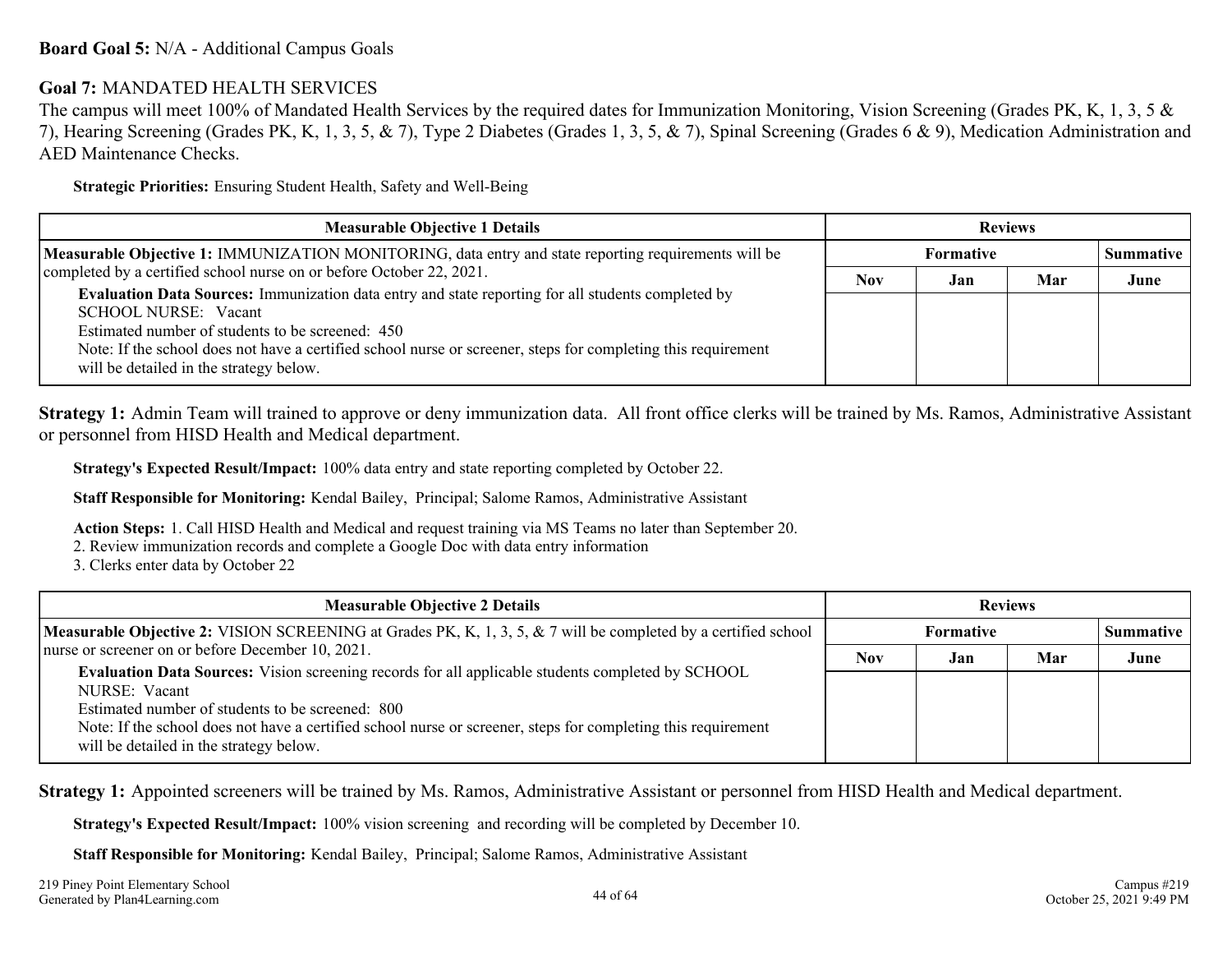**Action Steps:** 1. Call HISD Health and Medical and request training via MS Teams no later than October 10.

2. Create vision screening schedule.

3. Designed screener(s) will follow vision screening schedule and complete any records prior to December 10.

| <b>Measurable Objective 3 Details</b>                                                                                | <b>Reviews</b> |           |     |      |  |
|----------------------------------------------------------------------------------------------------------------------|----------------|-----------|-----|------|--|
| <b>Measurable Objective 3:</b> HEARING SCREENING at Grades PK, K, 1, 3, 5, & 7 will be completed by a certified      |                | Formative |     |      |  |
| school nurse or screener on or before December 10, 2021.                                                             | <b>Nov</b>     | Jan       | Mar | June |  |
| Evaluation Data Sources: Data entry, referral forms, and state report completed/submitted by SCHOOL<br>NURSE: Vacant |                |           |     |      |  |
| Estimated number of students to be screened: 800                                                                     |                |           |     |      |  |
| Note: If the school does not have a certified school nurse or screener, steps for completing this requirement        |                |           |     |      |  |
| will be detailed in the strategy below.                                                                              |                |           |     |      |  |

**Strategy 1:** Appointed screeners will be trained by Ms. Ramos, Administrative Assistant or personnel from HISD Health and Medical department.

**Strategy's Expected Result/Impact:** 100% vision screening and recording will be completed by December 10.

**Staff Responsible for Monitoring:** Kendal Bailey, Principal; Salome Ramos, Administrative Assistant

**Action Steps:** 1. Call HISD Health and Medical and request training via MS Teams no later than October 10.

2. Create hearing screening schedule.

3. Designed screener(s) will follow hearing screening schedule and complete any records prior to December 10.

| <b>Measurable Objective 4 Details</b>                                                                                                                                                             | <b>Reviews</b> |                  |     |      |
|---------------------------------------------------------------------------------------------------------------------------------------------------------------------------------------------------|----------------|------------------|-----|------|
| <b>Measurable Objective 4:</b> TYPE 2 DIABETES SCREENING at Grades 1, 3, 5, $\&$ 7 will be completed by a certified                                                                               |                | <b>Formative</b> |     |      |
| school nurse or screener on or before December 10, 2021.<br>Evaluation Data Sources: Screening, data entry, referral forms and state report completed/submitted by<br><b>SCHOOL NURSE:</b> Vacant | <b>Nov</b>     | Jan              | Mar | June |
|                                                                                                                                                                                                   |                |                  |     |      |
| Estimated number of students to be screened: 530                                                                                                                                                  |                |                  |     |      |
| Note: If the school does not have a certified school nurse or screener, steps for completing this requirement<br>will be detailed in the strategy below.                                          |                |                  |     |      |

**Strategy 1:** Appointed screeners will be trained by Ms. Ramos, Administrative Assistant or personnel from HISD Health and Medical department.

**Strategy's Expected Result/Impact:** 100% type 2 diabetes screening and recording will be completed by December 10.

**Staff Responsible for Monitoring:** Kendal Bailey, Principal; Salome Ramos, Administrative Assistant

**Action Steps:** 1. Call HISD Health and Medical and request training via MS Teams no later than October 10.

2. Create type 2 diabetes screening schedule.

3. Designed screener(s) will follow type 2 screening schedule and complete any records prior to December 10.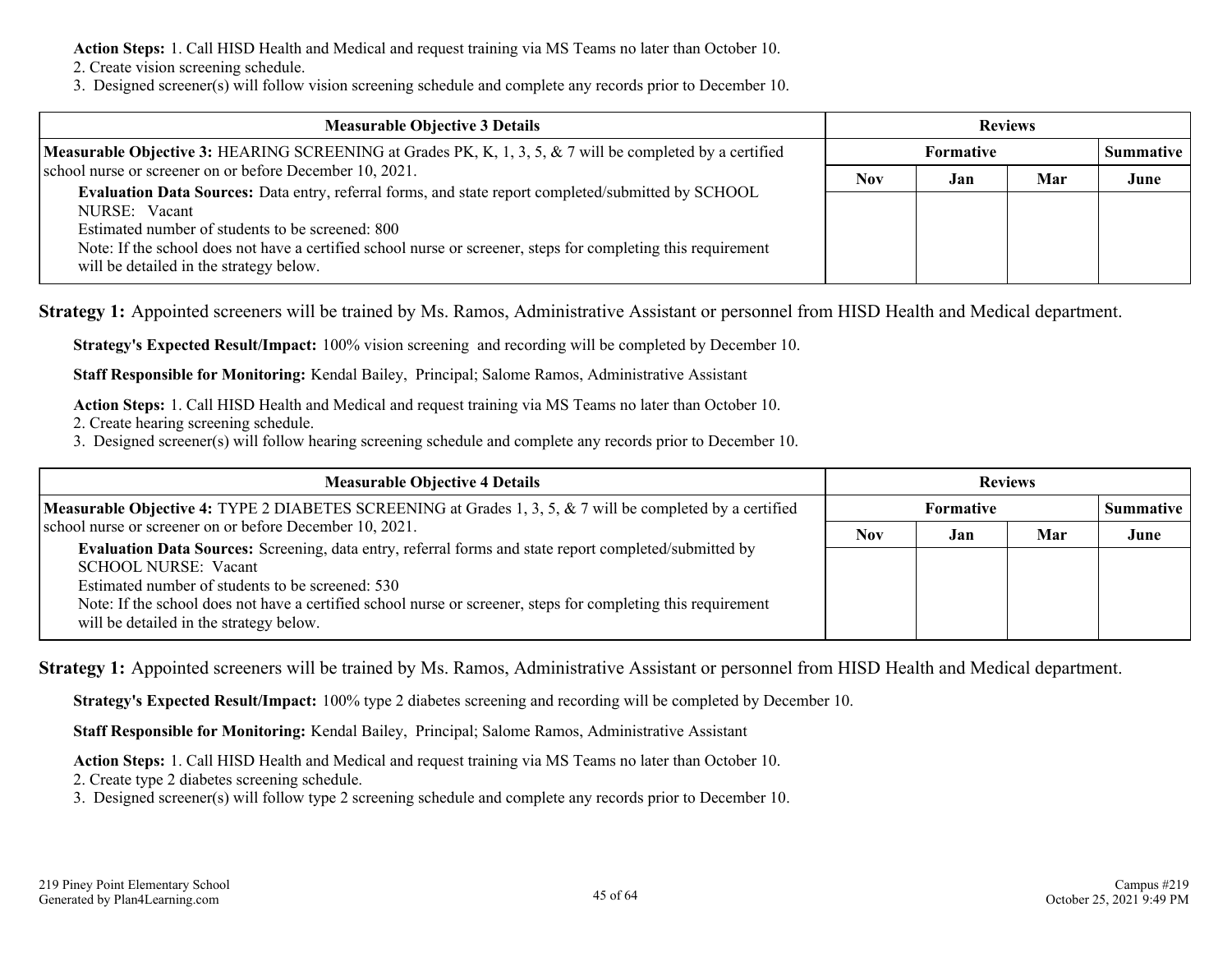| <b>Measurable Objective 5 Details</b>                                                                                                                                                                                  | <b>Reviews</b>   |                  |     |                  |
|------------------------------------------------------------------------------------------------------------------------------------------------------------------------------------------------------------------------|------------------|------------------|-----|------------------|
| <b>Measurable Objective 5:</b> N/A SPINAL SCREENING at Grades 6 & 9 will be completed by a certified school nurse or                                                                                                   | <b>Formative</b> |                  |     | <b>Summative</b> |
| screener on or before February 2, 2022.                                                                                                                                                                                | <b>Nov</b>       | Jan              | Mar | June             |
| <b>Evaluation Data Sources:</b> Screening, data entry, referral forms and state report completed/submitted by<br>NAME & POSITION:                                                                                      |                  |                  |     |                  |
| Estimated number of students to be screened:                                                                                                                                                                           |                  |                  |     |                  |
| Note: If the school does not have a certified school nurse or screener, steps for completing this requirement<br>will be detailed in the strategy below.                                                               |                  |                  |     |                  |
| <b>Measurable Objective 6 Details</b>                                                                                                                                                                                  | <b>Reviews</b>   |                  |     |                  |
| <b>Measurable Objective 6:</b> MEDICATION ADMINISTRATION, including, but not limited to emergency care of                                                                                                              |                  | <b>Summative</b> |     |                  |
| students with diabetes, seizures, and life threatening anaphylaxis will be completed by a certified school nurse for the<br>school year 2021-2022.                                                                     |                  | Jan              | Mar | June             |
| <b>Evaluation Data Sources: PERSON RESPONSIBLE: School Nurse/Health Wellness Team: Berlinda</b><br>Villanueva, Clerk                                                                                                   |                  |                  |     |                  |
| Note: If the school does not have a certified school nurse or screener, rationale for not providing this service<br>and steps for completing this ongoing student support need will be detailed in the strategy below. |                  |                  |     |                  |
| <b>Measurable Objective 7 Details</b>                                                                                                                                                                                  | <b>Reviews</b>   |                  |     |                  |
| Measurable Objective 7: AED (Automated External Defibrillator) MONTHLY MAINTENANCE CHECKS will be                                                                                                                      |                  | <b>Formative</b> |     | <b>Summative</b> |
| conducted for all AEDs and an annual report submitted to Health and Medical Services.                                                                                                                                  |                  | Jan              | Mar | June             |
| <b>Evaluation Data Sources: PERSON RESPONSIBLE who is certified in CPR/AED:</b><br>Number of AEDs on campus: 3                                                                                                         |                  |                  |     |                  |
| Accomplished<br>Continue/Modify<br>No Progress                                                                                                                                                                         |                  | Discontinue      |     |                  |

**Strategy 1:** Person responsible for monthly checks will be trained and Ms. Ramos, Administrative Assistant will complete the annual report.

**Strategy's Expected Result/Impact:** AED monthly maintenance check annual report will be completed by 2021-2022 EOY and turned in to Health and Medical.

**Staff Responsible for Monitoring:** Deirdre Riordan, Assistant Principal; Salome Ramos, Administrative Assistant

**Action Steps:** 1. Call HISD Health and Medical and request training and required form via MS Teams no later than September 30.

2. Create a list of all staff members who are CPR certified or require some staff members to become CPR certified by October 31.

3. Create a monthly calendar invite for AED check.

4. Person responsible will sign and date form after checks completed.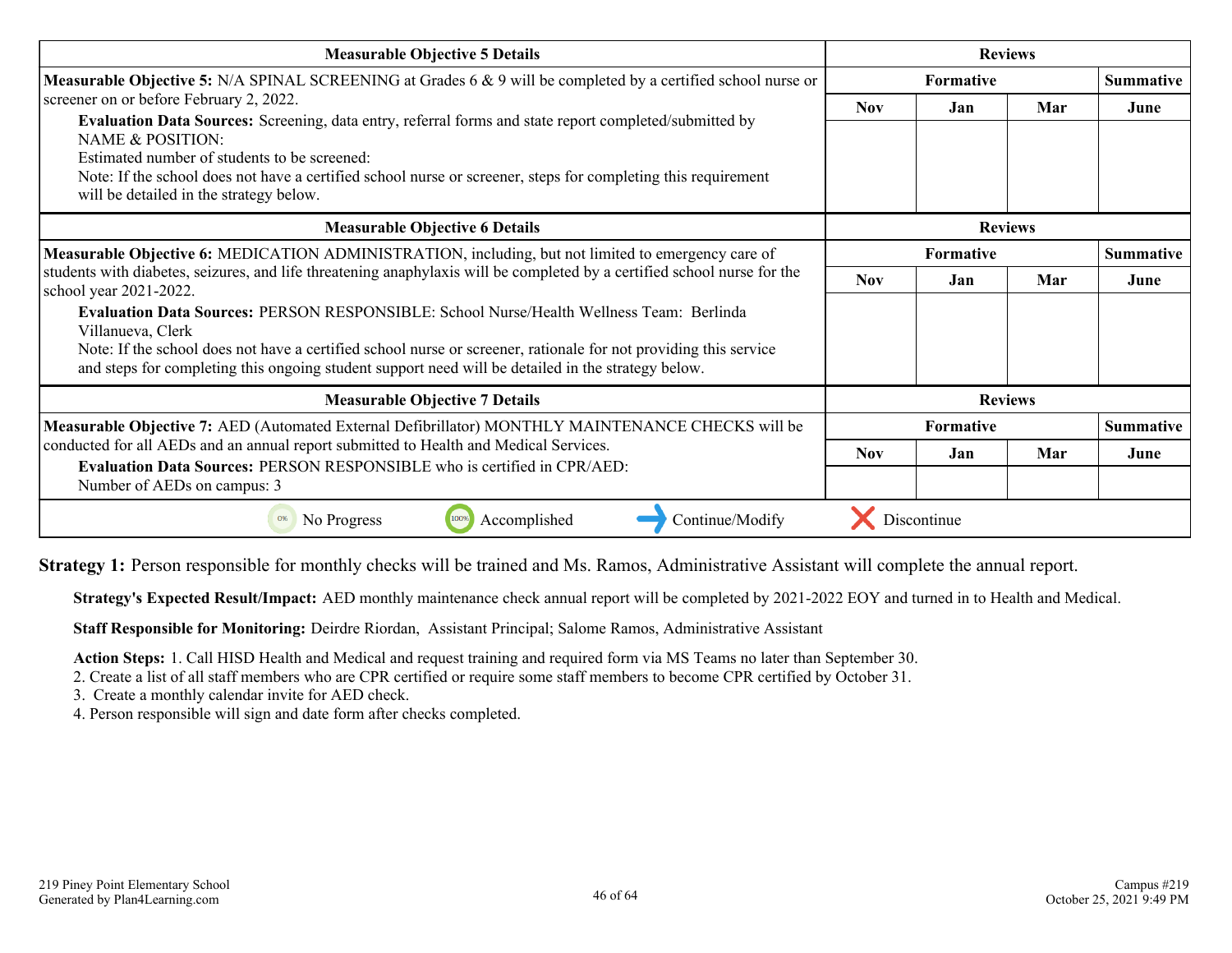#### **Board Goal 5:** N/A - Additional Campus Goals

#### **Goal 8:** COORDINATED HEALTH PROGRAM (ES, MS and K-8 Campuses)

The campus will provide a Coordinated School Health Program designed to prevent obesity, cardiovascular disease, and Type 2 diabetes by coordinating health education, physical education, physical activity, nutrition services and parental involvement..

**Strategic Priorities:** Ensuring Student Health, Safety and Well-Being

| <b>Measurable Objective 1 Details</b>                                                                          | <b>Reviews</b> |                  |     |      |
|----------------------------------------------------------------------------------------------------------------|----------------|------------------|-----|------|
| Measurable Objective 1: 100% of our scholars will show 10% improvement in their health and wellness as seen on |                | <b>Summative</b> |     |      |
| their annual fitness gram data and attendance as compared to the previous year.                                | <b>Nov</b>     | Jan              | Mar | June |
| <b>Evaluation Data Sources: 1. Fitness gram data</b>                                                           |                |                  |     |      |
| 2. Certificate of completion                                                                                   |                |                  |     |      |
| 3. Classroom observations and feedback                                                                         |                |                  |     |      |
| 4. Classroom trackers                                                                                          |                |                  |     |      |
| 5. Record checks                                                                                               |                |                  |     |      |
| 6. Posted videos of students engaged in healthy and physical activities                                        |                |                  |     |      |
| 7. Backpack Buddies Program signed parent letters                                                              |                |                  |     |      |
| 8. Backpack Buddies weekly check-in student roster                                                             |                |                  |     |      |
| 9. Brighter Bites documented teacher lessons                                                                   |                |                  |     |      |
| 10. Brighter Bites parent check-in at vegetable pick up                                                        |                |                  |     |      |
| Continue/Modify<br>Accomplished<br>No Progress<br>0%                                                           |                | Discontinue      |     |      |

**Strategy 1:** Coach Keahey and Coach Ryan will implement school wide programs such as Marathon Kids and Drum Fit which include health, wellness, and nutrition units.

**Strategy's Expected Result/Impact:** Scholars will be made aware of fitness and nutrition habits to life a healthier life.

**Staff Responsible for Monitoring:** Nora Ryan, P.E. Coach

Mike Keahey, P.E. Coach

**Action Steps:** \*PLC for team planning-Marathon Kids events and live nutrition demonstrations

\*Create a master schedule for teachers, scholars, and parents to follow and post on website and Class Dojo

**Title I Schoolwide Elements:** 2.5, 2.6, 3.2

**Strategy 2:** Backpack Buddy participants are called every Friday and given a bag of food to take home for the weekend.

**Strategy's Expected Result/Impact:** Families will have food for the weekend.

**Staff Responsible for Monitoring:** Samantha Dickens, Counselor

**Action Steps:** \*Backpack Buddy team meets to plan for program requirements, how to send information to parents, and distribution protocols \*Post parent permission form with requirements on school website and Class Dojo and send home in Thursday folder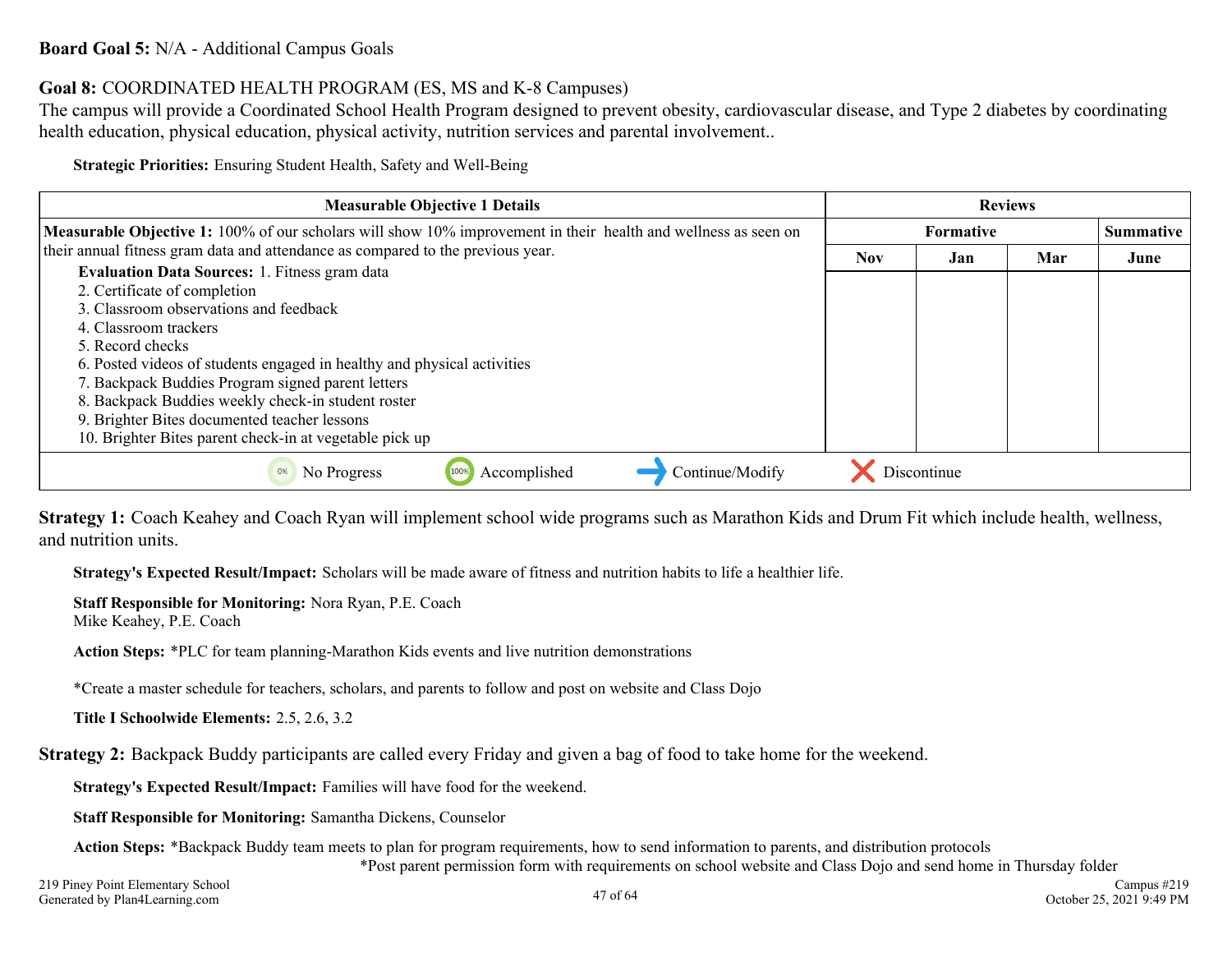\*Assign Backpack Buddy team members grade levels to oversee for collection of parent permission forms

\*Complete distribution form with scholar names and pertinent information

\*Distribute food bags on Fridays

**Title I Schoolwide Elements:** 2.6

**Strategy 3:** Teachers will teach a CATCH lesson and have scholars participate in a produce activity for Brighter Bites program.

**Strategy's Expected Result/Impact:** Scholars will learn about fruits and vegetables along with nutritional value and learn to make healthy choices.

**Staff Responsible for Monitoring:** Nelly Argueta-Solorzano, Wrap Around Specialist

**Action Steps:** \*Brighter Bites and Piney Point Team meet to plan for program requirements, how to send information to parents, volunteer opportunities and distribution protocols

\*Post information about Brighter Bites on school website and Class Dojo

\*Meet with volunteers to discuss safety distribution protocols

\*Promote and distribute produce

**Title I Schoolwide Elements:** 2.6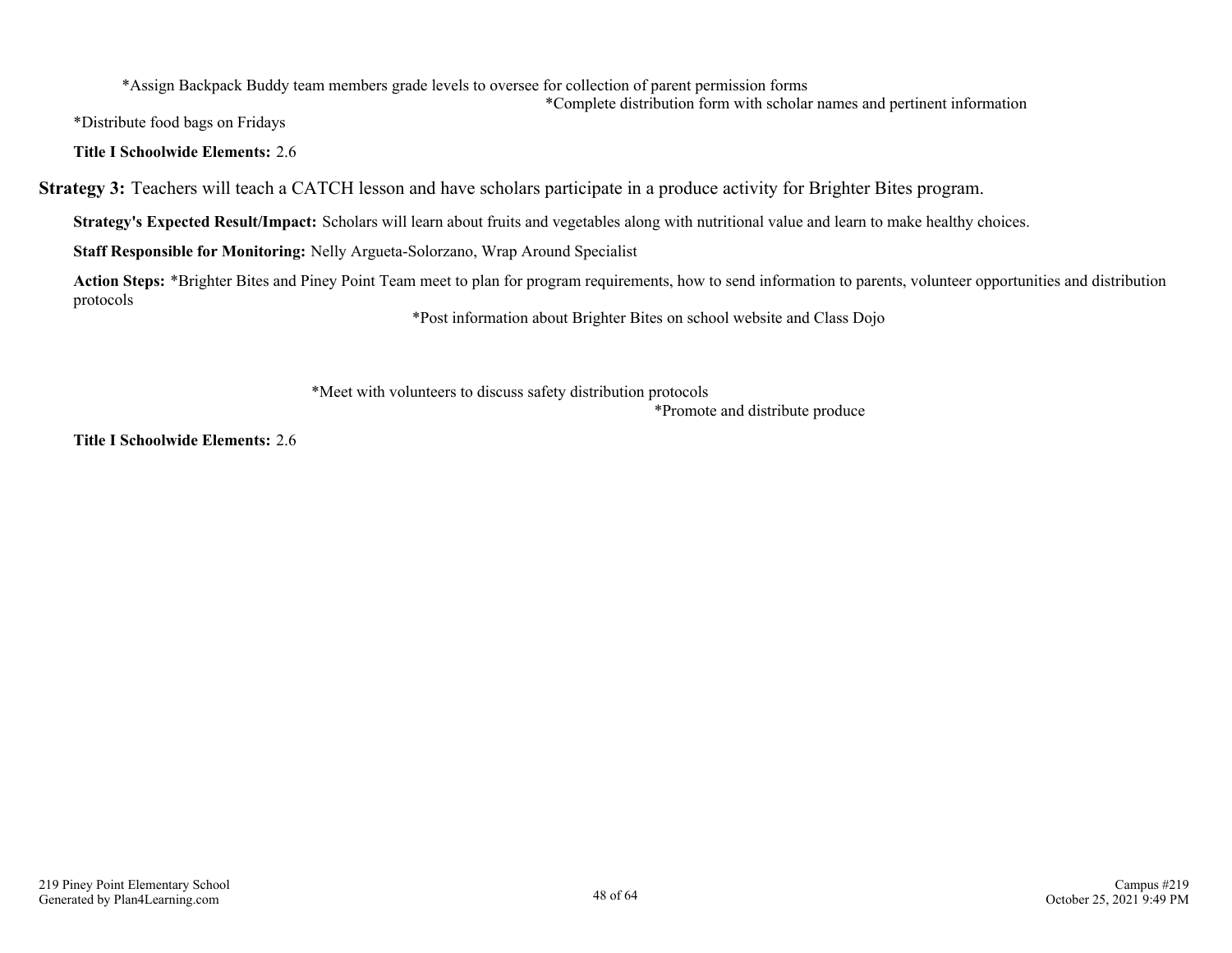#### **Goal 9:** Science

| <b>Measurable Objective 1 Details</b>                                                                                                                                                                                                                                                                  | <b>Reviews</b> |                  |     |      |
|--------------------------------------------------------------------------------------------------------------------------------------------------------------------------------------------------------------------------------------------------------------------------------------------------------|----------------|------------------|-----|------|
| <b>Measurable Objective 1:</b> Fifth grade scholars will achieve at Approaches and above an increase from 36% to 50% as                                                                                                                                                                                |                | <b>Summative</b> |     |      |
| measured by the 2022 STAAR Science assessment.                                                                                                                                                                                                                                                         | <b>Nov</b>     | Jan              | Mar | June |
| <b>Evaluation Data Sources:</b> 1. Updated Science word walls posted/notebook (classroom or digitally)<br>2. Exit Tickets<br>3. District Assessments<br>4. OnTrack Reports<br>5. STEMScope resources<br>6. PLC sign-in sheets<br>7. 2022 Mock STAAR Science(March)<br>8. 2022 STAAR Science assessment |                |                  |     |      |
| Continue/Modify<br>Accomplished<br>100%<br>0%<br>No Progress                                                                                                                                                                                                                                           |                | Discontinue      |     |      |

**Strategy 1:** Implement the use of research-based science vocabulary first instruction strategies utilizing STEMScopes, Kagan, Lead4Ward playlists, and ELlevation strategies to increase understanding and make connections.

**Strategy's Expected Result/Impact:** Scholars will be able to use science vocabulary to aid in the analysis and comprehension of science questions.

**Staff Responsible for Monitoring:** Cynthia Salas, Teacher Specialist

**Action Steps:** \*Assess teachers' understanding of the components of vocabulary instructional strategies via a survey using MS Forms

\*Schedule PD for teachers on how to develop and implement vocabulary lessons and cards including Kagan, Lead4Ward, and ELlevation strategies

\*Use exemplar vocabulary cards and lessons and record exemplar lessons for teachers to reference

\*Plan with teachers on how to use vocabulary strategies during a PLC

\*A-Team meets to discuss observation walkthrough expectations-develop observation form

**Title I Schoolwide Elements:** 2.4, 2.5 - **TEA Priorities:** Recruit, support, retain teachers and principals, Build a foundation of reading and math, Connect high school to career and college

**Funding Sources:** STEMScopes - 1991010004 - General Fund - State Comp Ed - 6200 - Contracted Services - \$3,675

**Strategy 2:** Implement hands-on activities a minimum of twice per grading period in grades Kindergarten-4th grade and four times per grading cycle in fifth grade.

**Strategy's Expected Result/Impact:** Scholars will gain a better understanding of science concepts and be able to discuss the hypothesis and conclusions drawn after completing the experiment.

**Staff Responsible for Monitoring:** Cynthia Salas, Teacher Specialist

**Action Steps:** \*Assess teachers' understanding of the components of effective hands-on activities via a survey using MS Forms \*Schedule PLC for teachers on how to develop and implement hands-on activities including Kagan, Lead4Ward, and ELlevation strategies in Teams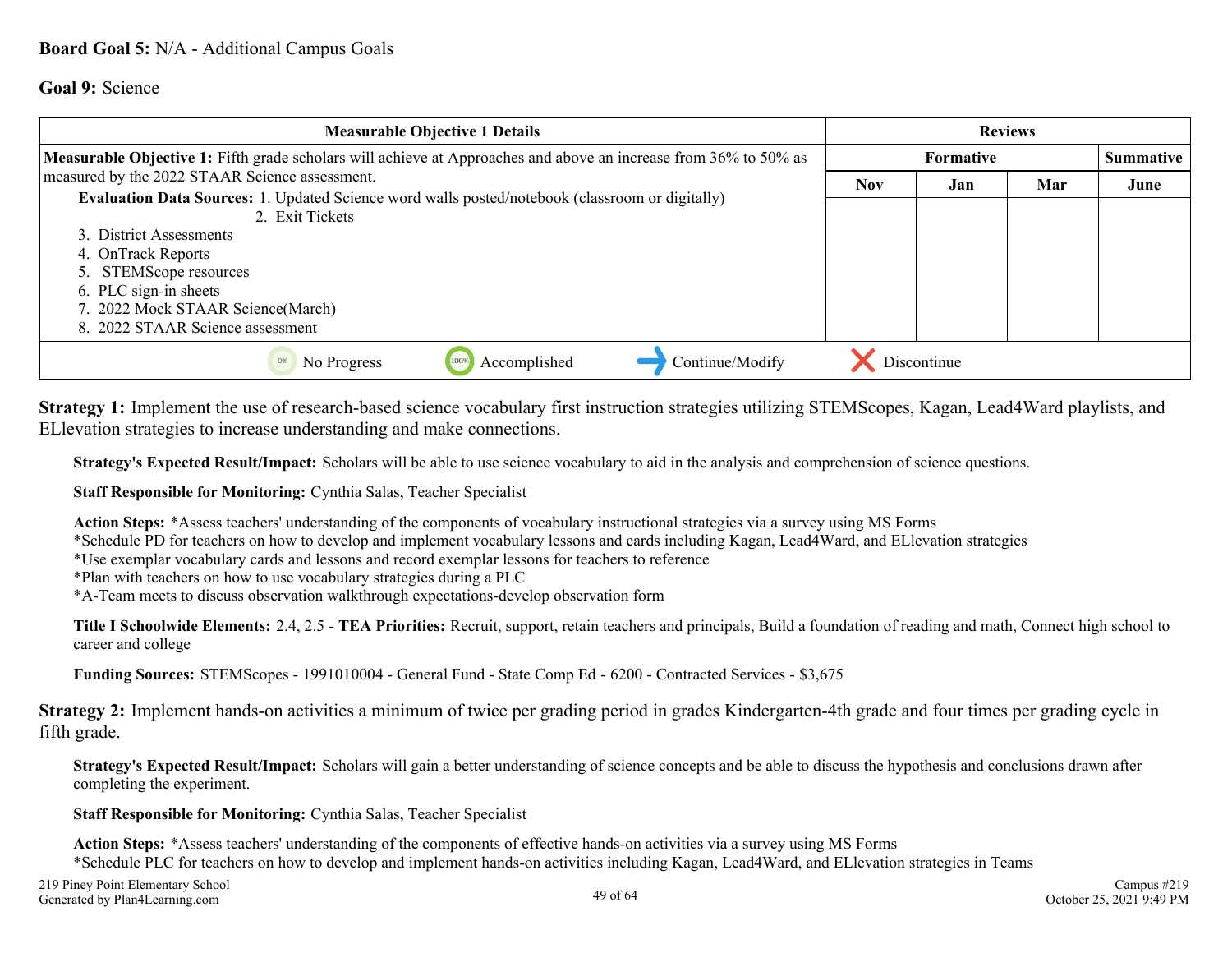\*Record exemplar virtual lessons for teachers to reference

\*Plan with teachers on how to implement hands-on activities during a PLC

\*A-Team meets to discuss observation walkthrough expectations-develop observation form

**Title I Schoolwide Elements:** 2.4, 2.5, 2.6 - **TEA Priorities:** Recruit, support, retain teachers and principals, Build a foundation of reading and math, Connect high school to career and college

**Strategy 3:** Utilize and effectively implement the use of interactive notebooks as a teaching tool and student resource.

**Strategy's Expected Result/Impact:** Scholars will learn to take notes, organize a notebook, and use the notebook as a reference tool and study guide.

**Staff Responsible for Monitoring:** Cynthia Salas, Teacher Specialist

**Action Steps:** "\*Assess teachers' understanding of the components of an effective interactive notebook via a survey using MS Forms

\*Schedule PD for teachers on how to develop and implement an interactive notebook including Kagan, Lead4Ward, and ELlevation strategies in Teams

\*Showcase exemplar interactive notebooks and record exemplar lessons for teachers to reference

\*Plan with teachers on how to use an interactive notebook during a PLC

\*A-Team meets to discuss observation walkthrough expectations-develop observation form

**Title I Schoolwide Elements:** 2.4, 2.5, 2.6 - **TEA Priorities:** Recruit, support, retain teachers and principals, Build a foundation of reading and math, Connect high school to career and college

#### **Measurable Objective 1 Problems of Practice:**

#### **Demographics**

**Problem of Practice 1**: We have seen a decline in STAAR performance rates for our African American and White students in all subject areas. **Root Cause**: Many teachers are not proficiently using evidence-based strategies that best support the development of Tier 2 and 3 students.

**Problem of Practice 2**: Although we have seen Academic Growth nearing 80%, we are still are not reaching our African American and Asian populations. **Root Cause**: Many of our teachers are not proficient in deescalating behavior which interferes with instruction and conflict between teacher and student.

**Problem of Practice 3**: Many of our special population scholar groups are not reaching Meets or Masters. **Root Cause**: Many teachers are not proficient using sheltered instruction and enrichment/acceleration opportunities in all content areas.

#### **Student Learning**

**Problem of Practice 1**: Many of our special population scholar groups are not reaching Meets or Masters. **Root Cause**: Many teachers are not proficient using sheltered instruction and enrichment/acceleration opportunities in all content areas.

**Problem of Practice 2**: We have seen a decline in STAAR performance rates for our African American and White students in all subject areas. **Root Cause**: Many teachers are not proficiently using evidence-based strategies that best support the development of Tier 2 and 3 students.

#### **School Processes & Programs**

**Problem of Practice 1**: A large majority of scholars are not meeting Approaches. **Root Cause**: First instruction lacks consistent research-based and engagement strategies that will improve achievement at all performance levels.

**Problem of Practice 2**: We have seen a decline in STAAR performance rates for our African American and White students in all subject areas. **Root Cause**: Many teachers are not proficiently using evidence-based strategies that best support the development of Tier 2 and 3 students.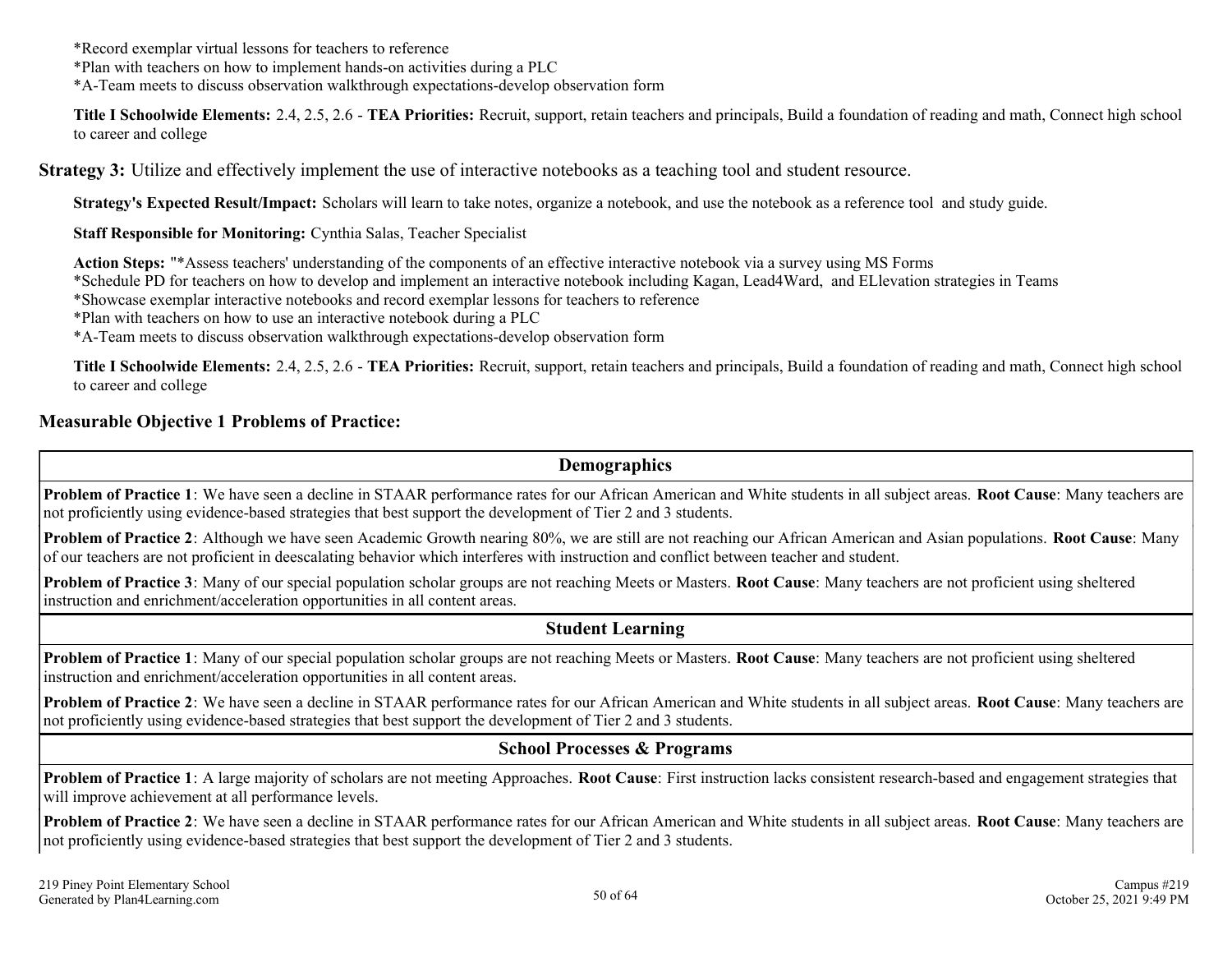#### **School Processes & Programs**

**Problem of Practice 3**: Many of our special population scholar groups are not reaching Meets or Masters. **Root Cause**: Many teachers are not proficient using sheltered instruction and enrichment/acceleration opportunities in all content areas.

#### **Perceptions**

**Problem of Practice 1**: Scholars in grades 3-5 have made little to no gains in each performance label for the past 3 years. **Root Cause**: Many teachers are unwilling to try new techniques to increase scholar learning.

**Problem of Practice 2**: We have seen a decline in STAAR performance rates for our African American and White students in all subject areas. **Root Cause**: Many teachers are not proficiently using evidence-based strategies that best support the development of Tier 2 and 3 students.

**Problem of Practice 3**: Many of our special population scholar groups are not reaching Meets or Masters. **Root Cause**: Many teachers are not proficient using sheltered instruction and enrichment/acceleration opportunities in all content areas.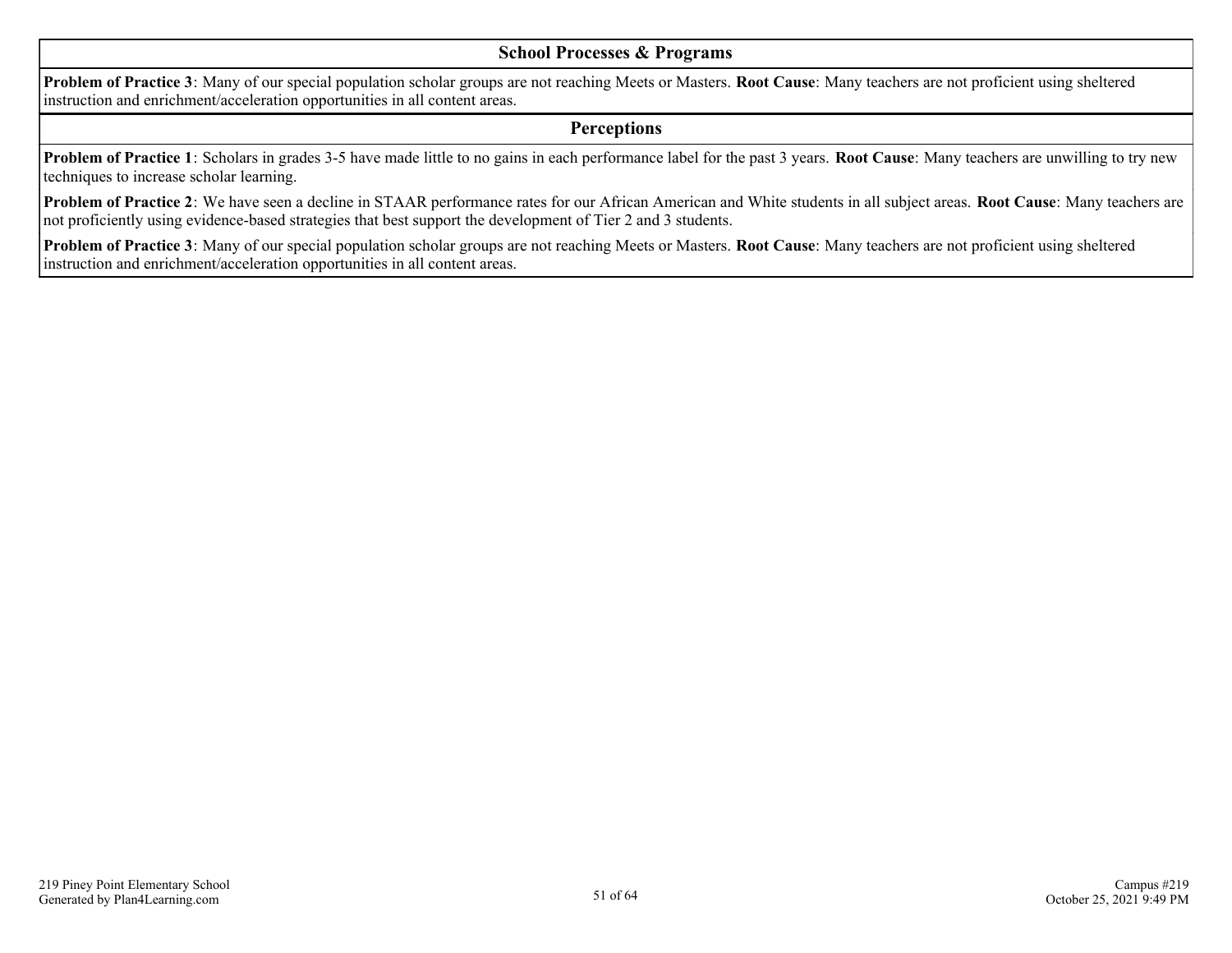## **Targeted Support Measurable Objectives**

| <b>Board Goal</b> | Goal | Measurable<br><b>Objective</b> | <b>Strategy</b> | <b>Description</b>                                                                                                                                                                                                                                                                     |
|-------------------|------|--------------------------------|-----------------|----------------------------------------------------------------------------------------------------------------------------------------------------------------------------------------------------------------------------------------------------------------------------------------|
|                   |      |                                |                 | Implement the HISD Reading and Writing Workshop components of word study, guided reading and/or<br>  book clubs/literature circles, independent reading, and workstations as outlined in the UPGs with fidelity<br>with the inclusion of Kagan, Lead4Ward, and EL levation strategies. |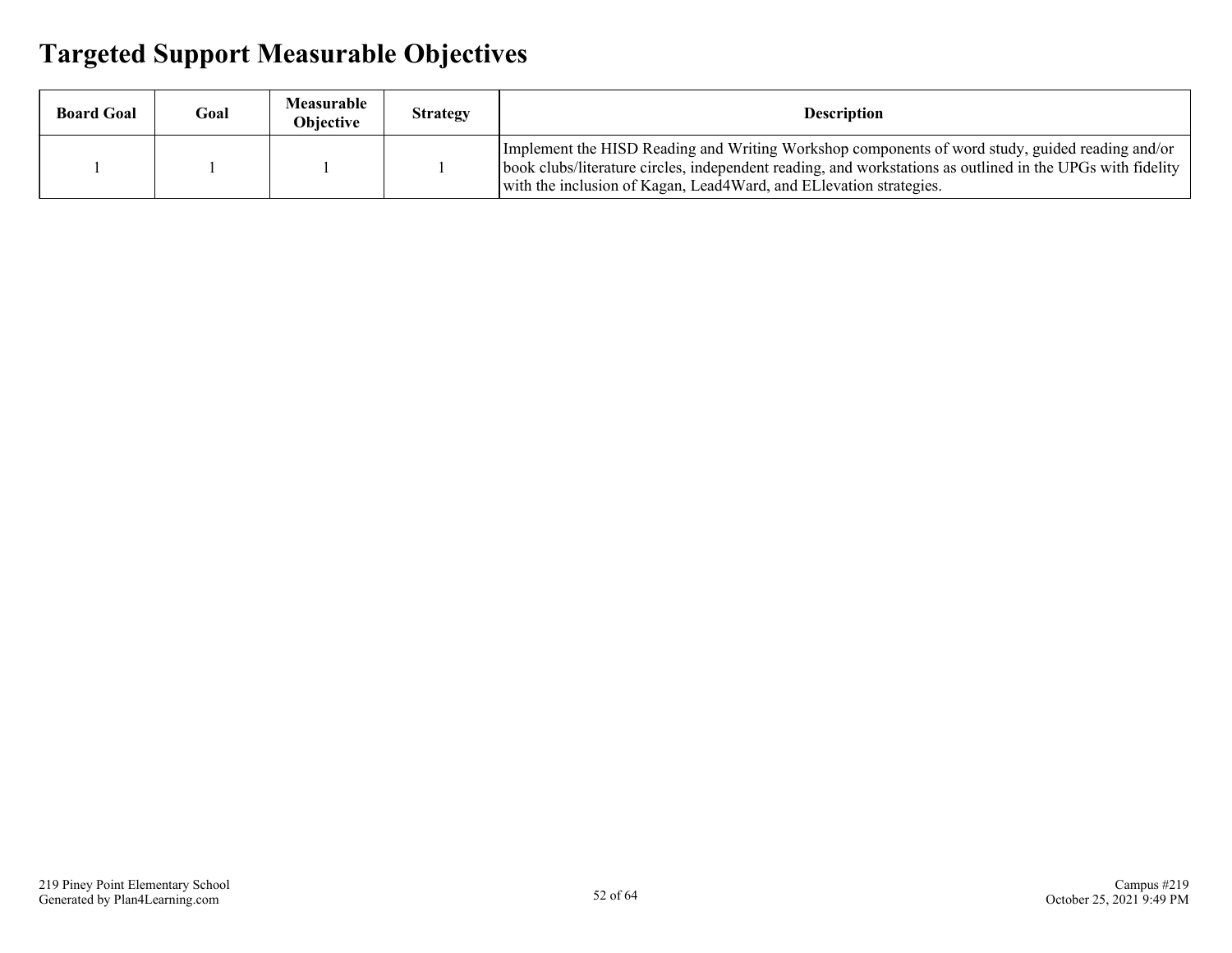## **State Compensatory**

### **Budget for 219 Piney Point Elementary School**

#### **Total SCE Funds:** \$409,152.74 **Total FTEs Funded by SCE:** 4.5 **Brief Description of SCE Services and/or Programs**

The programs and services funded through SCE include both staff (80%) and instructional materials (20%). Staff members work with students who are at-risk/underperforming by doing small group pull-outs throughout the day. These targeted interventions supplement the regular education program by helping students with learning gaps and teaching them skills/concepts that they have not mastered. Instructional materials, such as technology applications and print materials, are used to supplement what students are already receiving in class.

#### **Personnel for 219 Piney Point Elementary School**

| Name                     | Position                   | <b>FTE</b> |
|--------------------------|----------------------------|------------|
| Diesta, Pacita Canasa    | Tchr, Reading Intervention |            |
| Hasan, Zinah             | Teaching Assistant-10M     |            |
| Maduro, Berencia Lucinda | Lecturer, Hrly - Degreed   | 0.25       |
| Salas, Cynthia Ann       | Tchr, Spelst 12 M          |            |
| Sandell, Marcie Ann      | Lecturer, Hrly - Degreed   | 0.25       |
| Verma, Priya             | Teaching Assistant-10M     |            |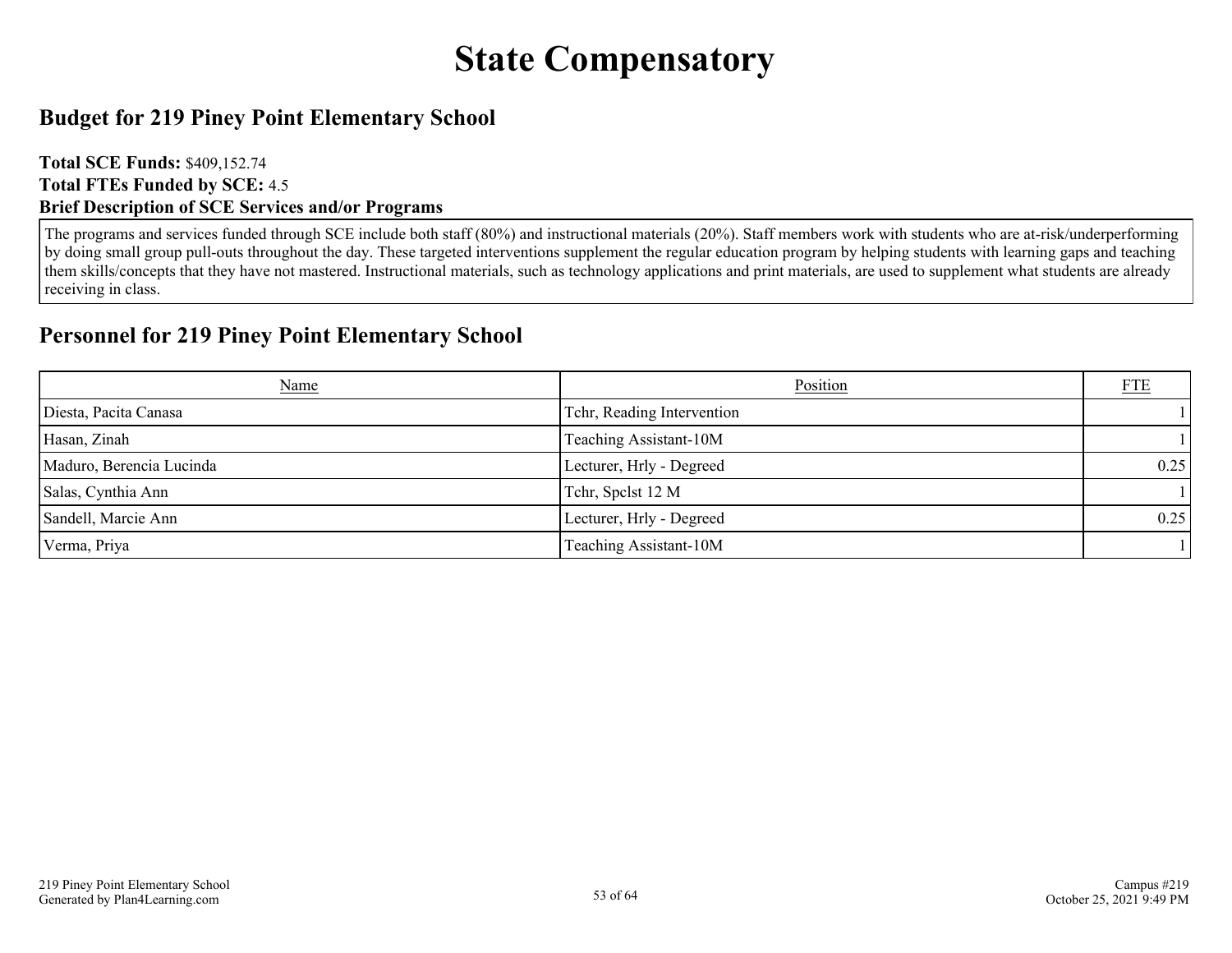## **Title I Schoolwide Elements**

## **ELEMENT 1. SWP COMPREHENSIVE NEEDS ASSESSMENT (CNA)**

### **1.1: Comprehensive Needs Assessment**

All schools develop comprehensive needs assessments as part of the planning and decision-making process. Title I schools have additional responsibilities to ensure that the plans and decisions regarding the use of federal dollars align with program requirements and the needs of students. The comprehensive needs assessment (CNA) at this campus was developed by the administrative team: Kendal Bailey, Principal, Deirdre Riordan, AP, LaFocia Maxie, AP, Nikki Lahana, Teacher Specialist, and Cynthia Salas, Teacher Specialist.

## **ELEMENT 2. SWP CAMPUS IMPROVEMENT PLAN (CIP)**

### **2.1: Campus Improvement Plan developed with appropriate stakeholders**

The CIP is developed with the involvement of parents and other members of the community to be served and individuals who will carry out the plan, including teachers, principals, other school leaders, paraprofessionals present in the school, and other stakeholders. Stakeholders were involved with the development of this plan in the following ways:

On 8/17/2021 teachers attended a professional development session and provided:

- Suggestions for problems of practice and root causes
- Development of measurable objectives
- Feedback for improving CIP prior to finalization

On 8/26/2021 the SDMC met to discuss CIP and a copy for review and suggestions for revision.

### **2.2: Regular monitoring and revision**

Regular monitoring of the strategies funded through Title I occur in addition to the formative reviews required by this improvement plan. At our campus, regular monitoring of the implementation of strategies and students' progress includes:

1. SDMC Meetings-review and revisions to take place in the fall (TBD dates), mid-year (TBD dates), spring (TBD dates), and end of the year (TBD dates).

2. PLC Data meetings conducted monthly using weekly TEKS-focused assessments created on OnTrack for ELA, Math, and Science.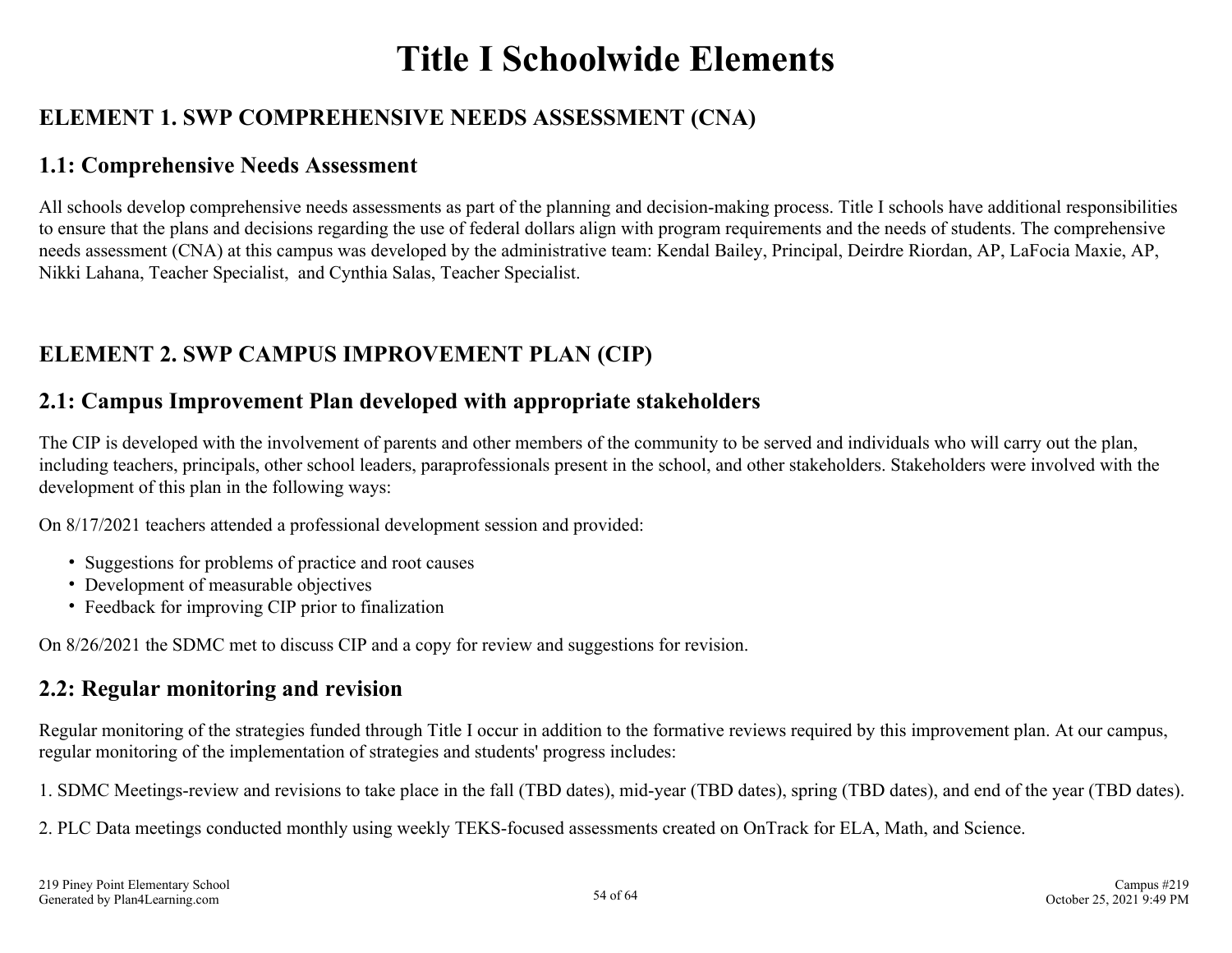3. Usage Reports reviewed monthly

4. Lesson Plans reviewed weekly.

## **Date of Review Fall**

| Major intervention(s)<br>Data reviewed |             |
|----------------------------------------|-------------|
| Achievements?                          |             |
| Challenges?                            |             |
| On track?                              |             |
| Modifications?                         |             |
|                                        | Mid-Year    |
| Date of Review                         |             |
| Major intervention(s)                  |             |
| Data reviewed                          |             |
| Achievements?                          |             |
| Challenges?                            |             |
| On track?                              |             |
| Modifications?                         |             |
|                                        | Spring      |
| Date of Review                         |             |
| Major intervention(s)                  |             |
| Data reviewed                          |             |
| Achievements?                          |             |
| Challenges?                            |             |
| On Track?                              |             |
|                                        | End of Year |
| Date of Review                         |             |
| Major intervention(s)                  |             |
| Data reviewed                          |             |
| Achievements?                          |             |
| Challenges?                            |             |
| Goal met?                              |             |

### **2.3: Available to parents and community in an understandable format and language**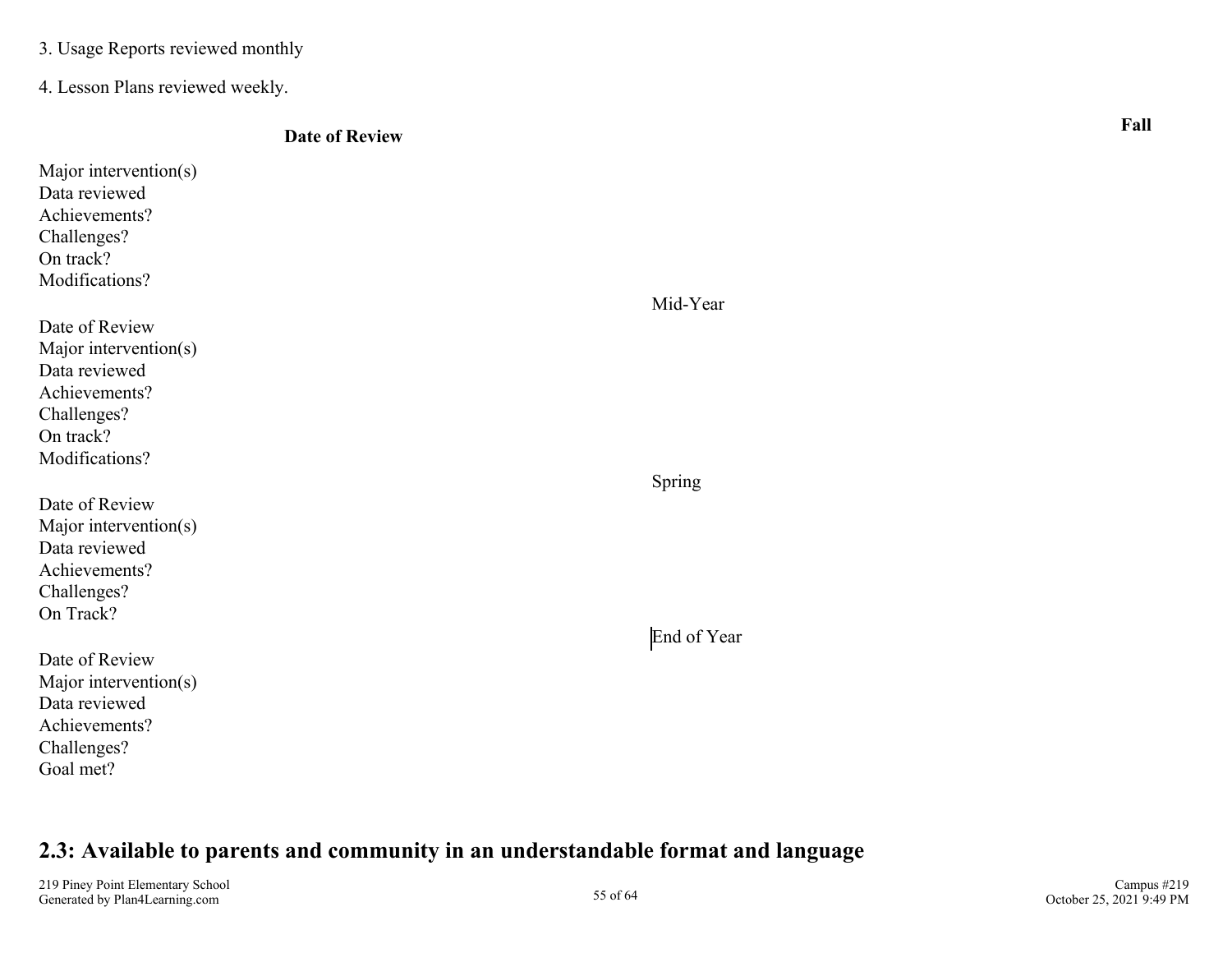The SIP is available to parents in the following locations:

- 1. SIP binder located in the front office
- 2. Piney Point website
- The SIP was made available to parents by:
- 1. Piney Point website
- 2. Title I Parent meetings
- 3. SDMC meetings
- 5. A copy upon request

We provide the CIP to parents in the following languages:

- English
- Spanish

## **2.4: Opportunities for all children to meet State standards**

Opportunities for all students to meet the TEKS include these schoolwide reform strategies:

- Literacy by 3 strategies will be utilized by all teachers
- Imagine Language and Literacy and Imagine Math
	- 20 minutes 5 days a week per each adaptive intervention system
- Writing portfolio for each student
	- writing sample will be a collection of writing for the year
	- teacher will grade and 1-2 suggestions for improvement on the back
	- teacher will conference with students regarding skill to focus until next writing
	- teacher will compare previous notes to check for growth
- Bi-monthly hands-on science experiments exploring current UPG TEKS
- Use of Kagan strategies to increase student engagement and TELPAS domains
- Lead4Ward Rockin Review strategies for grades 3-5

## **2.5: Increased learning time and well-rounded education**

Ways that we increase learning time and a well-rounded education for our students include: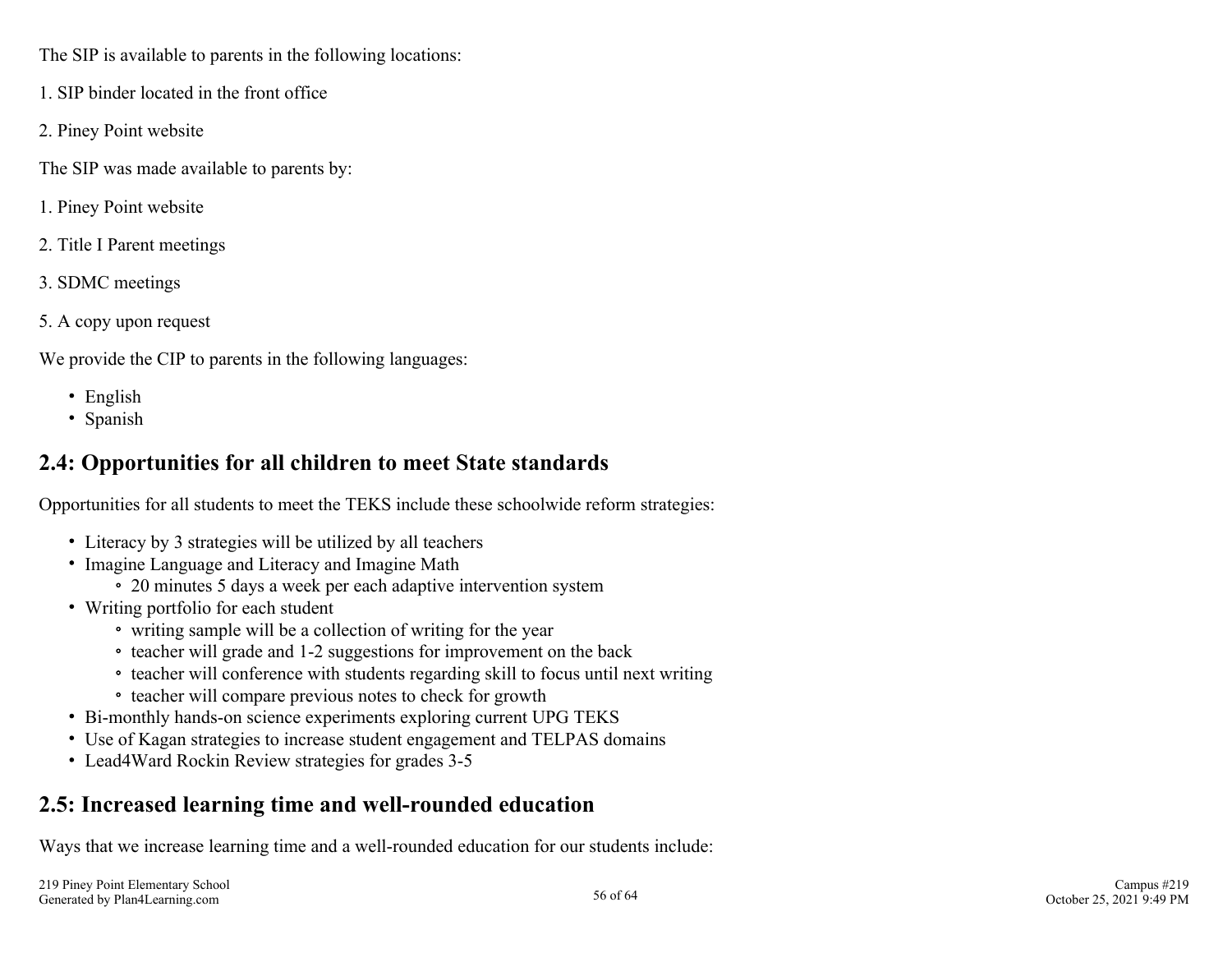- **Camp Spark**
	- August 2-13 in-person or virtually
	- December 20-21
	- March 14-16
- **After school tutorials-Tuesdays and Thursdays**
	- Fall (dates TBD)
	- Spring (dates TBD)
- **Saturday School** 
	- Spring (dates TBD)
- **STEAM Lab**
	- opportunities provided during daily ancillary times
- **Eco School Program**
	- Monarch Heroes
	- Garden Guardians
	- Recycling Teams
- **Performing arts experiences**
	- Da Camera
	- One Act Play
	- MET Dance Residency
	- Houston Ballet Center for Dance

## **2.6: Address needs of all students, particularly at-risk**

An important campus focus is on schoolwide reform strategies that provide opportunities for all students, particularly those students who are at risk of not meeting the challenging State academic standards at advanced and proficient levels of student achievement. The strategies provided are based on evidencebased research to increase achievement for each student group on state tests and other assessments. Examples include the following:

- Building teacher capacity in their content areas and instructional areas
- Proficient Tier 1 explicit instruction taking place in all content areas
- Bi-weekly AT BATs
- Small Group Instruction based on student data needs: Daily intervention hour
- Student-friendly Focus Wall

1. Strengthening literacy across grade levels using Literacy by 3 that includes shared reading, guided reading, read aloud, exposure to different genres, independent reading. We will track student growth using OnTrack BOY, MOY, EOY and PM, REN 360 data.

2. Strengthening writing across the curriculum by implementing reflective writing time in reading and social studies, interactive science journals and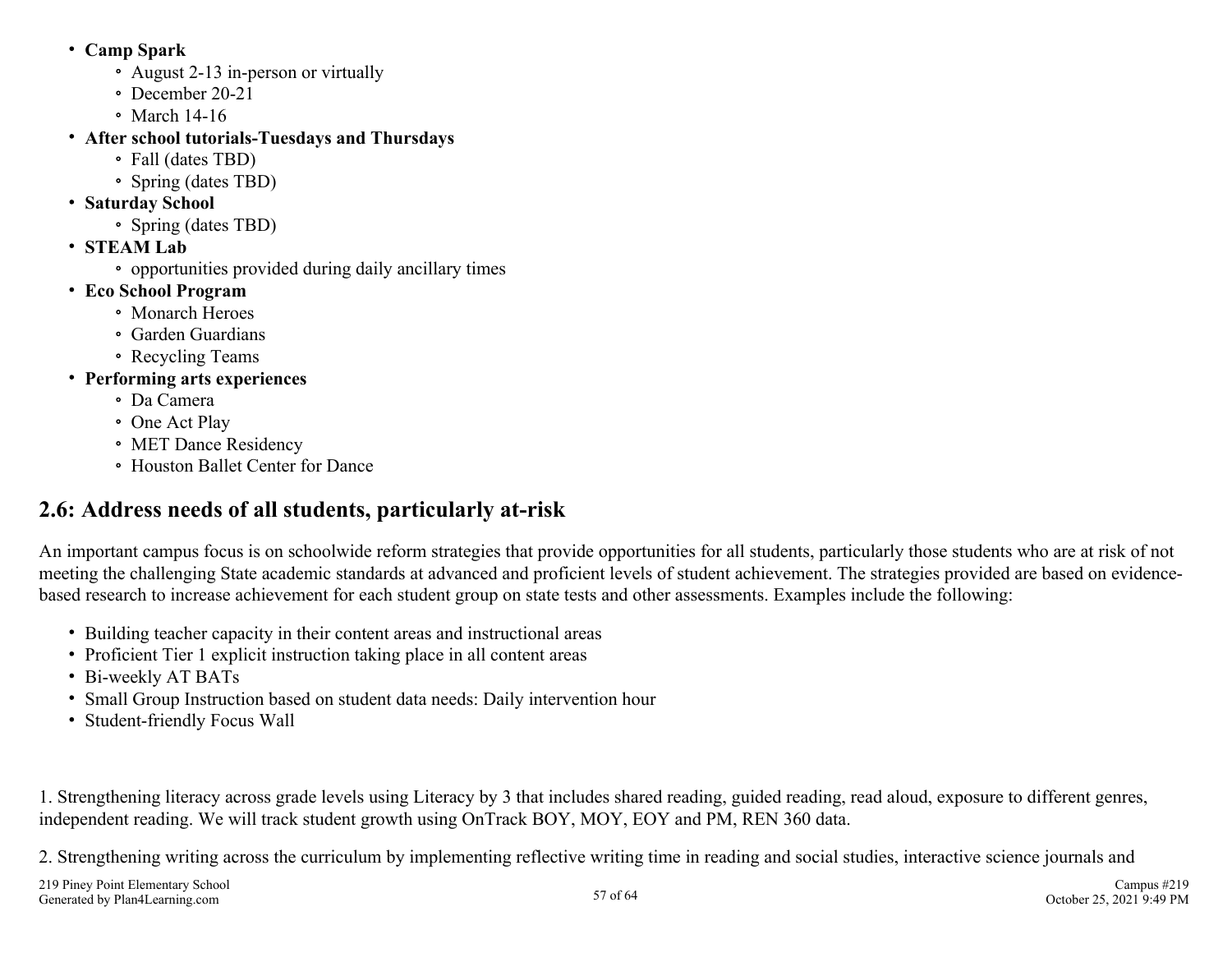interactive math journals.

3. Scholars will be required to use Imagine Language and Literacy and Imagine Math a minimum of 20 minutes daily and teachers will use data from these sources to inform small group instruction.

4. Teachers will use StemScopes in grades 1-5 to enrich science curriculum, comprehension, and academic vocabulary.

5. Kagan strategies, Lead4Ward Playlists, and ELevation strategies will be integrated across the curriculum to strengthen the level of student engagement and understanding of key concepts.

6. Teachers will implement researched-based instructional practices utilizing The Reading Strategies Book, The Writing Strategies Book, Patterns of Power, The Next Step Forward in Word Study and Phonics, and The Next Step Forward in Guided Reading.

### **ELEMENT 3. PARENT AND FAMILY ENGAGEMENT (PFE)**

### **3.1: Develop and distribute Parent and Family Engagement Policy**

The following individuals, including roles (parents, teachers, admin, etc.) assisted with the development of the Parent and Family Engagement Policy during Parent virtual meeting in September 2020:

- Parents Martín Tzunun, Deysi Lopez-Hernandez, Rosa Candelario, Marixa castillo, Lesly Chavez, Francis Somarriba, Gresy Barahona, Veronica Rosas, Laura Guzman, Onelia Mendoza, Rita Tajiboy Tzapin, Habibatou Traore, Youssouf Bakayoko, Consuelo Zelaya, Maria Lourdes Arzate, Rose Mary Castillo, Maria Fernandez, Elsy Aguilar, Ingrid Lopez, Dina Cua, Karla, Celia Martínez, ildha Jimenez, Margarita Gutiérrez, Tania Calderon, Patrick Kouassi, Sosa, Meriem, Vilma Pacheco, Norma Puac, Jeane Robles, Lidia Gutierrez, Denia Flores, Carlos Castellanos, Celestina Castro, Ruth Abigail Cahuex Velasquez, Mariano Juárez, Yaneth Valdeez, Felipa Menchu, Rosa Suy, Olga Marina Lopez Sacalxot, Jorge Menchu, Mo Rafi, Grettel Bonilla, Eyvi Canales, Miriam garcia, Sadia Castellanos, Ingrind lopez, Jorge cortes, Yvonne Keller Felder, Astrid de León, Gessy, Madderlyn Alvarez, Veronica Garcias, Carine Mukubu, Ana Martinez, Roberta Az, José Bulux, Cinthia Hernández
- Mr. Bustos, PTO President
- Nikki Lahana,Teacher Specialist
- Cynthia Salas, Teacher Specialist

We will meet with parents on September 21, 2021 to vote on the revised Parent and Family Engagement Policy and School Parent Compact.

The PFE was distributed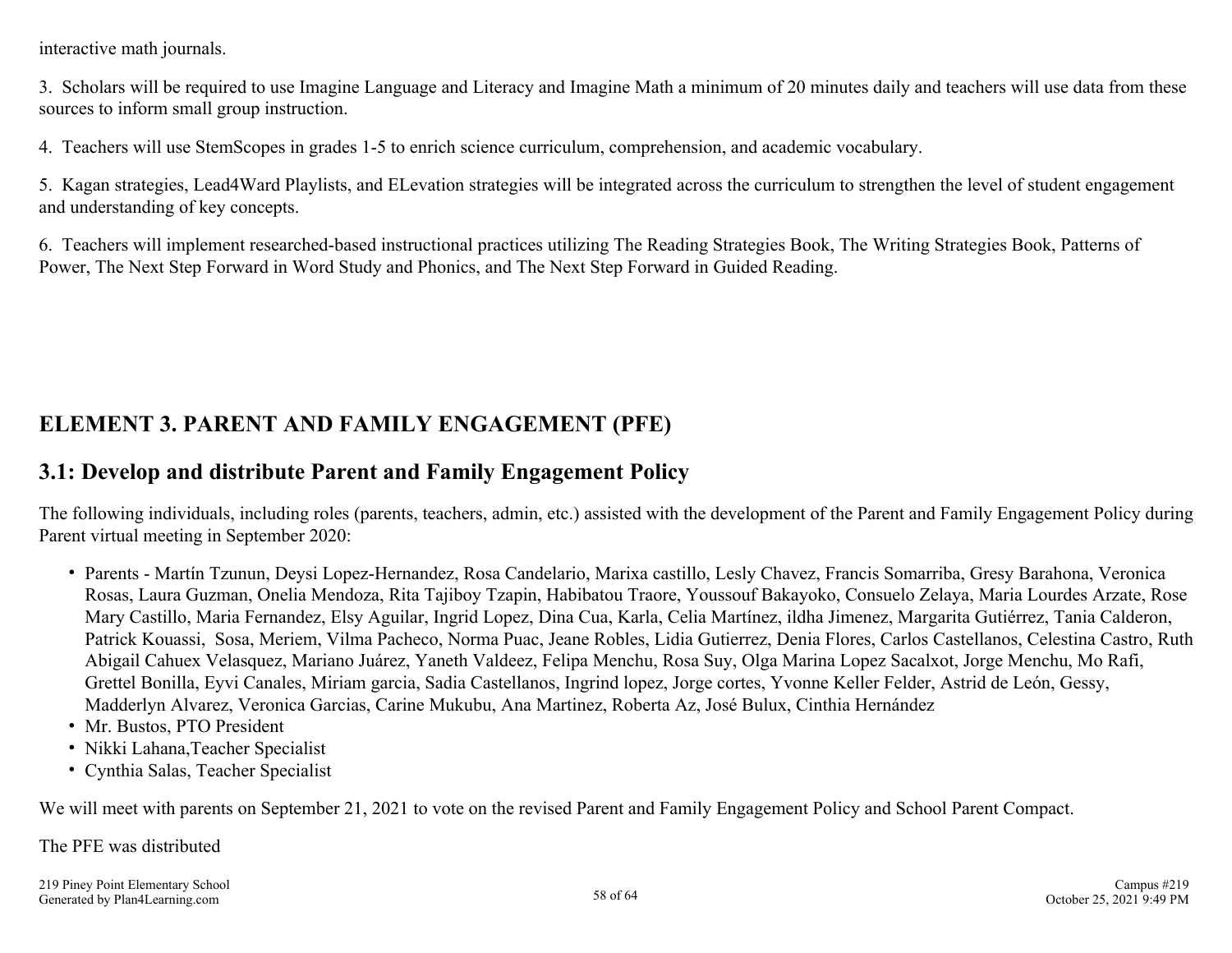- On the campus website
- Weekly school newsletter
- ClassDojo

The languages in which the PFE was distributed include

- English
- Spanish

Four strategies to increase Parent and Family Engagement include:

- Panther Family Community Meetings to be held 2 times a year either in-person or virtually one per semester.
- Second Cup of Coffee with Ms. Argueta-Solorzano, Wraparound Specialist to be held in-person or virtually.
- School-wide community events such as PTO meetings, open house, spring math, science, and literacy family nights in-person or virtually.

## **3.2: Offer flexible number of parent involvement meetings**

The campus provided four Title I Parent Meetings and each meeting had an alternate time/date to accommodate parents' schedules. The meeting dates are listed below:

- Meeting #1 -October 5, 2021
- Meeting #1 Alternate October 7, 2021
- Meeting  $#2$  November 16, 2021
- Meeting #2 Alternate November 18, 2021
- Meeting #3 January 11, 2022
- Meeting #3 Alternate January 13, 2022
- Meeting  $#4$  February 15, 2022
- Meeting #4 Alternate February 17, 2022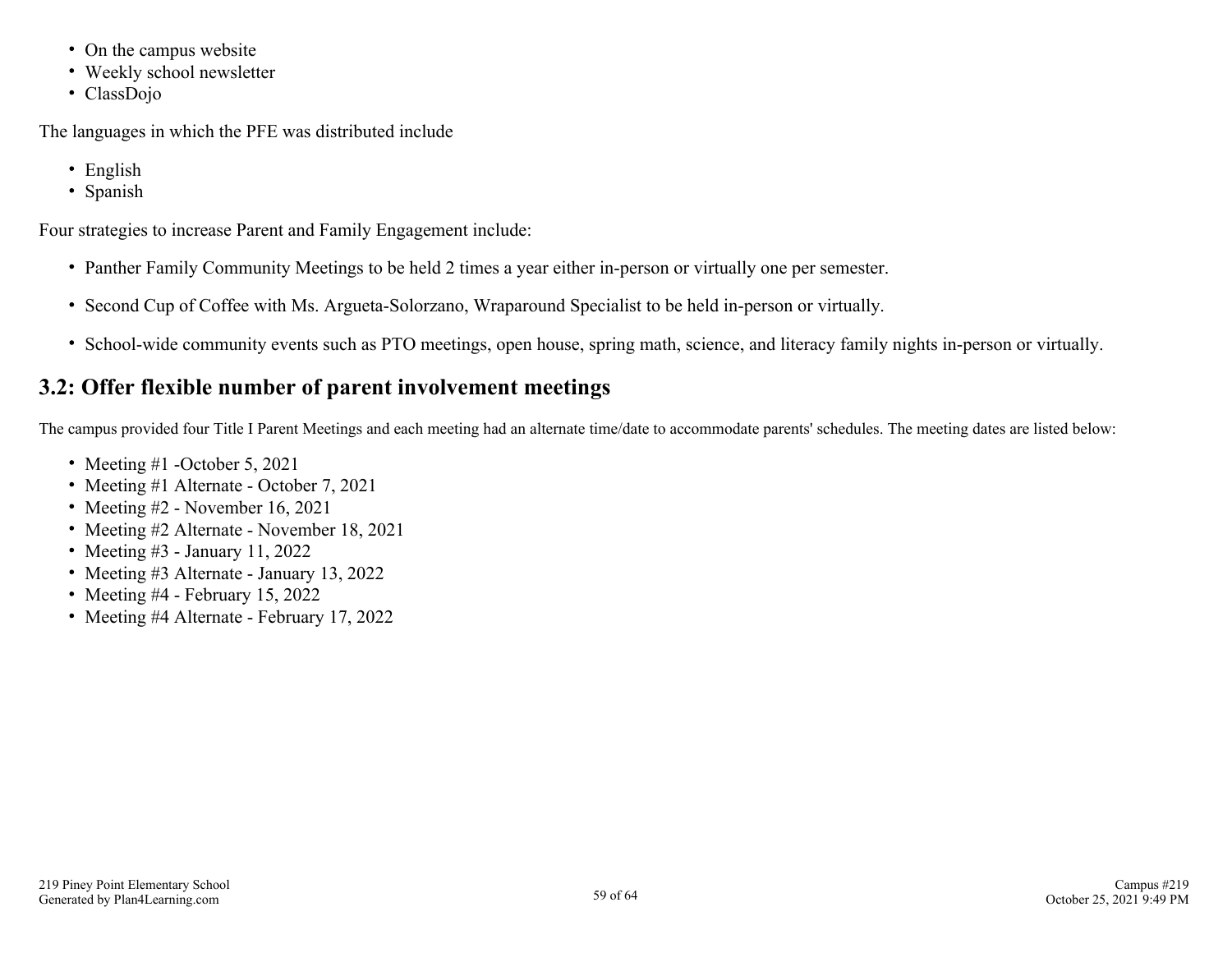## **Title I Personnel**

| Name          | Position                       | <b>Program</b>                   | ----<br>$\sim$ 1 E |
|---------------|--------------------------------|----------------------------------|--------------------|
| Ava K Pereira | Interventions (Rdng)<br>l'chr. | Newcomers                        | .49                |
| Susan L Cole  | Intervention (Rdng)<br>Tchr.   | Tier 2-3 Reading<br>$\mathbf{r}$ | .49                |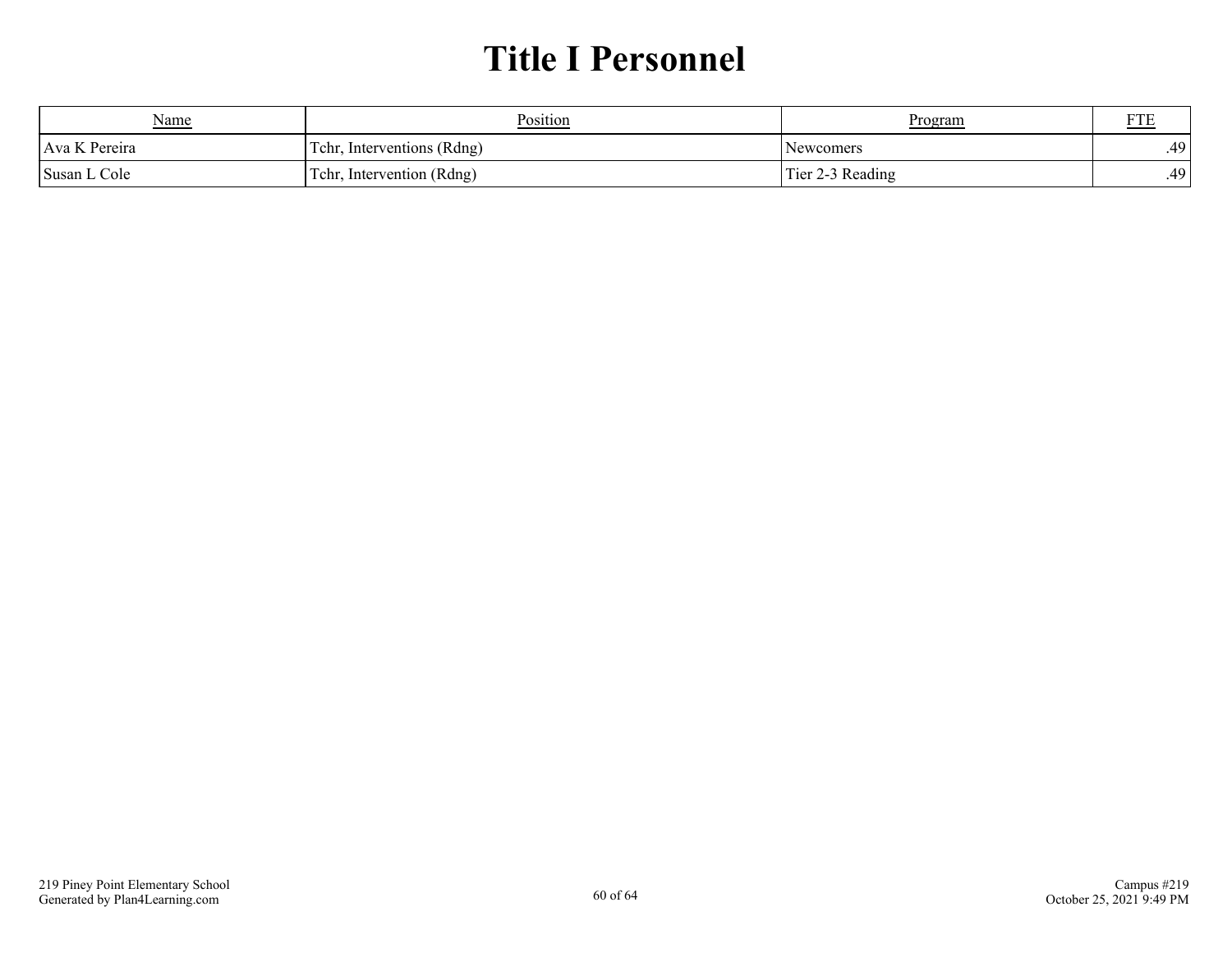## **Campus Shared Decision Making Committee**

| <b>Committee Role</b>          | <b>Name</b>            | <b>Position</b>                  |
|--------------------------------|------------------------|----------------------------------|
| Administrator                  | Kendal Bailey          | Principal                        |
| Classroom Teacher              | Toni Fisher            | Special Education Representative |
| Non-classroom Professional     | David Nguyen           | Other School Based Professional  |
| Non-classroom Professional     | Cynthia Salas          | Other School Based Professional  |
| Non-classroom Professional     | Kimberly Boyce         | Ancillary Teacher                |
| Classroom Teacher              | Samantha Allende       | Primary Grade Teacher            |
| Classroom Teacher              | Lidia Hernandez        | Primary Grade Teacher            |
| Classroom Teacher              | Ashleigh Pesce-Nesmith | Primary Grade Teacher            |
| <b>Classroom Teacher</b>       | Hector Garza           | Intermediate Grade Teacher       |
| Classroom Teacher              | Albania Pena-Martinez  | Intermediate Grade Teacher       |
| Classroom Teacher              | Kandice Mulry          | Intermediate Grade Teacher       |
| Paraprofessional               | Salome Ramos           | Office Staff                     |
| Parent                         | Jose Bustos            | Parent                           |
| Parent                         | Aime Alaniz            | Parent                           |
| <b>Business Representative</b> | Enrique Patino         | <b>Business Representative</b>   |
| Community Representative       | Judye Hart             | Community Representative         |
| Community Representative       | Chris Gehrman          | Community Representative         |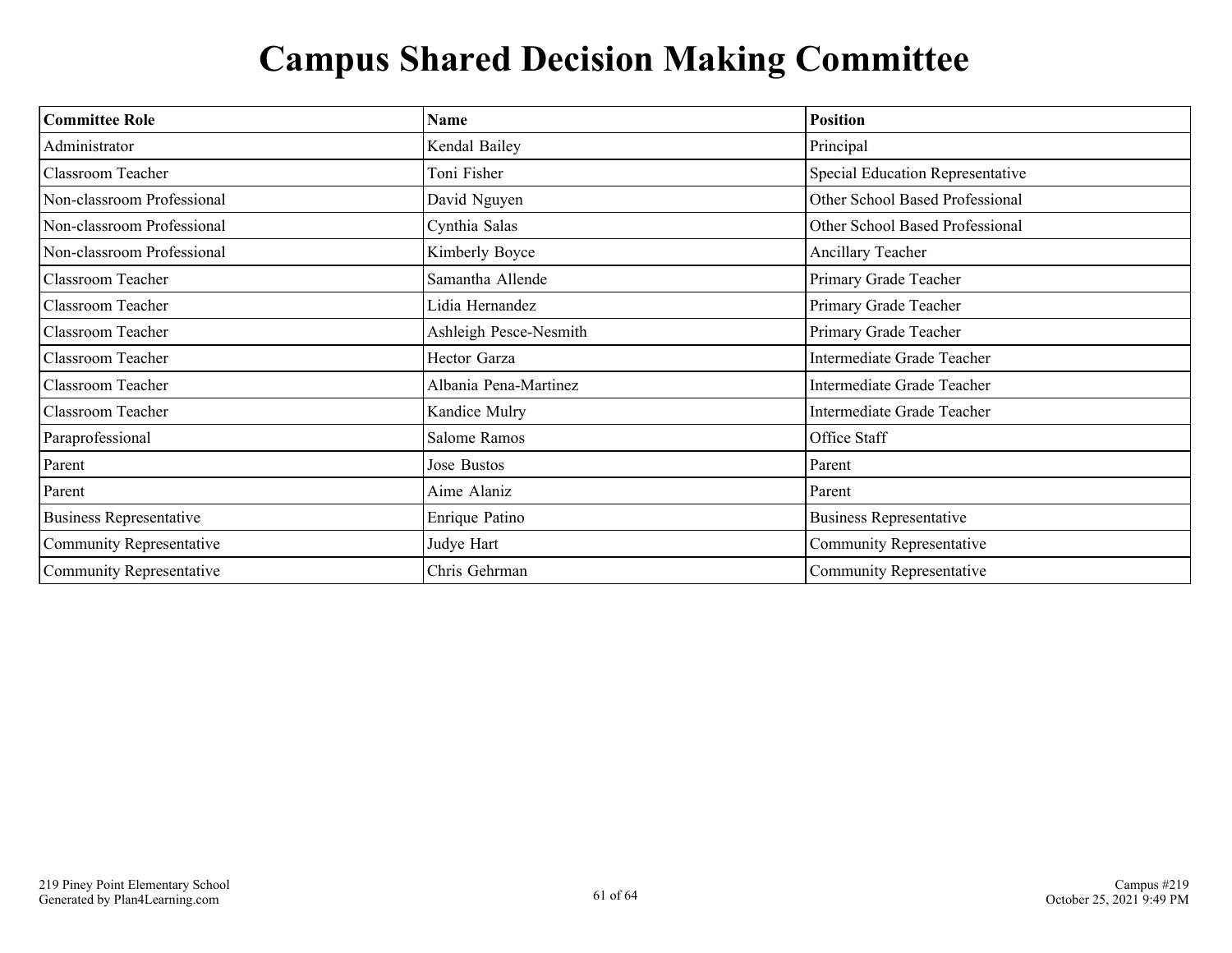## **Campus Funding Summary**

|                      |      |                                |                 | 1991010001 - General Fund - Regular Program |                                  |                              |
|----------------------|------|--------------------------------|-----------------|---------------------------------------------|----------------------------------|------------------------------|
| <b>Board</b><br>Goal | Goal | <b>Measurable</b><br>Objective | <b>Strategy</b> | <b>Resources Needed</b>                     | <b>Account Code</b>              | <b>Amount</b>                |
| 1                    | 1    | $\mathbf{1}$                   | 1               | <b>Scholastic News</b>                      | 6300 - Supplies and<br>Materials | \$5,430.00                   |
| 3                    | 1    | $\mathbf{1}$                   |                 | Bugs on Wheels                              | 6200 - Contracted Services       | \$1,575.00                   |
| 5                    | 5    |                                | 6               | Bugs on Wheels                              | 6200 - Contracted Services       | \$1,575.00                   |
|                      |      |                                |                 |                                             |                                  | <b>Sub-Total</b> \\$8,580.00 |
|                      |      |                                |                 | 1991010004 - General Fund - State Comp Ed   |                                  |                              |
| <b>Board</b><br>Goal | Goal | Measurable<br>Objective        | <b>Strategy</b> | <b>Resources Needed</b>                     | <b>Account Code</b>              | Amount                       |
| 1                    |      |                                | 1               | <b>Accelerated Reader</b>                   | 6200 - Contracted Services       | \$3,610.00                   |
|                      |      |                                | $\mathbf{1}$    | Library Books                               | 6300 - Supplies and<br>Materials | \$20,000.00                  |
| 5                    | 5    |                                | $\overline{2}$  | Literacy Now                                | 6200 - Contracted Services       | \$5,000.00                   |
| 5                    | 9    |                                |                 | <b>STEMScopes</b>                           | 6200 - Contracted Services       | \$3,675.00                   |
|                      |      |                                |                 |                                             |                                  | Sub-Total \$32,285.00        |
|                      |      |                                |                 | 2110000000 - Title 1 Basic Programs         |                                  |                              |
| <b>Board</b><br>Goal | Goal | Measurable<br>Objective        | <b>Strategy</b> | <b>Resources Needed</b>                     | <b>Account Code</b>              | Amount                       |
|                      | -1   |                                | $\overline{2}$  | <b>Mentoring Minds</b>                      | 6300 - Supplies and<br>Materials | \$18,647.00                  |
| 2                    |      |                                | 3               | Mentoring Minds                             | 6300 - Supplies and<br>Materials | \$18,647.00                  |
| 5                    | 5    |                                | $\overline{2}$  | Reading Interventionist                     | 6100 - Payroll                   | \$0.00                       |
| 5                    | 5    |                                | $\overline{2}$  | Newcomer Interventionist                    | 6100 - Payroll                   | \$0.00                       |
|                      |      |                                |                 | <b>Sub-Total</b> \\$37,294.00               |                                  |                              |
|                      |      |                                |                 |                                             | <b>Grand Total \\$78,159.00</b>  |                              |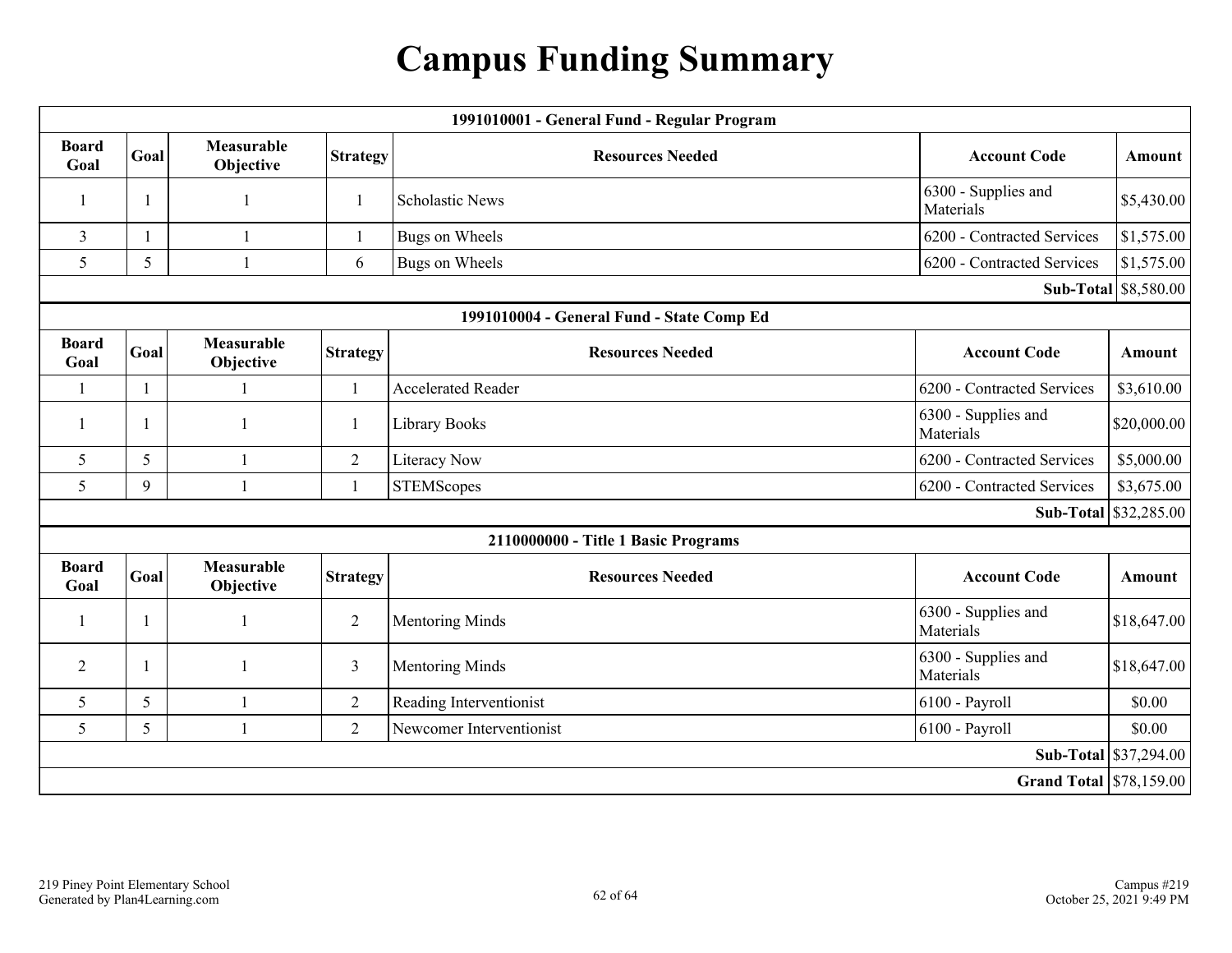## **Addendums**